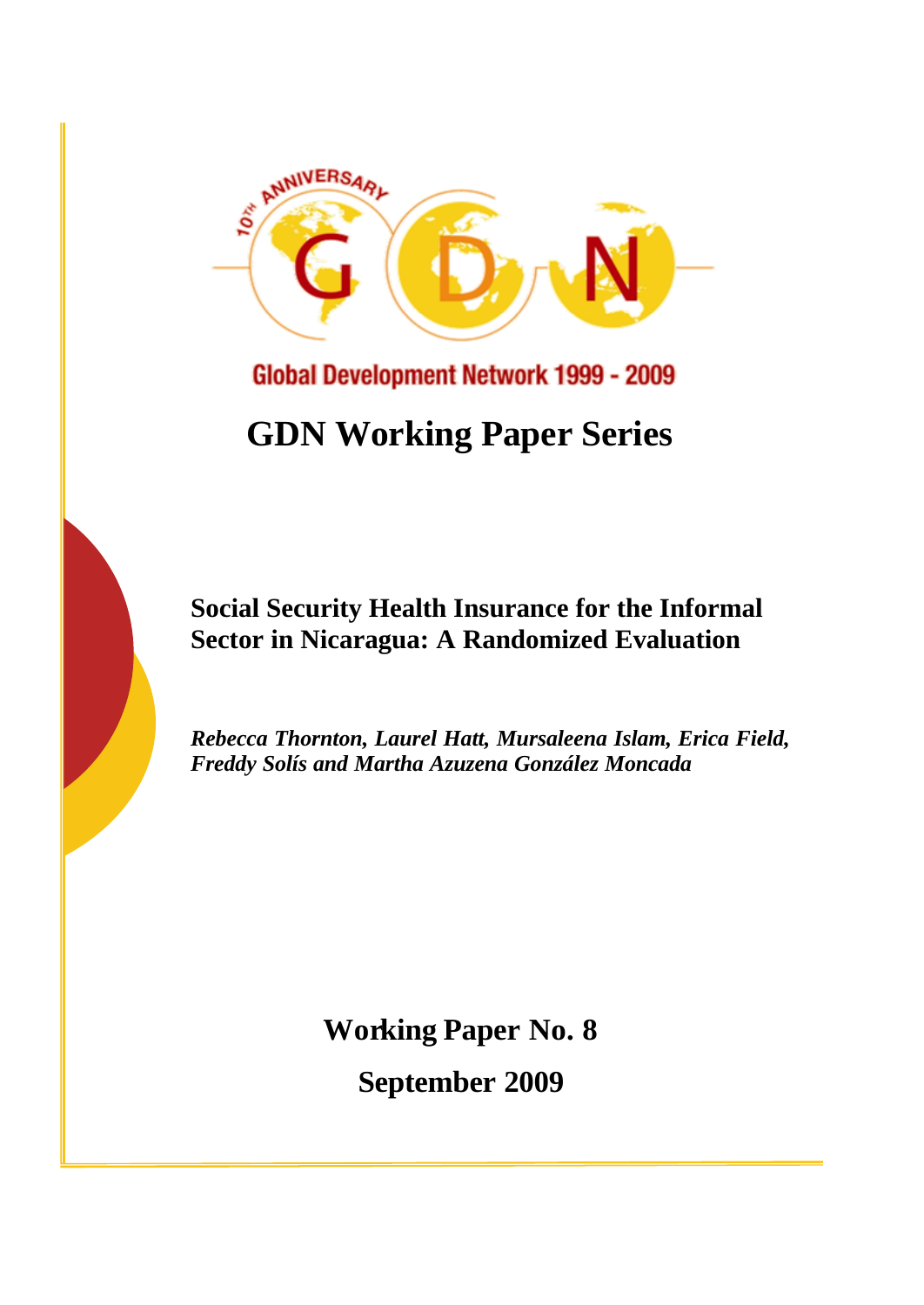## **About GDN**

The **Global Development Network (GDN)** is a leading International Organization of developing and transition country researchers and policy and research institutes promoting the generation, sharing, and application to policy of multidisciplinary knowledge for the purpose of development. Founded in 1999, GDN is now headquartered in New Delhi, with offices in Cairo and Washington DC.

This Working Paper has been prepared within the GDN's Global Research Project *Promoting Innovative Programs from the Developing World: Towards Realizing the Health MDGs in Africa and Asia*. The project has been fully funded by the Bill & Melinda Gates Foundation, United States. The views expressed in this publication are those of the author(s) alone.

© GDN, 2009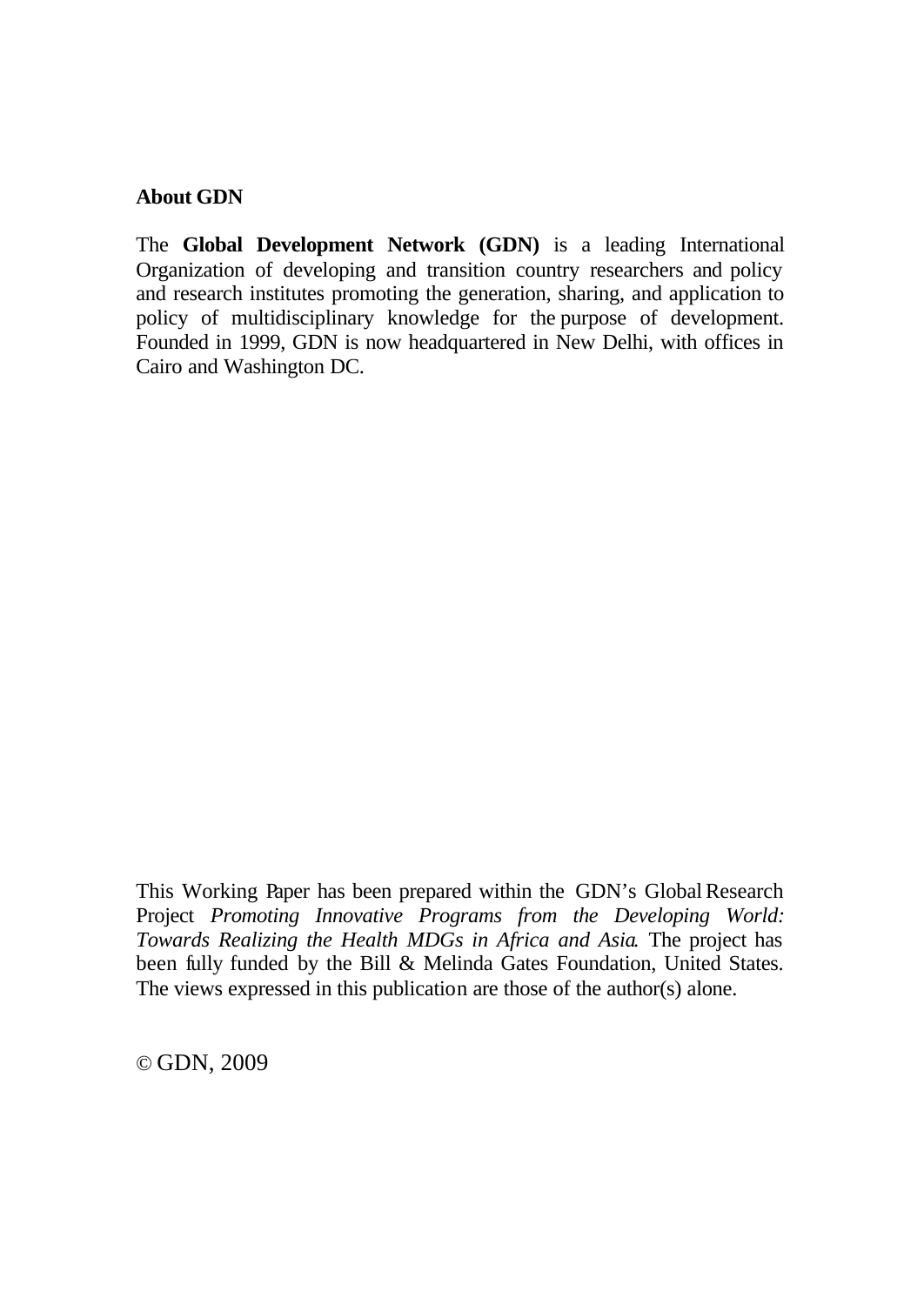# **Social Security Health Insurance for the Informal Sector in Nicaragua: A Randomized Evaluation**

Rebecca Thornton\* , University of Michigan Laurel Hatt, PSP*-One* Project, Abt Associates Inc. Mursaleena Islam, PSP-*One* Project, Abt Associates Inc. Erica Field, Harvard University Freddy Solís, ALVA Consultores, Nicaragua Martha Azuzena González Moncada, ALVA Consultores, Nicaragua

#### **Abstract**

This paper evaluates a program that randomized incentives to obtain health insurance among informal sector workers in Managua, Nicaragua. In January 2007, the government of Nicaragua extended a health insurance program to informal sector workers using microfinance institutions. We randomly varied the costs of enrolling as well as randomly assigned different affiliation locations to sign up for the insurance: either at the central Social Security (INSS) office, or the participating microfinance institutions. Costs were crucial to signing up for health insurance – both monetary costs (subsidies) as well as convenience costs associated with enrollment. Approximately one year after being offered the insurance, insured individuals switched from using services at private and Ministry of Health facilities to visiting covered health facilities contracted by INSS. Total out-of-pocket expenditures were reduced among insured individuals, but the average out-of-pocket savings were lower than the equivalent unsubsidized insurance premiums. We also found very low retention rates after expiration of the subsidy, with less than 10 percent still enrolled in the insurance program after one year. In addition to the quantitative results, we present qualitative evidence that institutional and contextual factors are essential for understanding the results and limitations of this program and are important to consider for other similar insurance programs.

 $\overline{a}$ 

<sup>\*</sup> Funding for this study was provided by USAID's Private Sector Partnerships-*One* (PSP-*One*) project and the Global Development Network (GDN). The authors' views expressed here do not necessarily reflect the views of the United States Agency for International Development or the United States Government. The evaluation was coordinated for GDN by EA Consultants. The evaluation team would like to acknowledge the extensive contributions of the field team at ALVA Consultores including Dr. Ana del Carmen Rojas and Ms. Rosario Duarte, as well as the project coordination and support of Barbara Magnoni, EA Consultants, and the contributions in the project design of Tania Dmytraczenko, the World Bank. We are grateful for helpful comments and suggestions from Robert Lalonde, Jeff Smith, and other GDN mentors and participants as well as participants at Harvard School of Public Health, the World Bank Research Group, the Population Association of Iran, and the Population Association of America seminars. We also thank research assistance from Anne Fitzpatrick..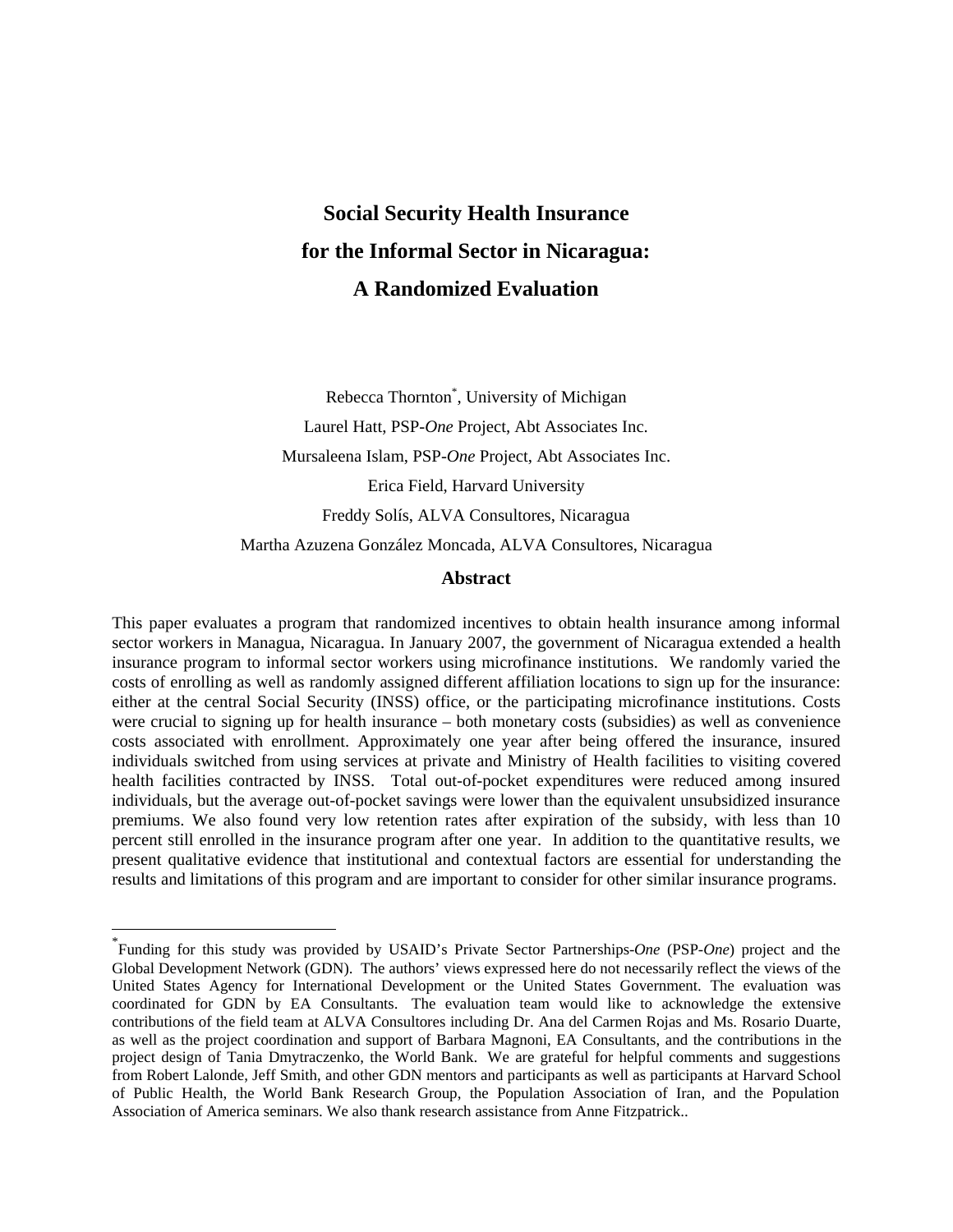#### **1. INTRODUCTION**

 $\overline{a}$ 

There is a growing interest among policy makers and academics regarding the delivery of insurance programs to poor and vulnerable populations throughout the world, as a way of increasing access to priority health services and protecting families from catastrophic health care costs. <sup>1</sup> There is evidence, however, that uptake of voluntary health insurance among informal and low-income workers is typically low (Behrman & Knowles, 1999; Jowett, 2003; Morduch, 1999; Chankova et al., 2008; Gine et al., 2007; Alderman & Paxson, 1992; Fafchamps, 1992). Moreover, collecting payments from this population is challenging (Abel-Smith, 1992), and there is concern that insuring the poor will attract those who are less healthy. Existing synergies between the delivery of financial and health services to clients in the informal sector have led policy makers to believe that micro-finance institutions (MFIs) may be a promising and innovative delivery agent to extend health insurance to low-income and other vulnerable groups (Matin, Hulme & Rutherford, 2002; Churchill, 2003; Churchill & Cohen, 2006), as there are economies of scale for collection of payments, particularly in settings where MFI penetration is high.

Despite the recent and increasing interest in micro-health insurance programs (Preker et al., 2002; Gumber & Kulkarni, 2000; Franco et al., 2008; Smith & Sulzbach, 2008), there is little rigorous evidence on the effectiveness of health insurance schemes targeting the informal sector, specifically regarding the potential role of MFIs in marketing and delivering the insurance products, and the schemes' ability to reduce out-of-pocket expenditures and increase utilization of quality health services. One of the main reasons for this lack of evidence is the difficulty in making causal inferences from cross-sectional or panel studies. Non-experimental studies that aim to measure the impact of having health insurance usually suffer from omitted variable bias. Typically, those who are more likely to be sick or utilize health services will also be more likely to enroll in health insurance programs. Thus comparing outcomes for those with

<sup>&</sup>lt;sup>1</sup> There are a growing number of health insurance programs and academic evaluations on these programs in developing countries. See for example Abel-Smith (1992); Barros (2008); Dow and Schmeer (2003); Duflo, Banerjee, and Deaton (2004); Gakidou et. al. (2006); Gertler and Gruber (2002); Gertler and Solon (2002); GTZ, ILO and WHO (2005); Kremer et al. (2006); Miller et al. (2008); Panopoulus and Velez (2001): Pauly, Zweifel, Scheffler, Preker, and Bassett (2006); Pauly et al. (2008); Wagstaff (2007).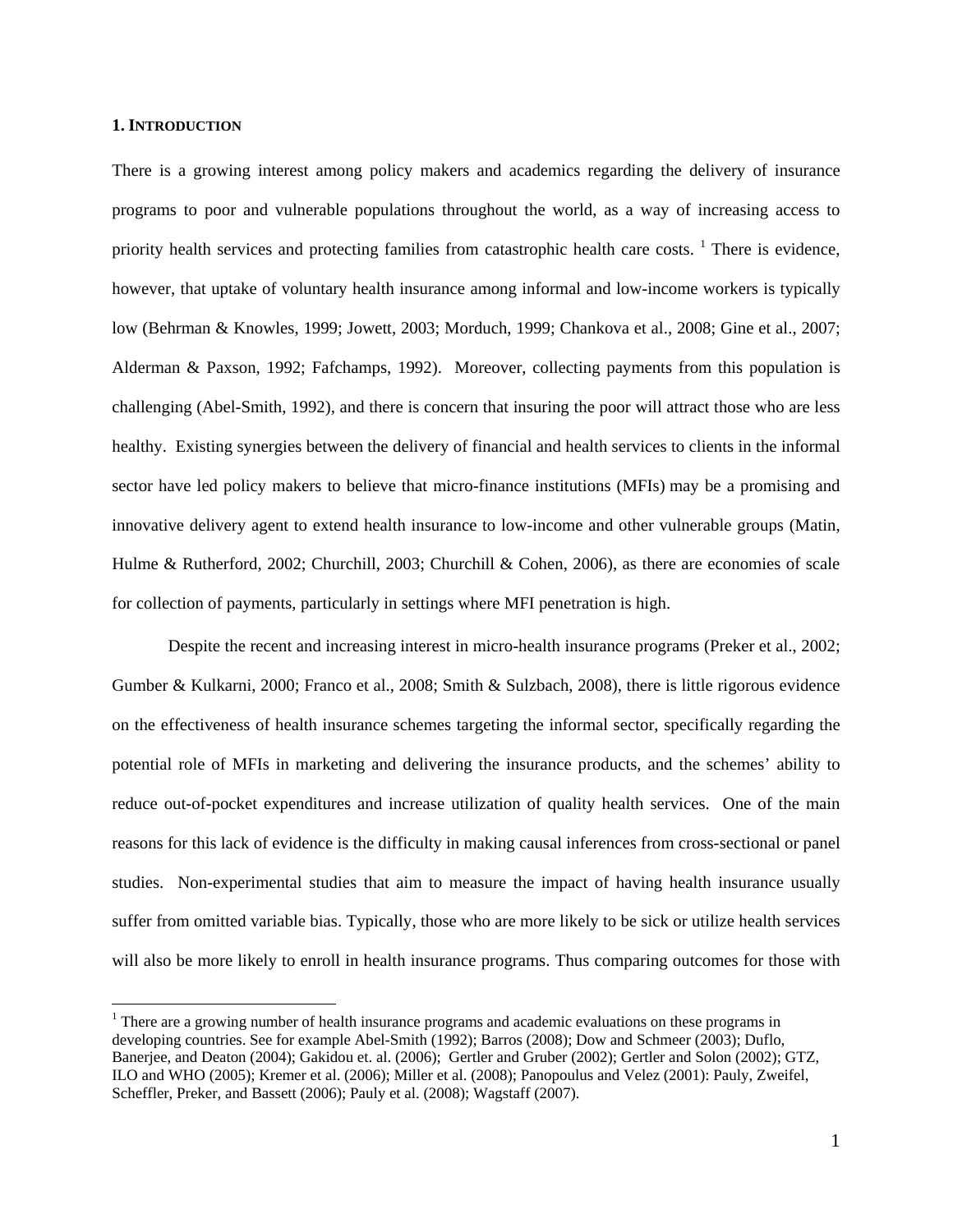health insurance to those without health insurance is likely to confound these other factors that are correlated with the choice to purchase insurance, although the direction of the bias is ambiguous. Perhaps the most similar paper to this one is an evaluation of the expansion of government health insurance in Mexico in 2002 to the informal sector. Barros (2008) evaluates this roll-out finding – similar to our results – that there was a substitution of visits to service providers and a reduction in out of pocket expenditures. Our paper differs in that we have a randomized evaluation as well as in-depth qualitative results.

This paper evaluates a program that randomized incentives to obtain health insurance, enabling us to estimate the causal effects of having insurance among informal sector workers who were previously uninsured. Moreover, this study sheds light on the effectiveness of micro-finance institutions as a health insurance delivery agent as well as potential advantages or challenges to targeting MFI clients.

In January 2007, the government of Nicaragua initiated a demonstration project that extended the Nicaraguan Social Security Institute's (INSS's) health insurance program to informal sector workers using microfinance institutions (MFIs) as delivery channels. To evaluate the impact of the program on healthcare utilization and expenditures, we randomly varied the costs of enrolling in the newly-available health insurance program among a sample of market vendors (including monetary, informational, and convenience costs). To test the effectiveness of MFIs as a delivery agent, individuals were also randomly assigned to sign up for the insurance at different locations: either at the INSS central office, or at the branch offices of three participating MFIs. Approximately one year after the baseline survey, we conducted a follow-up survey among a subset of the respondents. In addition to the quantitative analysis of the demand for and effects of health insurance, we also conducted a series of focus groups and in-depth interviews to understand uptake of the insurance program and use of health services from a qualitative perspective.

An in-depth description of the take-up of insurance among the full sample of 4,000 respondents is discussed in *Randomized Evaluation of a Program Extending Social Security Health Insurance to the*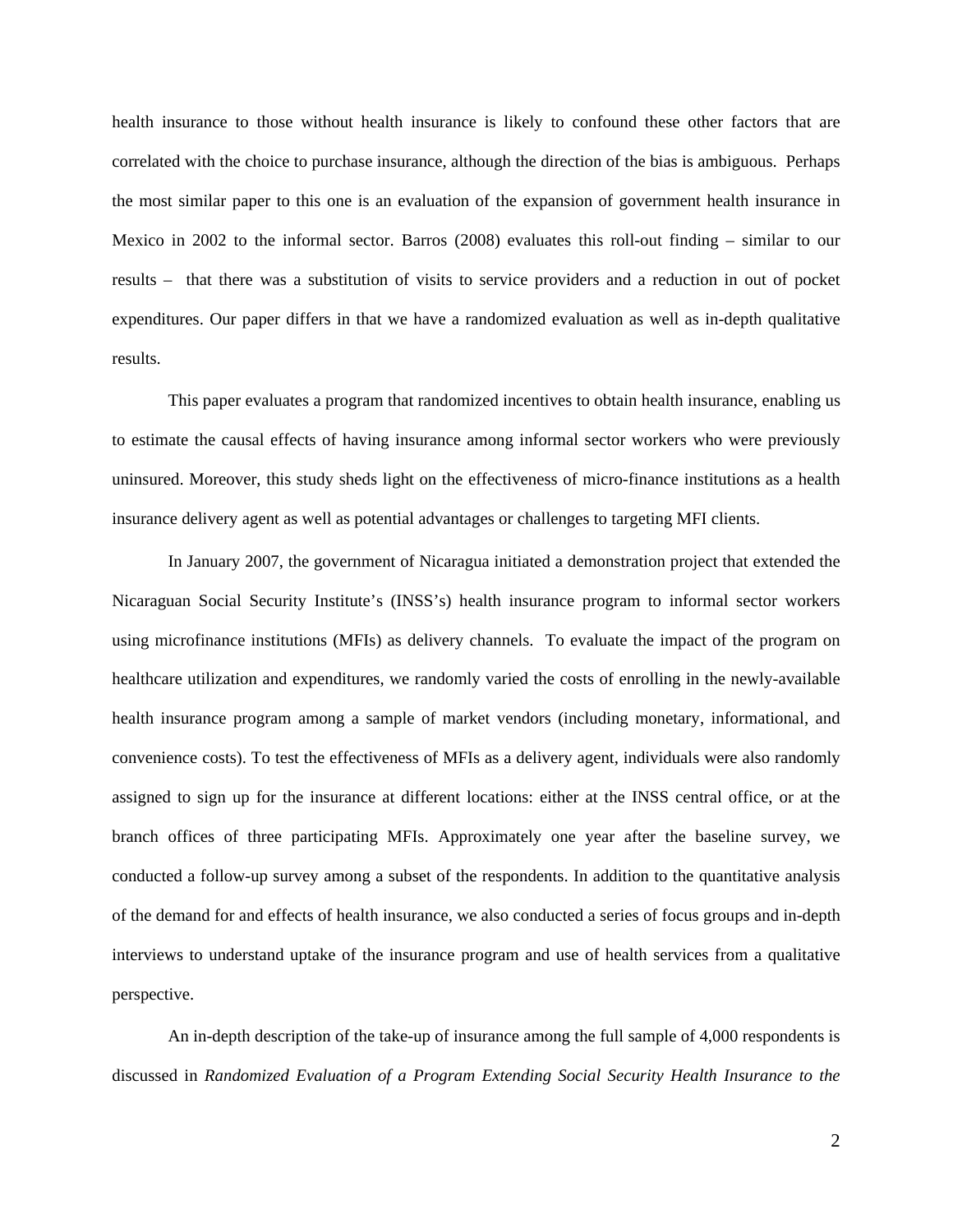*Informal Sector via MFIs in Nicaragua, Baseline Report*, July 2007. In that paper, Thornton, Gonzalez and Islam find that costs are crucial to signing up for health insurance – both monetary costs as represented by the subsidies offered as well as convenience costs as represented by a direct effort to enroll individuals at their place of work. In this paper, we study approximately 2,600 informal sector workers who were interviewed at both the baseline and follow-up surveys and examine the determinants of retention in the insurance program as well as the effects of signing up for insurance on utilization of health services and health expenditures. In addition, we examine the effectiveness of MFIs in the delivery of health insurance to informal sector workers and potential differences between MFI-clients and non-MFI clients along each of these dimensions.

We find that insured individuals switched from using services at private and Ministry of Health facilities to visiting covered health facilities (including both private and public providers). However, insurance did not increase their overall utilization of services significantly. Total out-of-pocket expenditures fell when individuals were insured, but the average out-of-pocket savings were lower than the equivalent unsubsidized insurance premiums. We find very low retention rates after expiration of the subsidy, with less than 10 percent still enrolled in the insurance program after one year. The fact that insurance may only be perceived as a net gain for those who are most sick or who experience a negative health shock may explain overall low enrollment rates in insurance programs in developing countries where individuals have lower levels of discretionary income.

In this setting, MFIs were not a more effective health insurance delivery agent than the government. Take-up and retention of insurance was not higher when individuals were assigned to sign up at an MFI rather than at the INSS. Focus group discussions shed some light on this finding, with many informal sector workers suggesting that the participating MFIs had limited knowledge of health insurance, added bureaucracy to an already bureaucratic process, and were perceived to have increased the cost of the product by functioning as an intermediary. Nevertheless, some workers pointed to the convenience of MFI locations as well as easy payments as advantages of having MFIs involved in the process, and those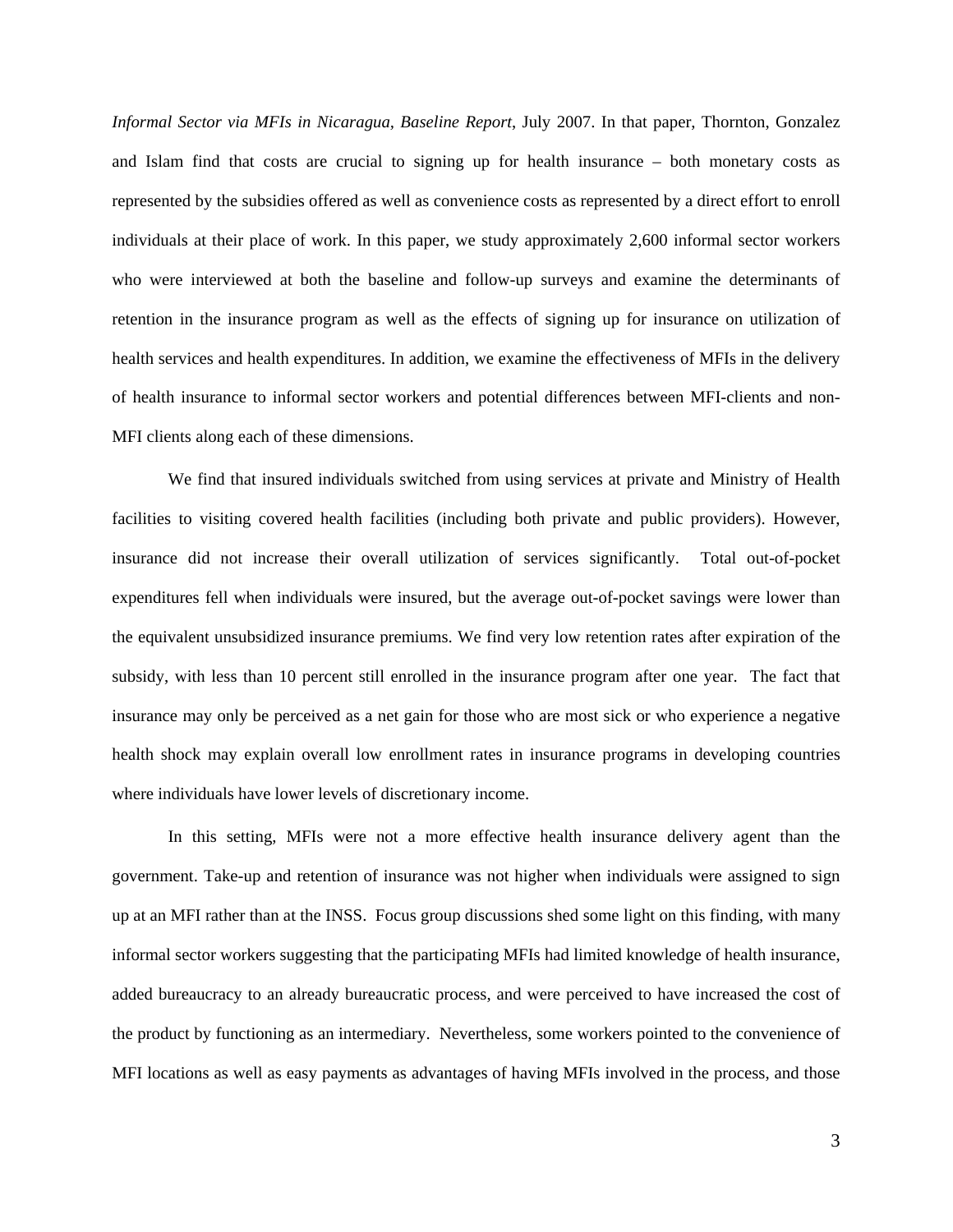MFIs that made a greater effort to learn about the insurance and market it to their clients performed better in terms of uptake. Participants who were MFI clients at baseline were slightly more likely (3.3 percentage points) to enroll in the insurance; notably, they were also more likely to report diabetes, hypertension and stress -- factors that were also related to higher uptake rates of insurance. This evaluation points to a number of obstacles in working with MFIs that must be addressed, including bureaucratic and administrative challenges and those related to promotion and marketing.

The paper proceeds as follows: Section 2 presents the background and program description for the health insurance product in Nicaragua. Section 3 presents the quantitative methodology and empirical strategy, and Section 4 presents quantitative results of the evaluation. Section 5 discusses contextual findings and qualitative results, and Section 6 concludes.

#### **2. BACKGROUND AND PROGRAM DESCRIPTION**

Prior to the expansion of health insurance to informal sector workers in January 2007, only formal sector workers and government employees in Nicaragua – representing just 18.5 percent of the economically active population – were eligible for INSS health insurance and could access services at INSS contracted facilities. Individuals working in the informal sector, the self-employed, and the unemployed were not eligible. They were eligible for free care at Ministry of Health (MINSA) clinics or could pay out-ofpocket for services from private providers. However, available MINSA facilities were under-resourced and lacked the infrastructure, staff, and medications needed to respond adequately to the population's health needs. Focus groups with informal sector workers conducted in 2006 revealed that they perceived MINSA facilities as offering the lowest quality of care in comparison to INSS-contracted facilities and other private health providers. As a result, these workers, who were often too busy to wait on long lines at MINSA facilities would go directly to pharmacies for their basic care. Potentially more costly alternatives included paying private doctors or avoiding care altogether, incurring the risk of requiring more extensive and costly procedures down the line.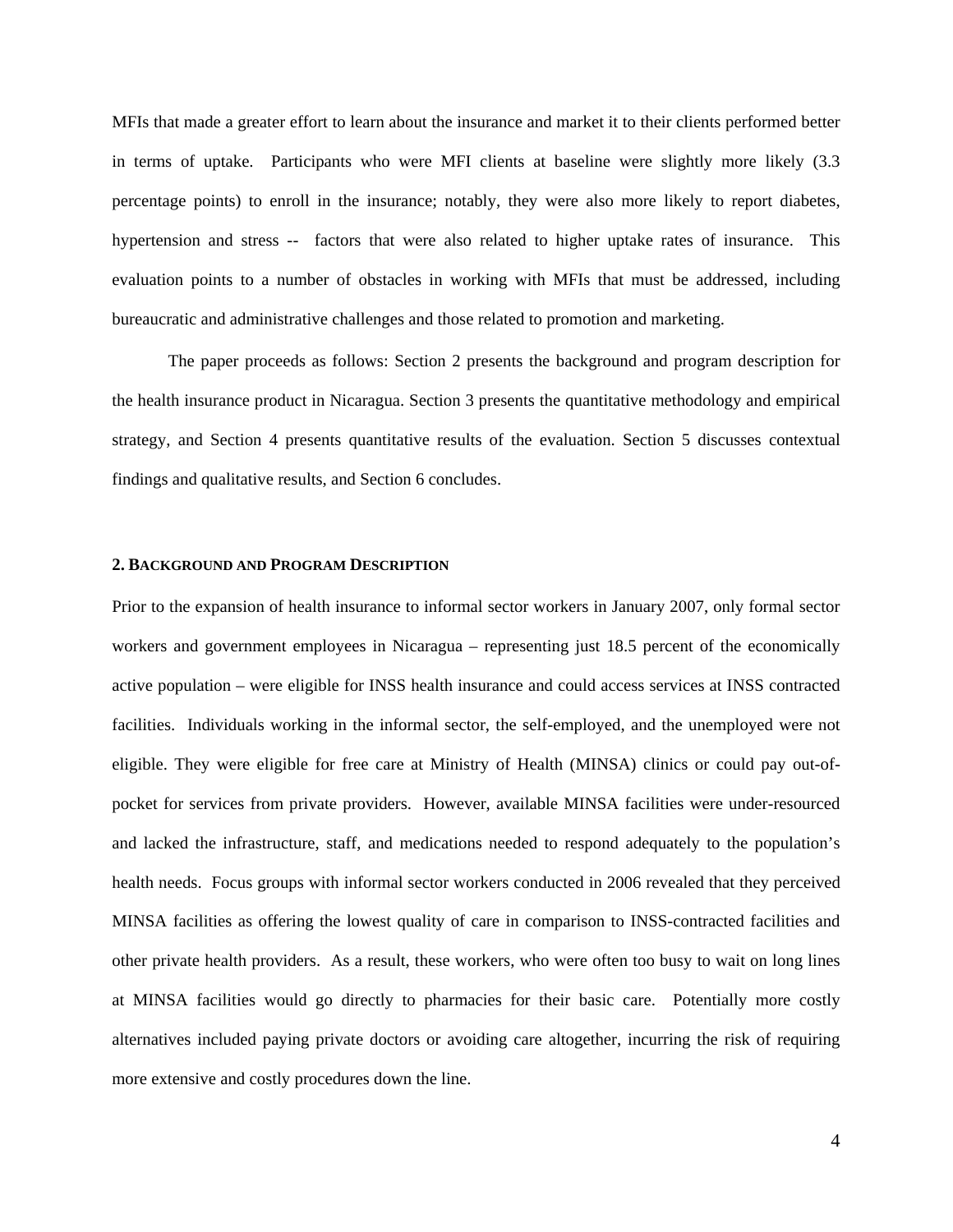For a micro-entrepreneur in Nicaragua, as in many parts of the developing world, the vulnerability of her/his household and business cash flows to a family health crisis is extreme (see Dercon, 2002). Micro-entrepreneurs often must divert resources from their businesses to meet immediate health care needs at the expense of investing in their business and its future growth, which in turn can have a significant impact on future household income (McIntyre et al., 2006; Morduch & Sharma, 2002; Narayan et al., 2000; Russell, 2004). Health insurance can therefore serve a vital risk protection function for small businesses, as well as increasing access to priority health services for informal workers and their families.

The health insurance provided through the Nicaraguan government Social Security system (INSS) extends quality care to its formal sector subscribers, and is based on mandatory payroll and employer contributions. This health insurance was made available to informal sector workers in 2007, through a voluntary mechanism known as *Seguro Facultativo de Salud*. In this program, insured individuals and eligible dependents pay a flat monthly fee for covered services, but no co-pays at the time of service. The monthly fee is higher in the first two months, at approximately 18 dollars per month, and falls to approximately 15 dollars per month in subsequent months. If a subscriber should wish to disenroll, s/he continues to be covered during a three month grace period after s/he has stopped paying for service before the affiliation is cancelled.

INSS contracts with commercial, not-for-profit and public providers called Clinics for the Insured (formerly Empresas Médicas Previsionales and referred to in this paper as EMPs) and purchases services on a capitated basis. The INSS insurance provides all beneficiaries with a comprehensive package of preventive, diagnostic, and curative health services, including primary and specialist care, medication and laboratory exams, hospitalization, 24-hour emergency care, prenatal care, childbirth and post-natal care, infant care and vaccinations, child wellness visits through age 5, pediatric care through age 11, voluntary family planning counseling and contraception, breast and cervical cancer screenings, HIV and STD counseling, and prevention and treatment of dengue fever and malaria. In addition to the subscriber, the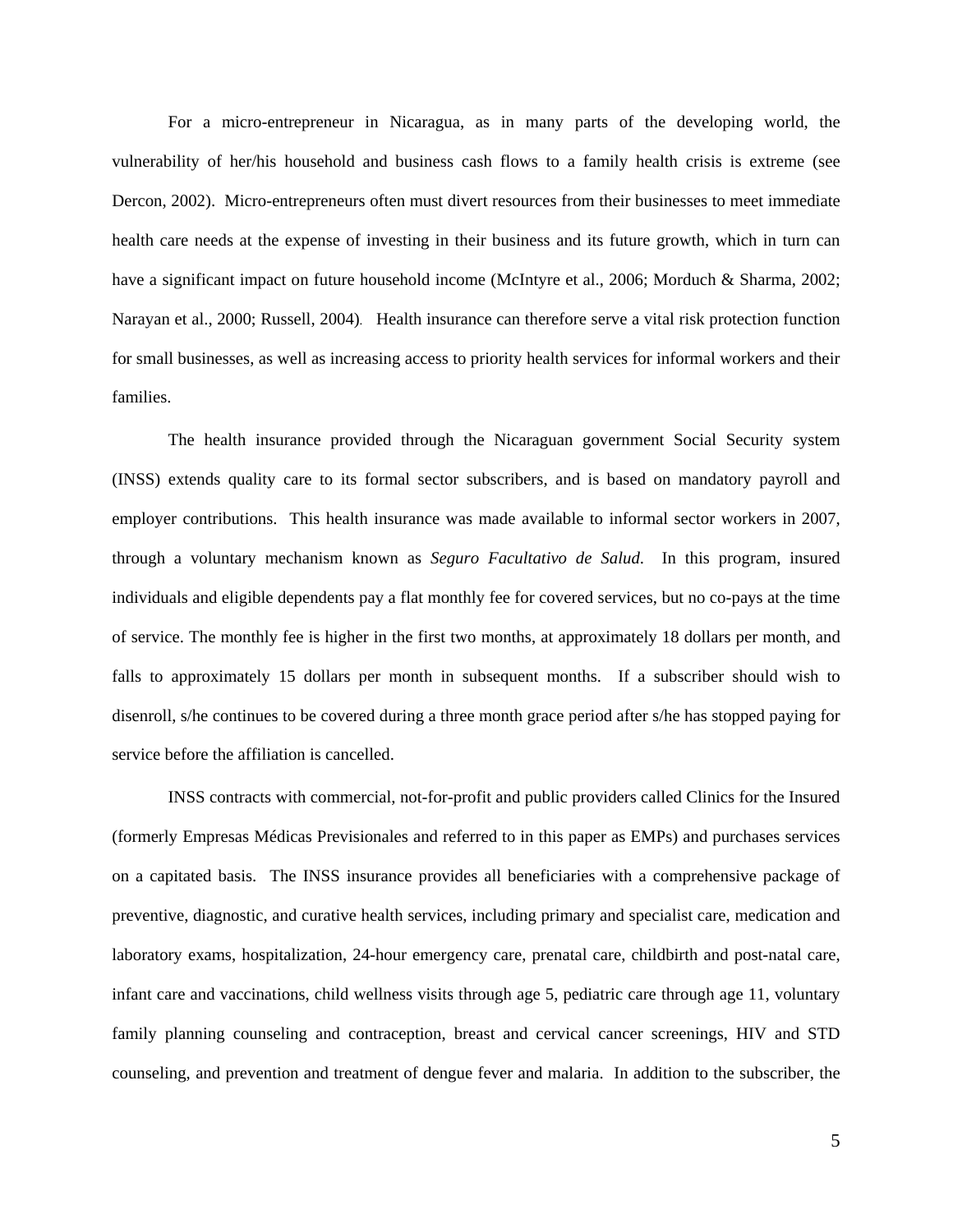subscriber's wife is eligible for maternity services, including deliveries, and dependent children up to the age of 12 are also covered.

According to our data, approximately 58 percent of small business owners in Managua have a loan, the majority with a microfinance institution. Nicaraguan policymakers wishing to extend insurance to informal workers hypothesized that it would be more convenient for them to make health insurance payments at the same time as making payments on loans at MFIs, thus the justification for initiating the demonstration project, to contract MFIs to market the insurance and collect premiums. Three MFIs were selected to participate: ACODEP, Banco ProCredit, and Findesa.<sup>2</sup> Each received technical assistance with management information systems, operations, and marketing, and received training to familiarize them with the process of signing up informal workers for health insurance. The MFIs signed a one-year contract with INSS in October 2006 for registering subscribers and collecting payments, and received a small fee from INSS for each enrolled worker. Beginning in January 2007, individuals could sign up for the insurance at any branch of these participating MFIs, which would send all paperwork to INSS. Monthly payments could be paid at any participating MFI as well as through most banks in the country.

Over the course of the evaluation, a number of institutional and political changes took place that influenced project implementation. Importantly, the MFI partnerships were established under the government of Enrique Bolaños, who was replaced in January 2007 by incoming President Daniel Ortega – an administration with a radically different political ideology. In October 2007 INSS chose not to renew the contracts with the three selected MFIs for registering subscribers and collecting payments. Interviews with senior INSS officials suggested that this decision was motivated by a number of factors, including a feeling by the INSS that this was a low-priority project and a political backlash against MFIs at that time, as they were being accused of predatory lending by the government. We discuss more details about these institutional changes and their implications below.

 $\overline{a}$ 

<sup>&</sup>lt;sup>2</sup> The USAID-funded Private Sector Partnerships-*One* project (PSP-One) supported the INSS in coordination and training activities between July 2006 and March 2007. Initial trainings took place prior to the project's expected roll out in July/August 2006 and were replicated in October and November 2006 by the INSS. However, the project was actually rolled out in January 2007. Delays were primarily caused by the presidential elections in November 2006 and the initiation of the new administration in February 2007.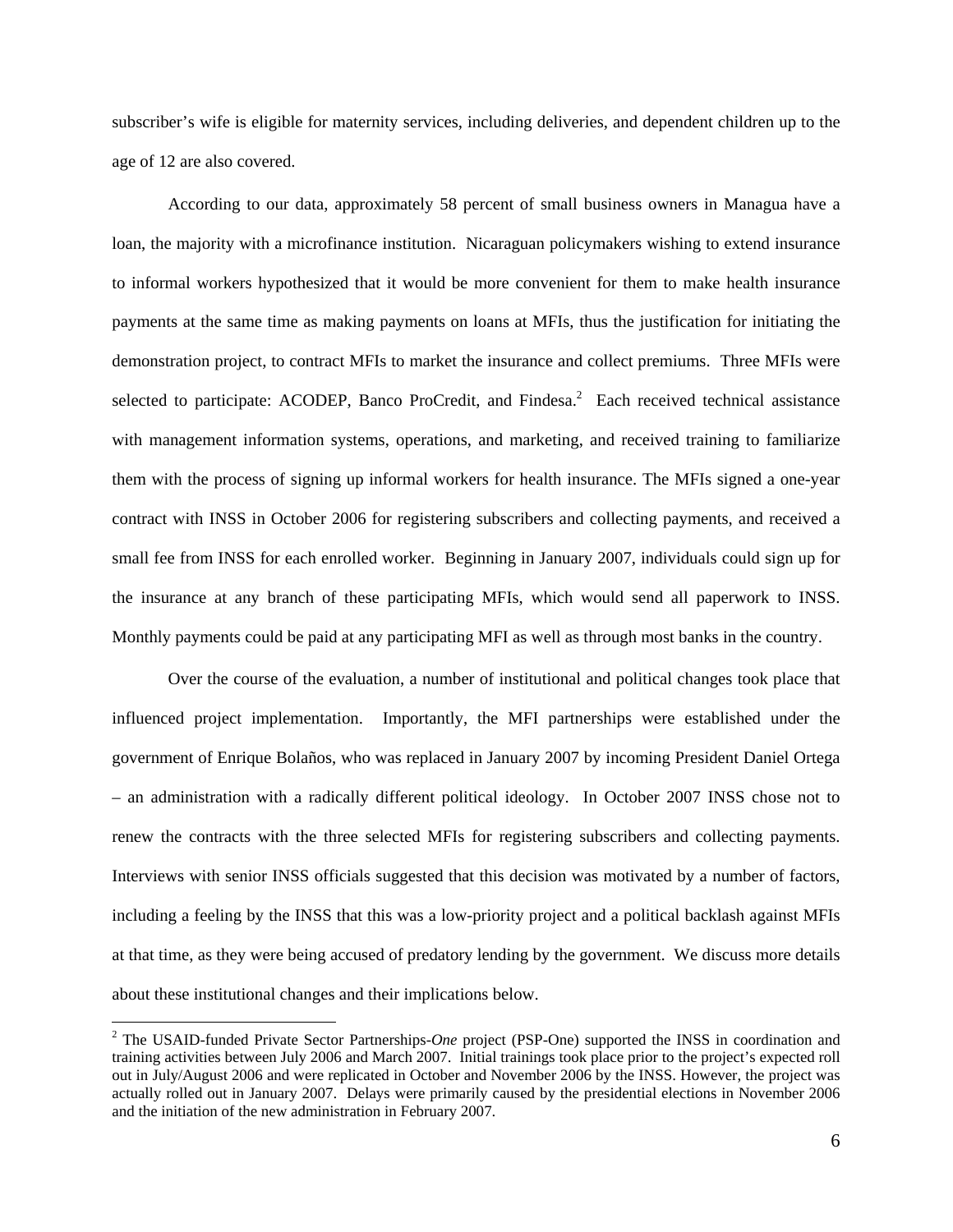#### **3. RESEARCH DESIGN**

 $\overline{a}$ 

#### 3.1. Data Collection and Study Design

In order to measure the determinants of insurance enrollment as well as the causal effects of having insurance, we implemented a randomized evaluation that varied the costs (financial, informational, and convenience) of signing up for health insurance. Data collection involved a baseline survey and subsidy lottery, collection of insurance affiliation data, and a follow-up survey; each is described in detail below.<sup>3</sup>

Between March and June 2007, a few months after the rollout of the insurance program to informal sector workers, a baseline survey was administered to a representative sample of vendors in all of the open-air markets in central Managua with at least 500 vendors. We chose to conduct our study in these markets because they were likely to contain a large population of uninsured informal sector workers who were micro-finance clients. The survey collected information on demographic characteristics; prior and current health services utilization; socio-economic characteristics; and health care expenditures. Government ID numbers were collected in order to match respondents to health insurance enrollment data that would later be provided from the government. The baseline survey was held in two rounds, in March/April 2007 and June/July 2007, respectively. The first round was held in 48 blocks of the Mercado Oriental, Managua's largest marketplace, while the second round was held in 25 blocks of the Mercado Oriental as well as all blocks of 6 smaller markets (Huembes, Iván Montenegro, Virgen de la Candelaria, Mayoreo, San Judas and Israel Lewites).

Prior to the first round of the baseline survey, a census of each booth of the Mercado Oriental was conducted in order to define the sampling frame of possible respondents.<sup>4</sup> Participants deemed eligible

<sup>&</sup>lt;sup>3</sup> All research activities were approved by the Abt Associates Internal Review Board, and all respondents gave informed consent.

<sup>&</sup>lt;sup>4</sup> In round one, we conducted a census of all of individuals who worked in a formal booth in the Oriental Market during the past twelve months. We divided the market into 98 blocks using a map of the market; 25 blocks were excluded from the sample either because they were dangerous or had no businesses. We then randomly selected eligible respondents (stratified by gender, marital status, and MFI client status). Due to a lower than expected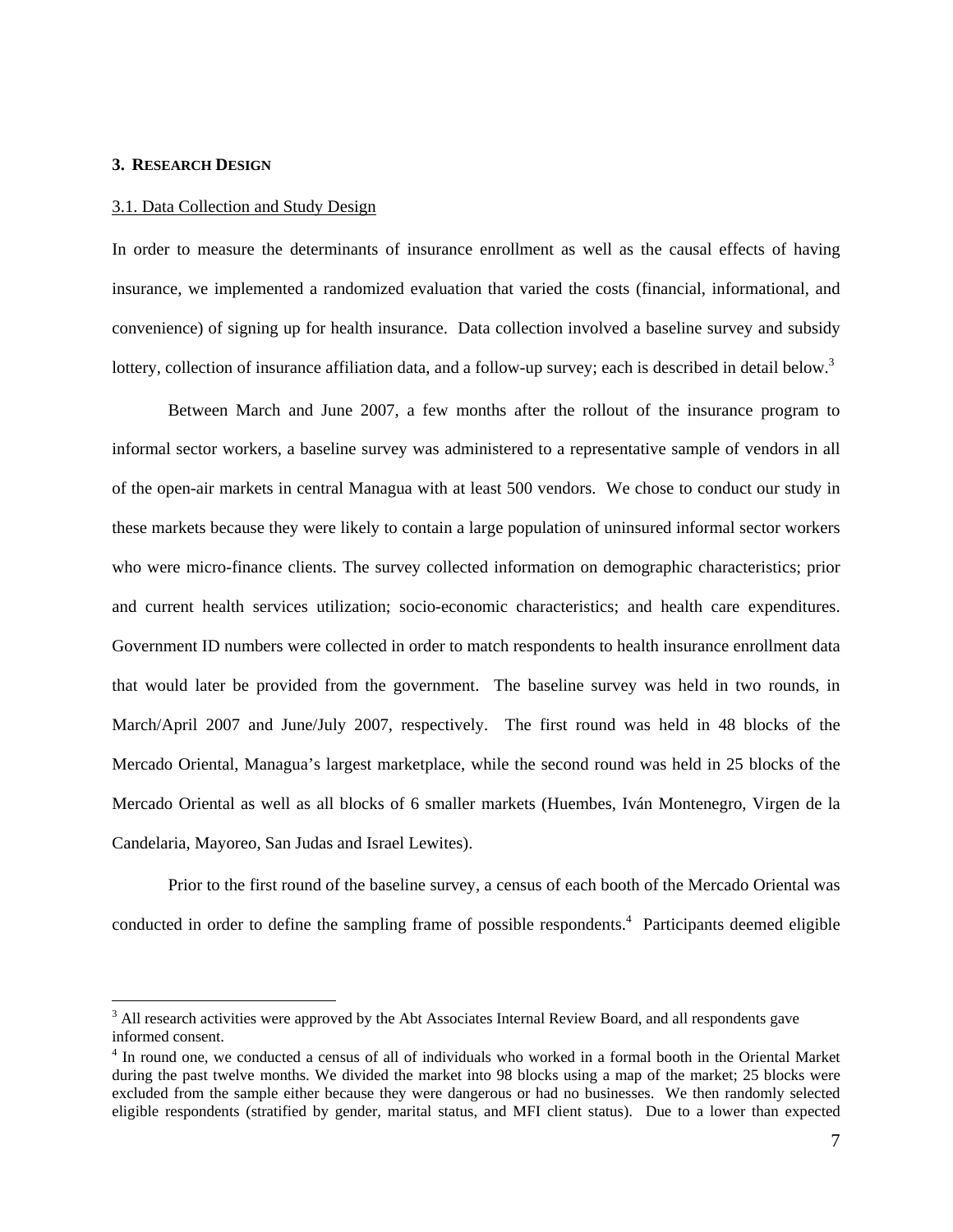through the census were selected randomly and administered the full survey. Eligibility depended on age, (between ages 18 and 54), being the owner of the booth, having a government ID and a lack of current health insurance coverage.<sup>5</sup> Appendix A, Panel A, presents the completion rates of the baseline survey. During the first round, 1,193 market vendors were approached and 61 percent or 728 market vendors completed surveys. During the second round of the baseline survey, we broadened the scope of the study to include six additional large markets in the city and approached all booths, rather than randomly selecting respondents from a sampling frame. Of the 6,192 market vendors approached in the second round, 53 percent or 3,274 completed surveys.

Refusal rates, eligibility, or availability of respondents may affect the external validity of the study. However, in term of internal validity measuring the causal effects of having insurance, our main identification strategy relies on the fact that we randomly allocated subsidies for health insurance. We describe the randomization procedure below.

#### 3.2 Randomization Process

At the end of the survey, participants were invited to randomly choose a lottery ticket out of a stack of unmarked, pre-sealed envelopes. The distribution of the lottery tickets is presented in Appendix A, Panel B. The first round lottery prizes included a blank lottery ticket (pure control group); an INSS brochure on the insurance product; a 2-month insurance subsidy with instructions to sign up at the INSS office; a 2 month insurance subsidy with instructions to sign up at a MFI; a 6-month insurance subsidy with instructions to sign up at the INSS office; or a 6-month insurance subsidy with instructions to sign up at a MFI office. Subsidies were all provided in the form of a voucher and told that payments would be made on their behalf directly to the INSS.

number of MFI clients, in round one we selected all MFI clients identified in the census. In booths where there was more than one MFI client, one person was randomly selected from the booth as part of the sample.

<sup>&</sup>lt;sup>5</sup> Participants were required to display their government ID cards or a legible copy of their card. Surveyors offered vendors the opportunity to bring their cards on a subsequent day if they were interested in participating and revisited vendors three times before disqualifying them as ineligible.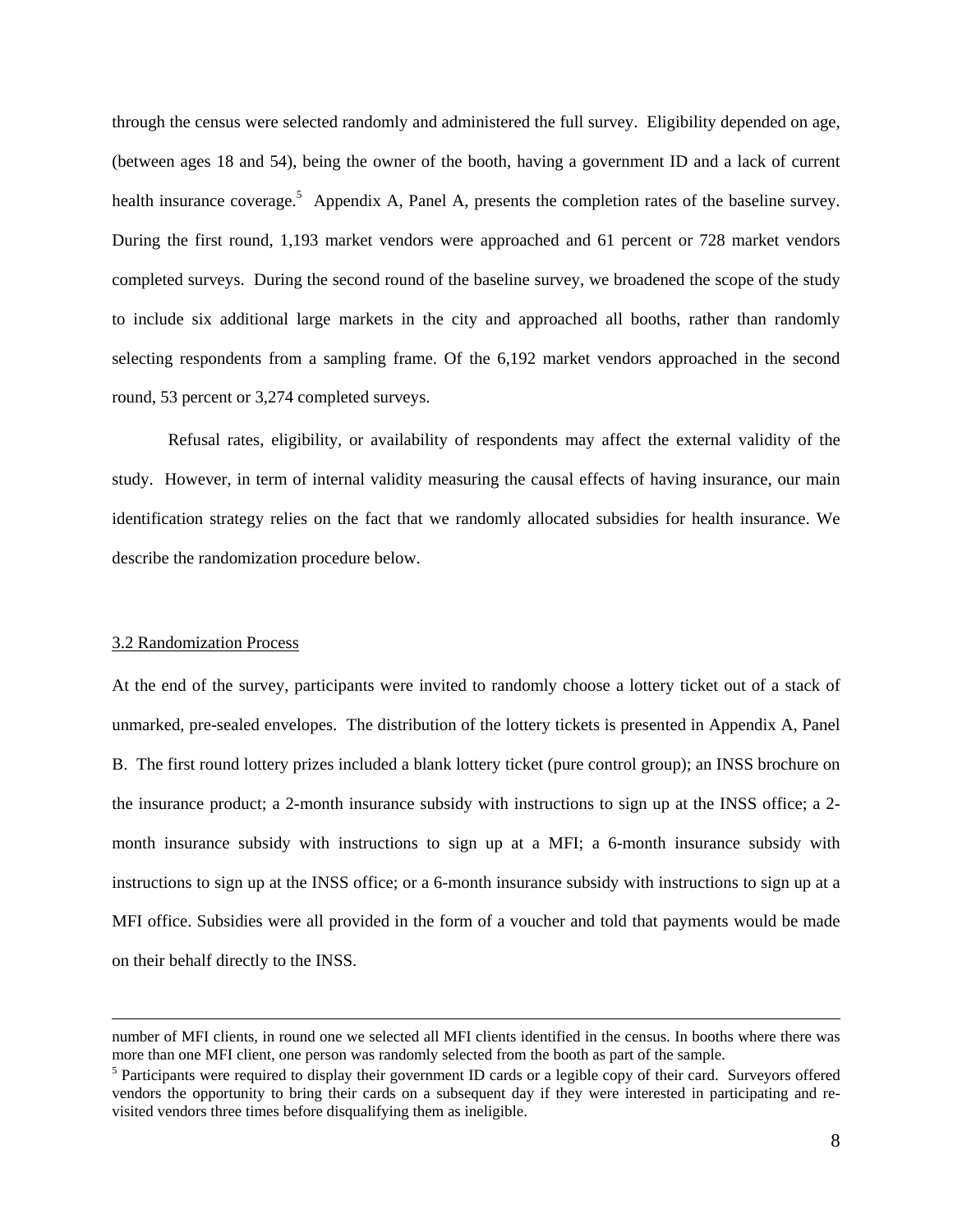Because of low rates of enrollment in the insurance after the first round of the survey and subsequent power calculations, the pure control group and the 2-month subsidy groups were eliminated in the second round of the baseline survey. In the second round, only three prizes were offered: an INSS brochure, a 6-month insurance subsidy (Instructed to sign up at INSS office), and a 6-month subsidy (Instructed to sign up at MFI).

Toward the end of the second round of the baseline survey, a random sample of 112 respondents who had been offered a 6-month subsidy and 63 respondents who had been offered no subsidy – none of whom had yet subscribed – were offered the opportunity to sign up for health insurance at their market booth. Surveyors were trained to fill out the registration forms on site and were accompanied by a photographer who took required photos. On site enrollment eliminated respondents' travel costs and reduced the time costs related to taking photographs and making copies of their ID cards. In addition, it minimized potential psychological influences on enrollment such as procrastination or imperfect recall, and addressed constraints imposed by uncertainty regarding the enrollment process.

To determine who had signed up for the insurance, the INSS provided access to data indicating which respondents signed up for insurance and the place of affiliation (INSS or a participating MFI). These data could be linked to our survey data via government ID numbers, which individuals provided during the survey and when enrolling in the insurance.

During the spring of 2008, a follow-up survey was conducted among a subset of the original survey respondents – those who had booths in the largest markets (Oriental, Huembes, and Iván Montenegro). Respondents who had randomly been allocated 2-month subsidies were not approached to be interviewed at the follow-up survey due to the relatively low rate of insurance enrollment among this group. Since the group was randomly selected at baseline, excluding this entire treatment arm does not compromise the internal validity of our experimental design. A total of 2,806 respondents were approached for the follow-up survey. Out of these, 2,608 (93 percent), completed the follow-up survey. The reasons for attrition are presented in Appendix B, Panel A with the attrition rates by randomization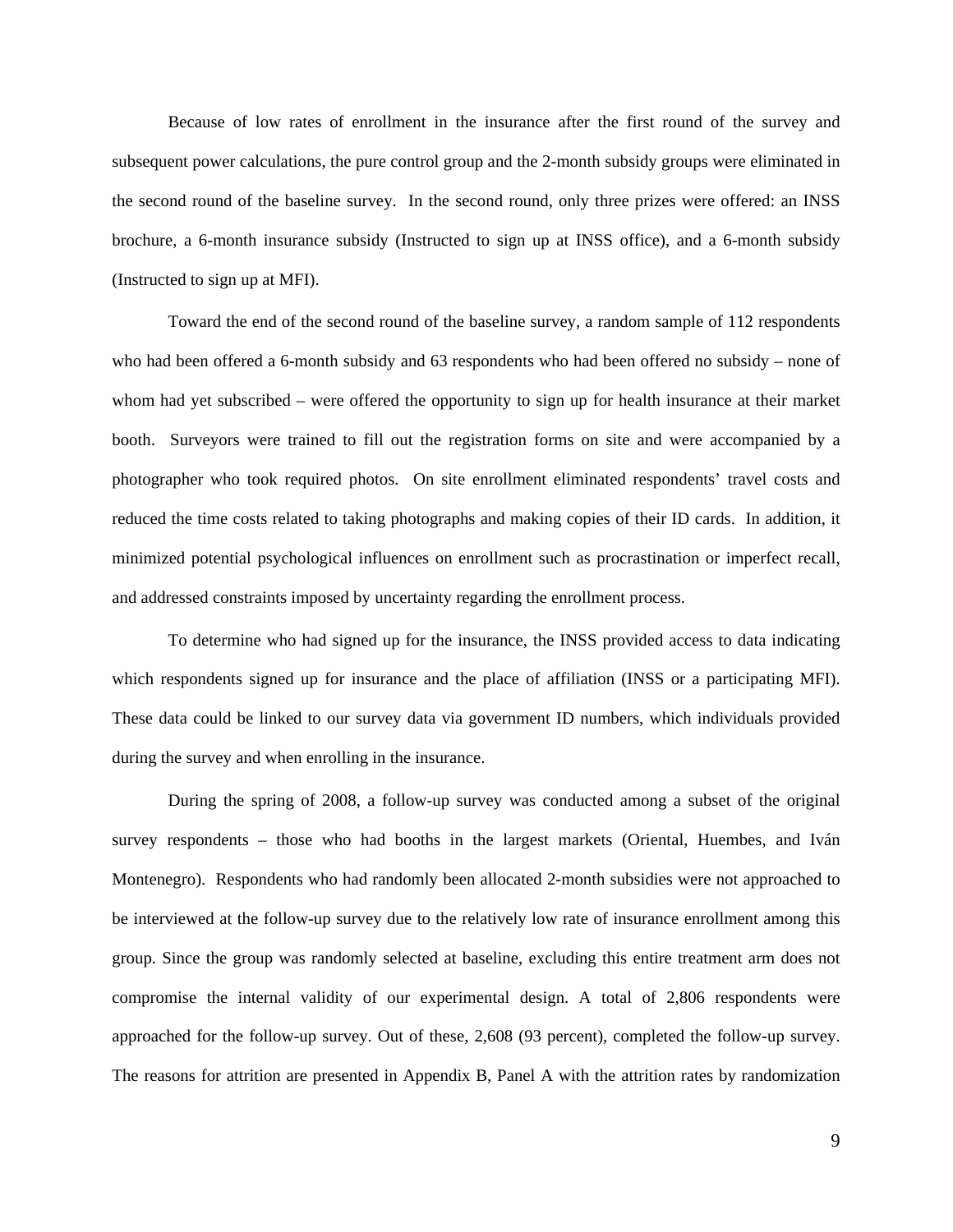group in Panel B. There is almost no difference in the completion rates among each of the treatment groups.

#### 3.3. Sample Characteristics

For the analysis of the determinants of health insurance enrollment and the effect of having health insurance, we include in our analysis the 2,608 respondents who completed interviews at both baseline and follow-up. In addition to presenting average baseline demographic characteristics of the entire sample, we also present the average statistics separately for MFI clients and non-MFI clients. This allows for understanding the potential effectiveness of targeting MFI clients for insurance products.

Table 1, Panel A presents some key demographic characteristics of the sample. The average age was 38 years old with 35 percent of respondents being male. These individuals had approximately 9.3 years of education on average and 70 percent were married or had a common-law spouse. This is higher than country-wide figure of 56 percent (ENDESA household survey, Nicaragua, 2006). The average number of children was 2 while two-thirds had at least one child under 12 – the maximum age for coverage of dependents by the INSS health insurance. Only 3 percent of the sample was pregnant or had a spouse who was pregnant.

 There were some differences in basic demographic characteristics between MFI clients and non-MFI clients. In particular, MFI clients are just over 2 years older on average and are more likely to be female; only 28 percent of the MFI clients were male as opposed to almost 40 percent of the non-MFI clients. In addition, MFI clients had slightly more children. There were no differences in years of education, or in the likelihood of being married or pregnant.

Table 1, Panel B presents economic characteristics of our sample at baseline. Respondents had an average monthly income of US\$238.<sup>6</sup> This is significantly higher than the reported national average household income of approximately US\$140 per month, according to survey data reported from the

<sup>&</sup>lt;sup>6</sup> Reported income for respondents and their spouse was reported in Nicaraguan Cordoba was converted to US Dollars at the rate of US\$1 = 18.7 NIO.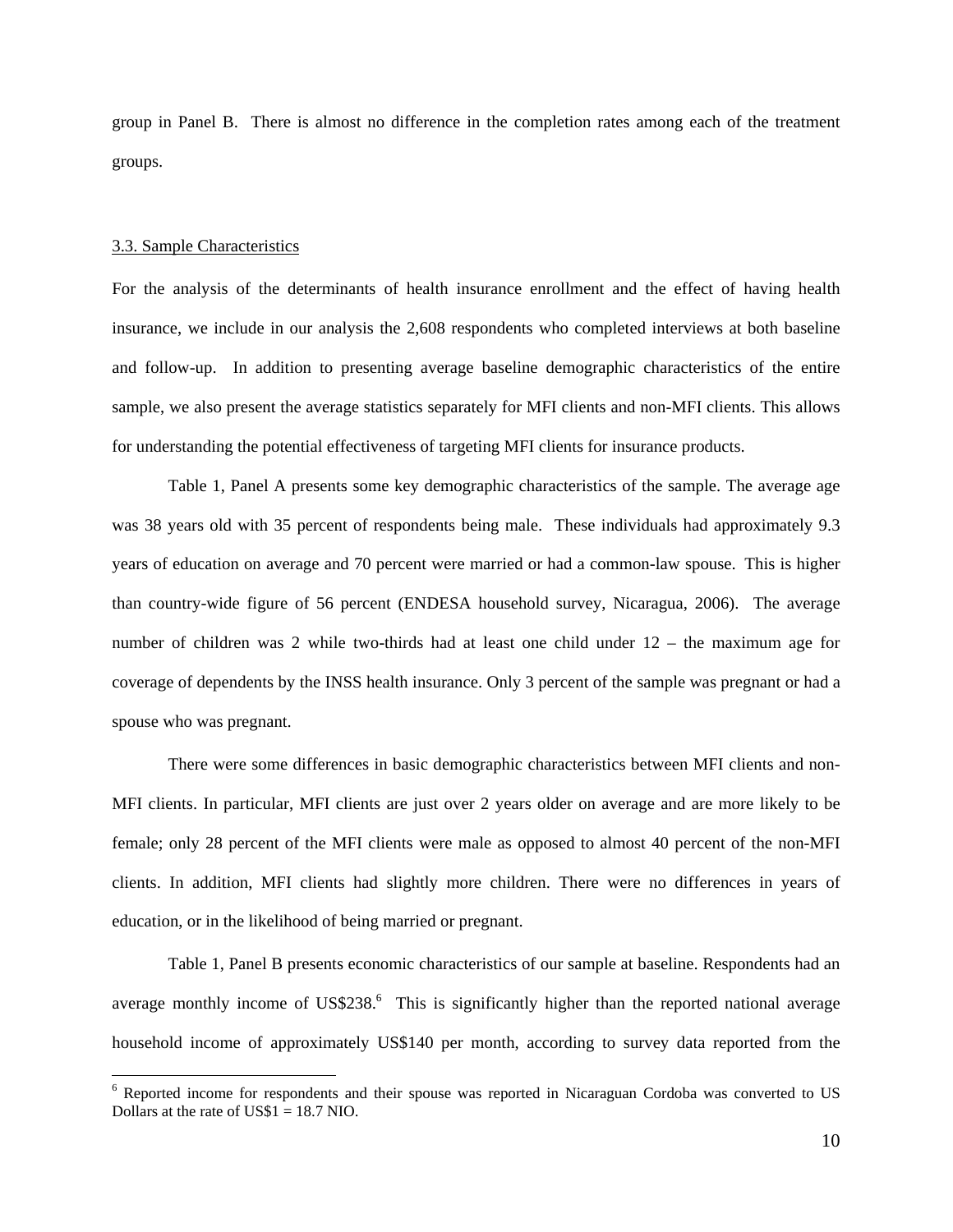Central Bank of Nicaragua (2006). Average monthly disposable income after business and household expenses was reported at US\$25, with an average current savings balance of US\$146. However, only 29 percent of the sample declared having disposable income at month end. Almost 58% had an outstanding loan, while one-third of the sample surveyed had a loan with an MFI. On average, total expenses for health over the prior year for the respondent and children under 12 were quite substantial at US\$88, while for the respondent him or herself only the amount was approximately half that amount.

There were some socioeconomic differences between MFI clients and non-MFI clients. MFI clients reported higher monthly income (by approximately 38 dollars) and they were 6 percentage points more likely to own their home. MFI clients were no more likely to have savings and there was no difference in the savings balance, consistent with a lower need for precautionary savings among individuals with access to credit. MFI clients spent about 7 dollars more on their total health care costs for themselves.

Health information was also reported at baseline and is presented in Table 2, Panel A. Eighty percent of those surveyed reported being sick in the past year, with a mean value of 2.6 days and a maximum value of 72 days. On average respondents waited just over 4 days before visiting a provider, although many (45 percent) visited a provider after one day of being sick. Many respondents reported chronic or common recurring conditions such as kidney problems, diabetes, hypertension, respiratory problems, vision or hearing problems, stress, headaches, or allergies. In addition, 60 percent reported suffering from flu symptoms in the previous year.

Table 2, Panel B summarizes information on the last illness respondents reported experiencing in the previous 12 months. Almost half of illnesses are related to allergies or respiratory illnesses such as cold or flu. Other illnesses relate to diabetes or renal infections, circulatory problems, and digestive problems. The majority of reported illnesses are minor conditions. Only 11 percent missed more than a week of work due to their last illness and the majority (57 percent) missed zero days of work.

There were some health status differences between MFI clients and non-MFI clients. MFI clients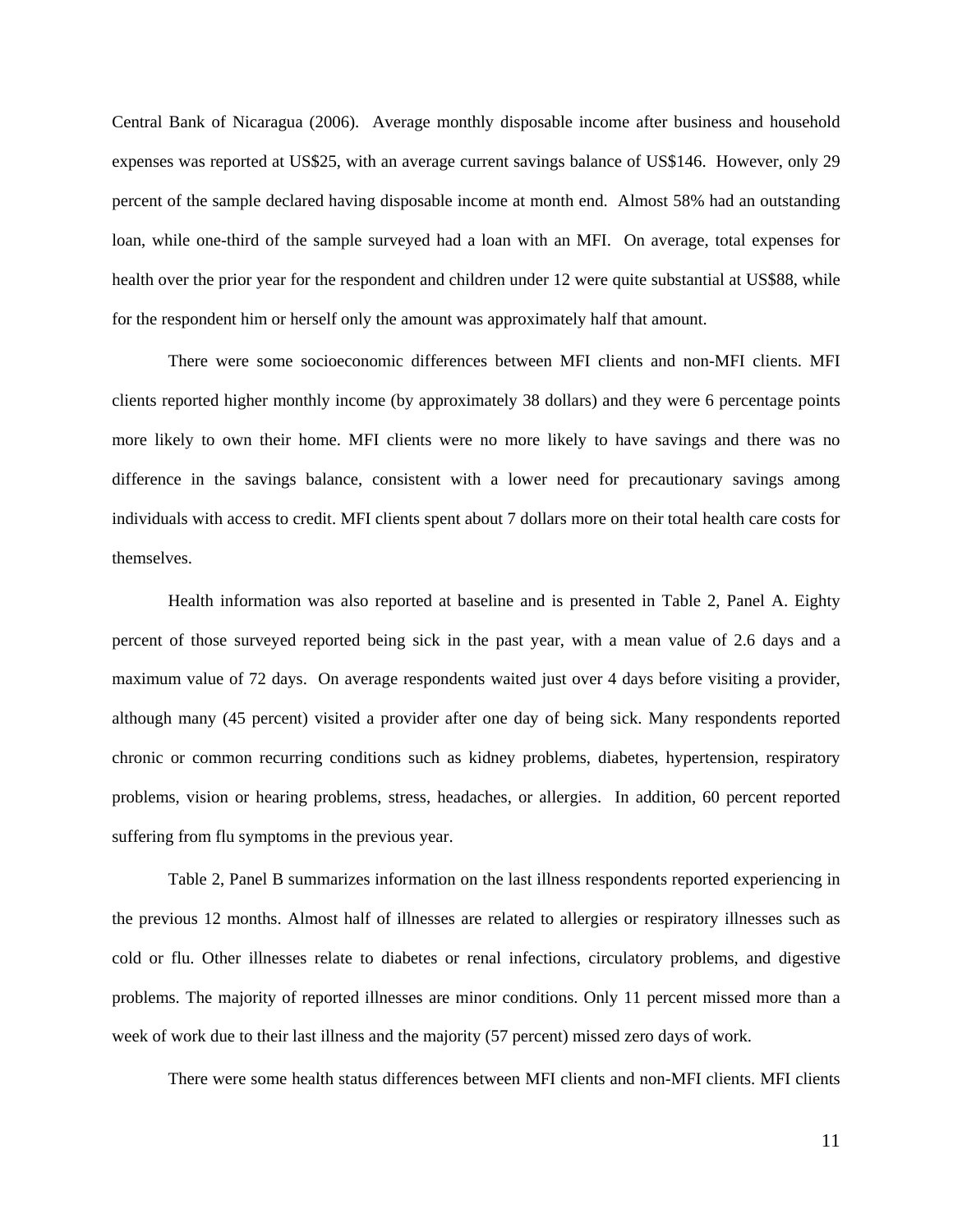are slightly more at risk of diabetes, suffer stress, and suffer from hypertension. On the other hand, they are less likely to report smoking. While these differences exist, there are few other baseline differences between MFI clients and non-MFI clients that are either large in magnitude or statistically significant. In addition, there are no significant differences between MFI clients and non-MFI clients in terms of last illness experienced. Hence, our data do not point to any significant advantage of targeting MFI clients for micro-insurance programs because they are healthier.

Table 3 presents health facility utilization and expenditures. The survey found that pharmacies were the most visited of any health facility; 72 percent of survey respondents visited a pharmacy on average 3 times in the past year. Private sector facilities were utilized more than public sector facilities. In the previous year, 28 percent visited private doctors and 14 percent visited private clinics/hospitals, compared to 16 percent visiting public health centers and 9 percent visiting public hospitals. Only 1 percent of survey respondents reported visiting an INSS clinic (EMP) in the year prior to the baseline survey. $7$ 

The high representation of pharmacy visits is especially notable because public health centers and hospitals are supposed to provide medication free of charge, but anecdotally lack inventory on a regular basis. Results from focus group discussions confirmed this finding. Busy market workers often do not bother to attend a free clinic, where waiting times to see a doctor can vary between 2 and 6 hours, only to risk finding out that their medication is not available. Instead, they frequently prefer to go to a pharmacy, where a pharmacist might also recommend a medication and provide it immediately, and pay for the service.

While MFI clients and non-MFI clients are broadly similar in terms of health service utilization, there are a few notable differences. MFI clients are 8 percentage points more likely than non-MFI clients to visit a private doctor. In addition, among those who had at least one visit, the number of visits to private providers including pharmacies, private doctors, and private clinics/hospitals are also higher for

 $\overline{a}$ 

 $<sup>7</sup>$  EMPs primarily provide services to those eligible for INSS health insurance, although many offer services to</sup> noninsured paying customers as well.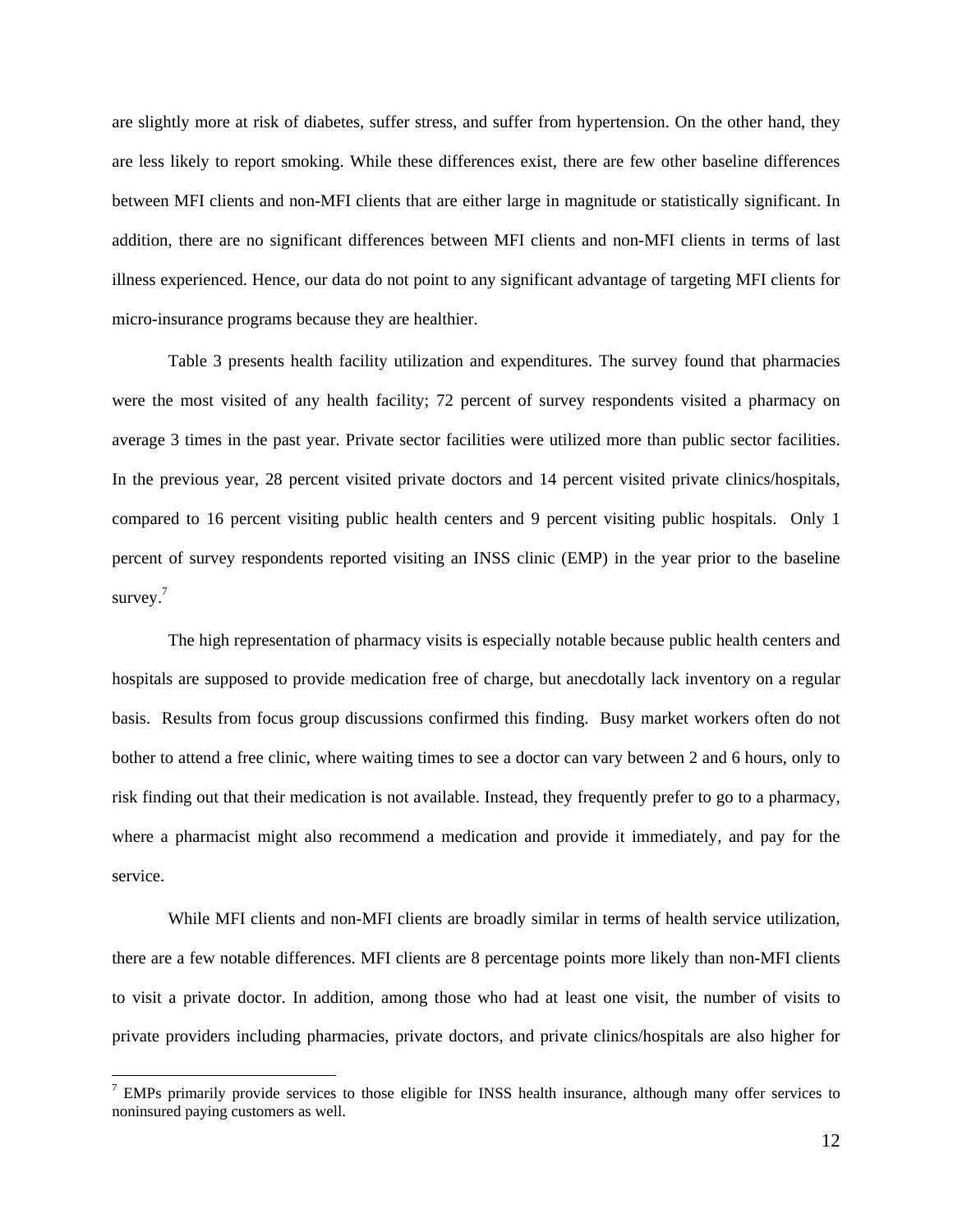MFI clients. This is possibly related to higher levels of income as we saw in Table 1; MFI clients may be able to afford more frequent and more costly care provided by private providers and pharmacies. Alternatively, the higher fraction of women and children in the sample of MFI clients may be driving the difference in visits.

The baseline data provide information on both total out-of-pocket health expenditures over the previous twelve months per individual and family as well as how much these participants spent on their last illness. Respondents reported OOP expenses in both public and private facilities. Total expenses over the prior year for the respondent and dependent children were US\$88 (Table 1, Panel B), and expenses for the respondent alone were US\$42. Women reported spending more on health (US\$53.5) than men (US\$37.5) over the last year. These expenditures are substantially higher than OOP family health costs in the general population (US\$28) according to the 2003 National ENDESA survey in Nicaragua, even considering an additional \$12 adjustment for inflation over the period. However, these expenditures are less than the equivalent unsubsidized cost of the insurance over a year (US\$176).

Respondents' expenses reported at individual facilities also match the utilization findings. Costs were lowest at subsidized public health centers; respondents spent an average of US\$0.26 at public health centers (N=407). The bulk of expenditures were incurred at pharmacies. Of those who attended a pharmacy during the past year  $(N=1,862)$ , respondents reported spending on average US\$43.1 at a pharmacy. Of those attending a private doctor (N=709), respondents reported spending US\$0.94 per year. This low cost may reflect the prevalence of non-governmental organizations (NGOs) that provide health services at subsidized costs for low income groups in Nicaragua as well as individual private doctors and nurses that practice out of their homes. Similarly, of those attending each of the respective facilities, respondents spent US\$25 at private hospitals (N=363), and US\$2.33 at public hospitals (N=227). It is useful to note that the median amount spent at each facility was substantially lower than the average, indicating that some individuals had rather high expenses.

It is important to note that reported out-of-pocket medical expenses for participants and their

13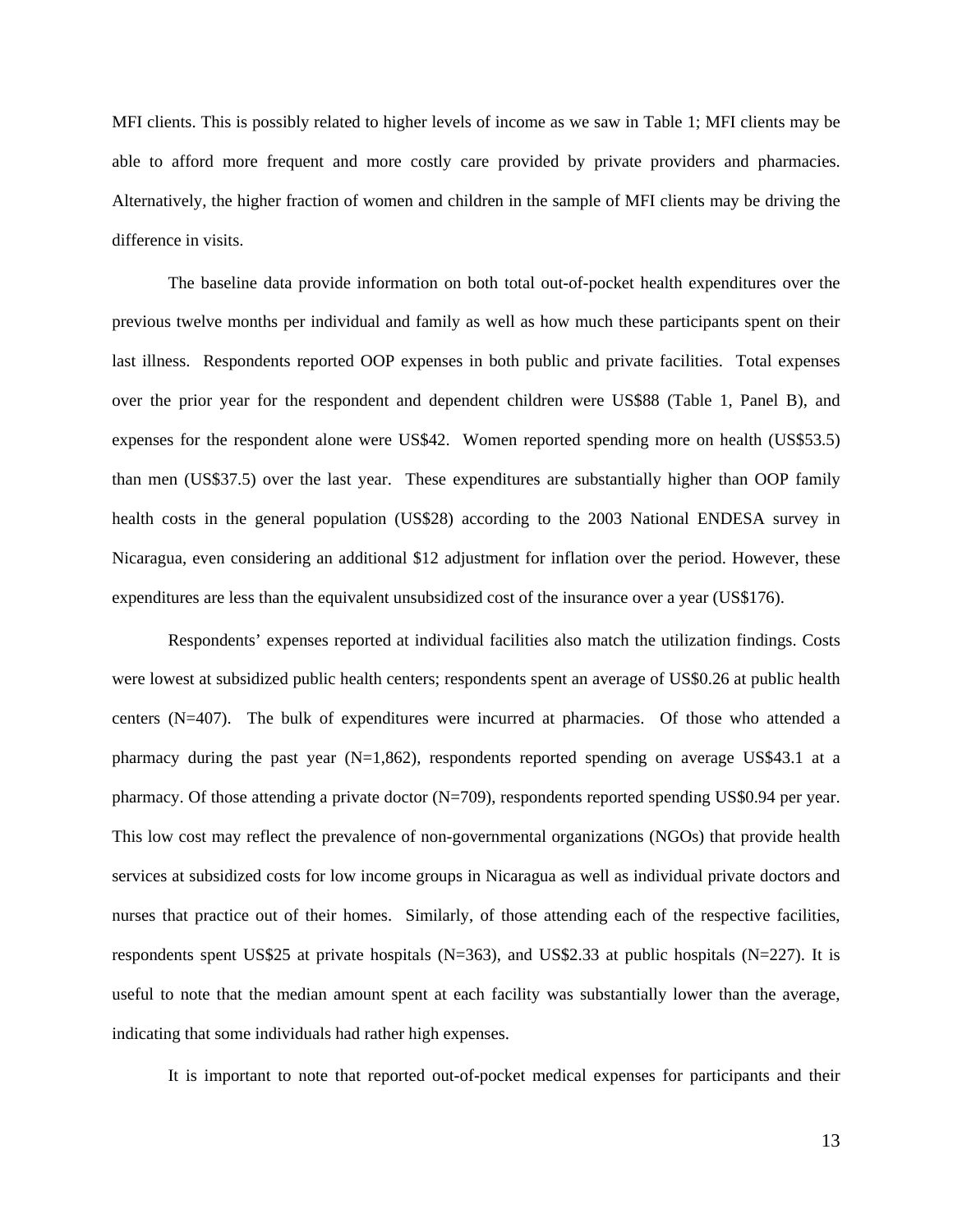children under 12 years (\$88) were on average less than the equivalent unsubsidized cost of the INSS' health insurance premiums, which is approximately US\$176 per annum. This indicates potentially low willingness-to-pay for a health insurance plan among this population given that for many individuals, premiums cost more than their expected OOP expenses. Those who spent more than \$176 per year on themselves and children under 12 years represented only 13 percent of the respondents. This could also be one reason for the low retention we later find for the insurance product.<sup>8</sup>

Baseline differences between MFI clients' and non-MFI clients' health expenditures were quite small overall. MFI clients reported higher health care expenditures (approximately 7 dollars more; Table 1 Panel B) and laboratory costs were significantly higher among MFI clients. This is likely to be due to the higher income levels of MFI clients rather than higher levels of sickness as the difference in health expenditures are eliminated after controlling for income.

These findings show that MFI clients are less likely to use public facilities than non-MFI clients, and spend slightly more out of pocket on health. Part of the INSS' expectation was that as informal businesses signed up for INSS insurance, they would free up public Ministry of Health resources and allow the public sector to focus its limited resources on the extreme poor. Even prior to the program, it seems there was already segmentation between groups, with MFI clients preferring to replace some public services for private.

We next turn to estimating the determinants of enrollment, retention, and the effects of having insurance on utilization of health services and on out of-pocket health expenditures. To begin, we outline our empirical strategy to estimate causal effects.

#### **4. EMPIRICAL STRATEGY**

 $\overline{a}$ 

Most cross-sectional or panel studies that examine the impact of having health insurance suffer from

 $8$  The low cost of private and public sector providers being sought out by these respondents, and the OOP costs below the cost of INSS insurance suggests that respondents are combining available services more efficiently than the INSS in terms of pricing. Further analysis could be done that evaluates the quality of the services they are using and whether a more efficient "package" can be offered by the INSS or other insurers.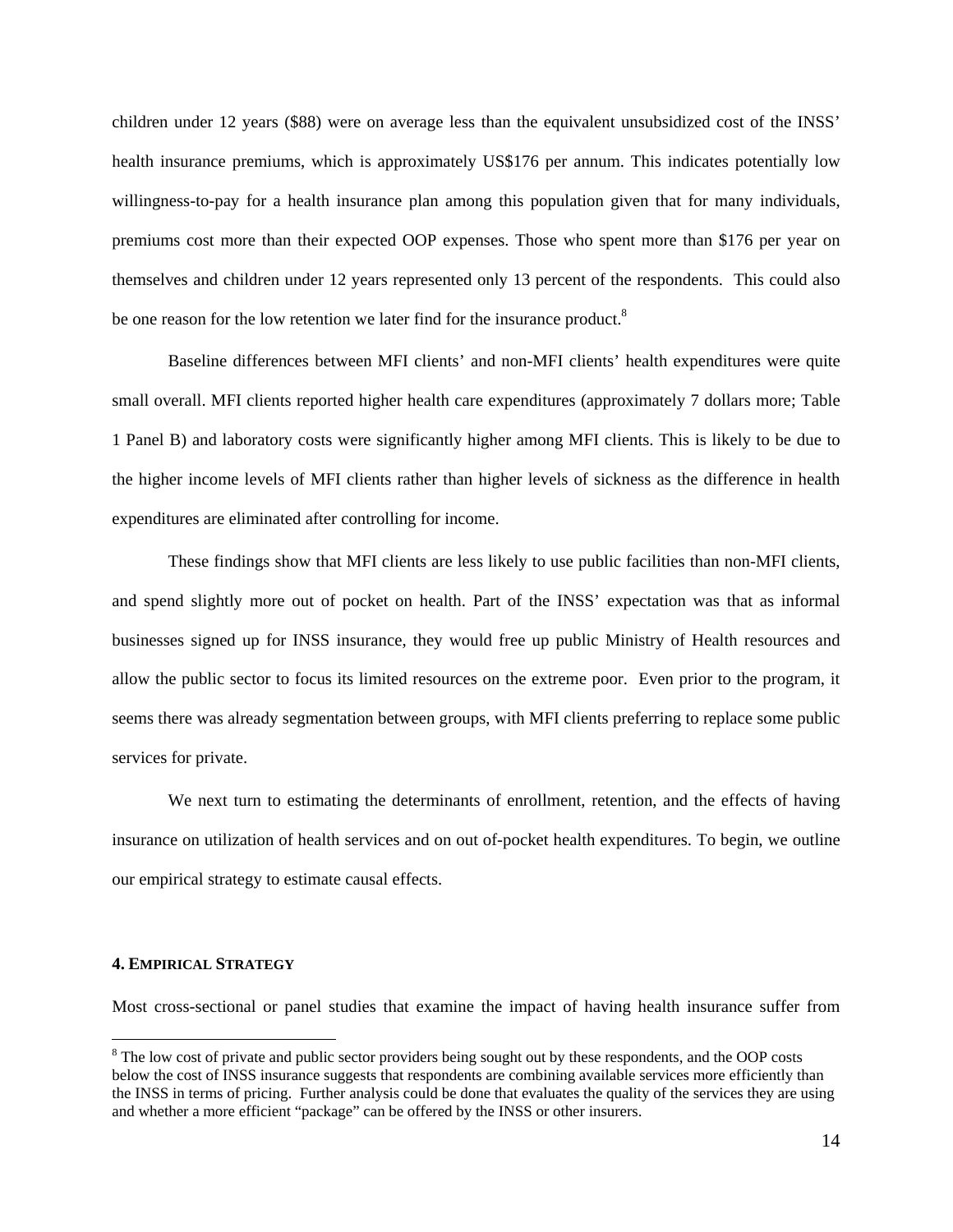potential omitted variable bias, in which an individual's unobservable propensity to purchase insurance is related to her underlying health profile or risk preferences. This makes causal inference of the impact of health insurance on health and related outcomes difficult – typically, those who need the insurance due to greater risk of illness are more likely to sign up, and because they are more likely to be sick, the observed impact of having insurance is biased. A randomized study design such as that utilized in this evaluation reduces biases in analysis due to possible selection effects by guaranteeing that, in expectation, comparison groups are composed of the same underlying types. Appendix C provides evidence to suggest balanced randomization on observable baseline characteristics. There are some differences between insurance subsidy and control groups; however, these differences are small in magnitude. The results are similar across MFI clients and non-MFI clients (results not shown).

To measure the determinants of signing up for insurance, including the amount of subsidy received and the assigned location for enrollment, we estimate the following regression equation:

(1)  $\beta_5$  6 *Months*  $*$  *OnSite*<sub>*i*</sub> +  $X_i' \mu$  +  $\varepsilon_i$ *Insurance*<sub>*i*</sub> =  $\alpha + \beta_1$ *Information*<sub>*i*</sub> +  $\beta_2$ 6*Months*(*INSS*)<sub>*i*</sub> +  $\beta_3$ 6*Months*(*MFI*)<sub>*i*</sub> +  $\beta_4$ *OnSite*<sub>*i*</sub></sub> +

where "*Insurance*" is an indicator if respondent 'i' signed up for health insurance. "*Information*", *"6Months(INSS)",* "*6Months(MFI)", "OnSite",* and *"6Months\*OnSite"* are indicators of the randomized lottery received, thus the pure control group is the omitted category (recall that we do not examine those receiving two-month subsidies as this group was not interviewed in the follow-up survey). A vector of controls is included such as age, age squared, gender, years of education, an indicator if married, and market fixed effects. We cluster standard errors by market in each specification. In some specifications we also control for baseline health expenditures and health status indicators. Data are pooled from Round I and Round II baseline surveys and round fixed effects are included. To measure how MFI clients may respond differentially to the random assignment of affiliation, we also estimate equation (1) separately by MFI client status.

In the second stage, we evaluate the effects of health insurance on health care utilization and expenditures. The randomized first stage predicting health insurance enrollment (specification (1) above)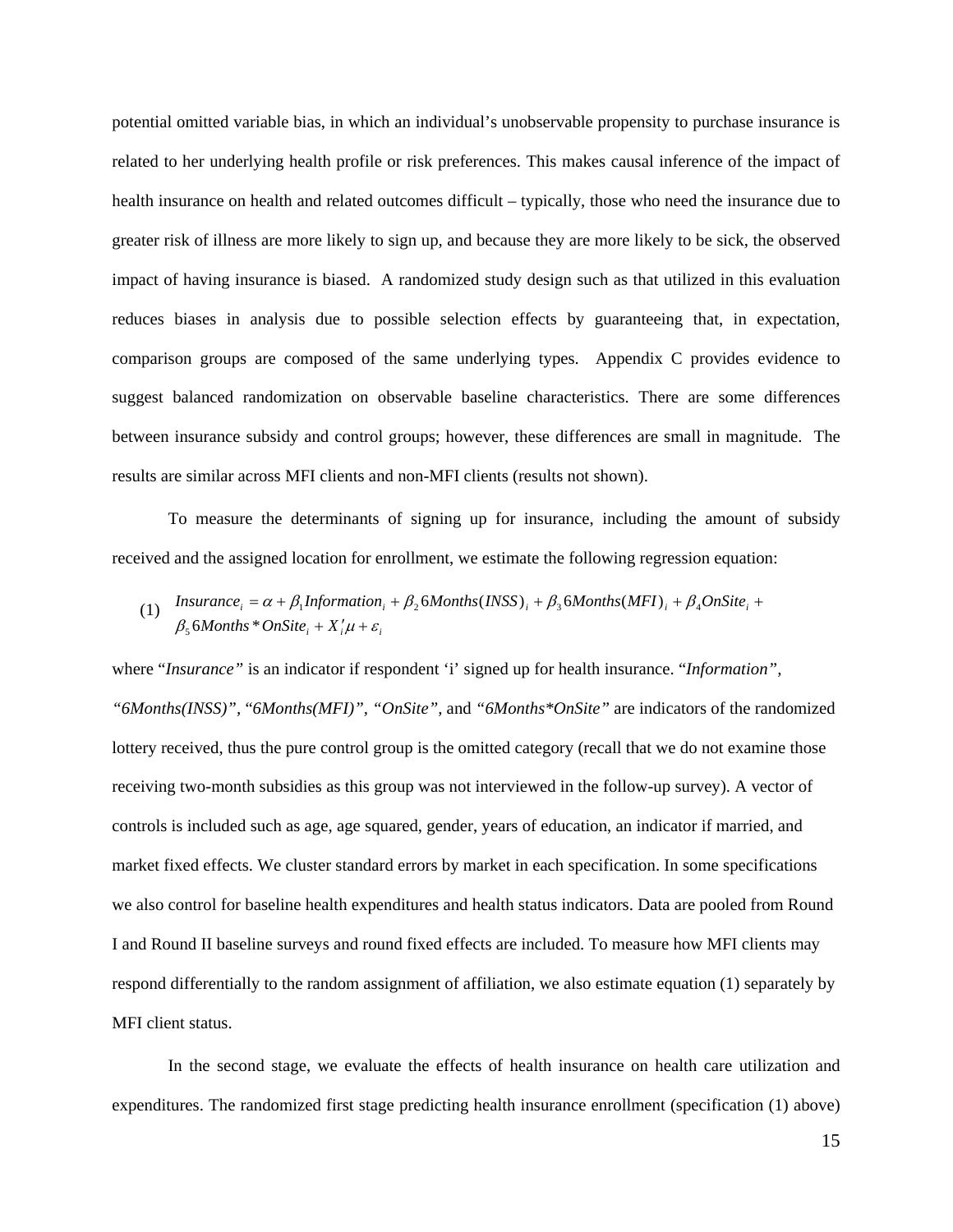allows for an instrumental variables analysis of the effects of insurance. In the second stage we estimate:

(2) 
$$
Y_i = \alpha + \beta_1
$$
 *Insurance*<sub>i</sub> +  $X'_i \mu + \varepsilon_i$ 

where "*Y*" is the outcome variable of interest (health expenditures or number of health care visits at follow-up) and "*Insurance"* enrollment is instrumented with the vector of treatment indicators (whether received each of the four incentives to enroll). The F-statistic of the excluded instruments is large, at 147.4.

To estimate the determinants of retention, we re-estimate (1), with the dependent variable indicating whether the respondent was still paying for health insurance at the follow-up survey and only include the 530 individuals who had enrolled in the health insurance program. We examine both the impact of receiving an insurance subsidy as well as potential differential effects of being an MFI client. For several specifications, because of the small sample size of individuals who were in the control or information-only treatment arms, we eliminate all but the 6-month subsidy groups (and eliminate the "onsite" affiliation group) to study differential effects of signing up at an MFI on retention. While signing up at an MFI was randomized, estimating the effects of place of affiliation on retention is complicated by the fact that this specification is estimated only among those who chose to sign up for insurance – which is endogenously determined.

#### **5. RESULTS**

#### 5.1 Take-up of Insurance

Overall, 20.3% of our sample signed up for insurance. Table 4 presents the OLS regression results predicting take-up of insurance. There is no statistically significant difference in take-up between those receiving an informational brochure and the control group (Column 1). Those receiving a 6-month subsidy and assigned to register at the INSS office are 33 percentage points more likely to take up insurance than the control group receiving no information, and those receiving a 6-month subsidy and assigned to register at a participating MFI are 28 percentage points more likely to sign up for insurance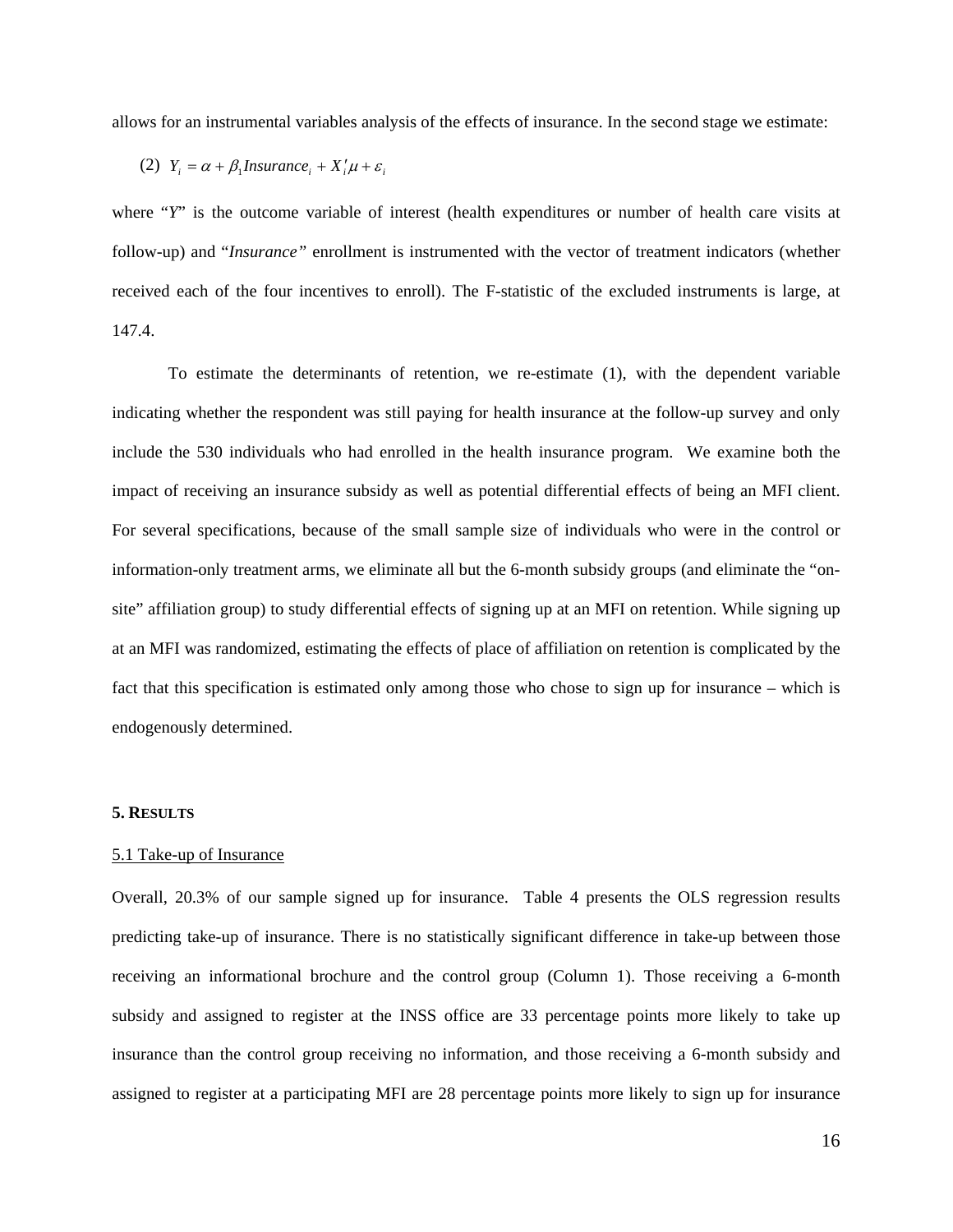than the controls. The difference in uptake between those assigned to enroll at INSS vs. an MFI is statistically significant (p-value  $= 0.002$ ). Section 6 below summarizes the results of focus group interviews held in 2008 which also suggest that many survey respondents did not understand the purpose of the MFI serving as an agent for the insurance, preferring to go directly to INSS to sign up.<sup>9</sup> There were also reports of coordination problems between central MFI management and MFI branches about the process for signing up individuals for the insurance product.

Providing respondents the convenience of signing up for insurance directly from their market stall (on site enrollment) also had a large effect on enrollment rates. Signing up for insurance at either the INSS central office or at an MFI required the informal sector workers to gather their government identification card, make a photocopy of the card, obtain two passport size photos of themselves, and gather birth certificates of beneficiaries, as a requirement for registration. The workers also had to fill out a form and then had to travel to the INSS or MFI office and wait on a line to register in person. According to our survey, this process took about a day's time, a substantial time cost for small business owners who would need to find someone to watch their market booth or forego a day's revenues. The onsite enrollment reduced the opportunity costs of going to an office to sign up for the insurance. Providing on-site enrollment and information alone (without a subsidy) increased enrollment rates by 17 percentage points compared to controls. Adding the 6-month subsidy increased take-up by an additional 14 percentage points. In sum, simply reducing the time costs of going to an office to sign up had about half the effect as offering a 6-month subsidy worth approximately  $$100$ <sup>10</sup>

 $\overline{a}$ 

 $9<sup>9</sup>$  In some cases, the INSS reported that some respondents assigned to sign up at MFIs attempted to first sign up at INSS but were turned away and told that their lottery award was only valid at an MFI, suggesting that, were clients able to enroll at either location, the difference between MFI and non-MFI assignment may disappear.

 $10$  The impressive 52 percent take up of lottery winners who were approached in their booths suggests that this and similar project interventions that target this population may be underestimating the value of their time or the range of factors inhibiting enrollment, or overestimating the perceived benefit of the service. The average income for the participants and spouses sampled was US\$238 per month, suggesting that daily income is somewhere near \$10 (roughly assuming a 6-day work week and one-income family). The cost of having a photo taken is about \$2 and the cost to copy an ID card can be about \$0.50. Travel costs average around \$2.00 for those entrepreneurs who have the furthest distance to go to sign up for insurance. An estimated dollar cost of signing up can thus be about \$24.50, or in the case of this study, about one quarter of the value of the total prize. This may be on the high range because we have seen anecdotally that an entrepreneur will rarely shut down her/his booth to do this transaction, but instead,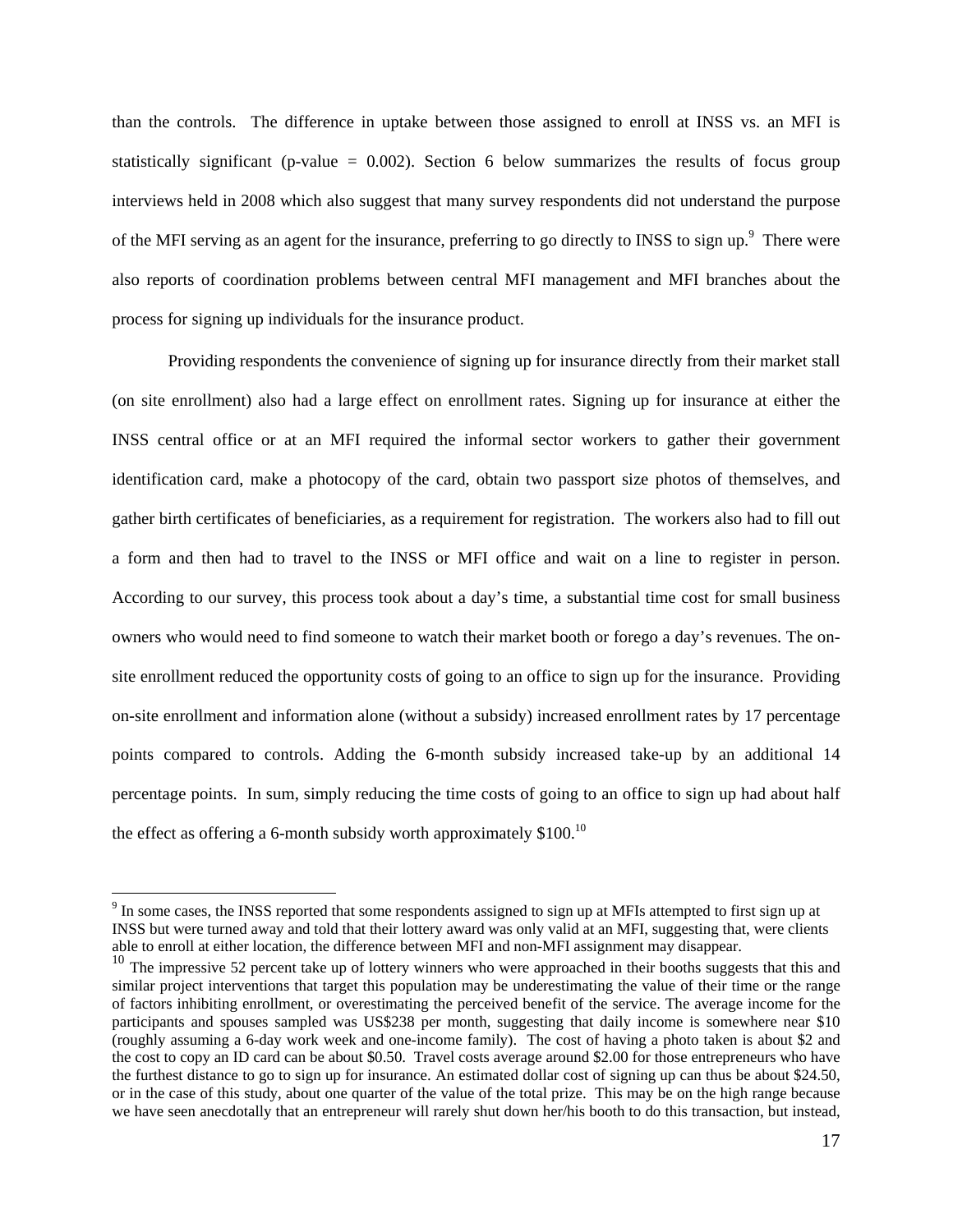Men were slightly less likely to sign up than female respondents; there was no significant difference in take-up between married and unmarried respondents. Controlling for the total number of children in the family, having children under the age of 12 (the age of eligible dependents) increased the likelihood of take-up by 3.3 percentage points; however the total number of children was negatively related to uptake. Other factors that were found not to be statistically significant in explaining insurance take-up include age (not shown) and education.

Surprisingly, baseline health expenditures and utilization of health care had very little predictive power in determining enrollment. Similarly, income had no statistically significant effect on insurance take-up, controlling for all other factors. This may reflect the high degree of correlation between income and other household characteristics. Having a chronic or commonly recurring disease, such as diabetes or hypertension, was positively associated with higher rates of uptake, increasing the likelihood of enrollment by 4.4 percentage points. This may have important implications for adverse selection in this type of voluntary insurance program.

Certain markets were associated with significantly higher take-up than others. Compared to the Oriental market, those working in Huembes market had higher take-up rates, while those working in Virgen de la Candelaria, Mayoreo, and Israel Lewites markets had lower take-up rates (not shown). These market effects are significant despite controlling for the respondents' own income for the subsidy. Some non-income differences in markets, such as their social characteristics, may contribute to these differences. Huembes market, for instance, is quite stable; vendors tend to stay for longer periods of time than vendors in some of the other markets in Managua. This is partly due to the better conditions, greater safety, and more "upscale" clientele, including tourists. Additionally, Huembes market is anecdotally associated with a greater level of formalization (more officially registered businesses) than some of the other markets.

The basic patterns in uptake are relatively similar between MFI clients and non-MFI clients.

ask friends, family and neighbors to sit in for them. There may be other related costs that are also not fully captured by dollar amounts, such as uncertainty regarding insurance or subsidy eligibility.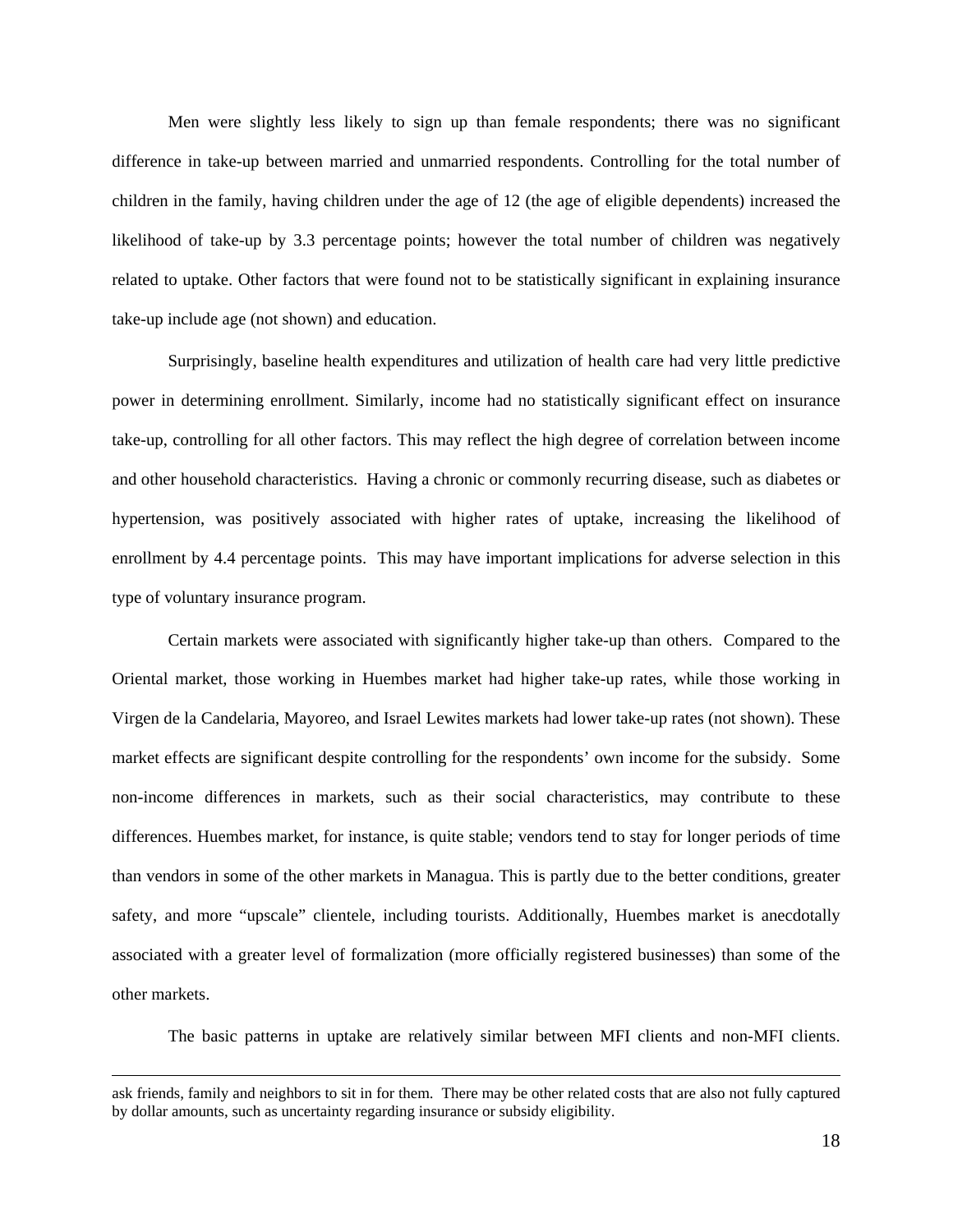Subsidies and on-site affiliation are the most important determinants of take-up. Having children under 12 was a more important determinant among MFI clients than among non-MFI clients. Baseline costs of healthcare also seem to have opposite relationships with take-up between MFI clients and non-MFI clients. However, these differences are small in magnitude and may be merely a reflection in the small sample size of the two groups rather than differences between these groups.

#### 5.2 Place of affiliation

 $\overline{a}$ 

Overall, individuals adhered to their randomly assigned location for affiliation. Of the 17 who just received the informational brochure, 15 signed up at the INSS office (88 percent). Of those offered 6 month subsidies to sign up at INSS, almost all who signed up (98 percent) did in fact sign up at the INSS. Similarly, of those who were offered 6-month subsidies to sign up at a participating MFI, 99 percent of those who signed up did so at an MFI. Of those choosing to sign up at an MFI, 47 percent signed up at ProCredit, 15 percent signed up at Findesa, and 37 percent signed up at  $ACODEP<sup>11</sup>$ .

The higher uptake for ProCredit clients is likely influenced by several factors. The first is that ProCredit has a large and convenient branch located near the Oriental Market where many respondents worked. Second, uptake of the insurance corresponds approximately with the level of effort that each MFI committed to participating in the demonstration project, according to key informant interviews and our monitoring of the MFIs' activities related to the program. Third, according to the original feasibility study presented to INSS, in late 2005 ProCredit had 14,529 clients in Managua; ACODEP had 15,500 in Managua and Findesa had 7,567 in Managua (Magnoni et al. 2005). ProCredit also showed the greatest effort in training its staff in offering the INSS insurance to its clients and in arranging a series of events to market the program to its clients. Interviews with Findesa suggest that they made only minimal efforts to market insurance to their clients. Fourth, administrative problems may also have influenced the results.

<sup>&</sup>lt;sup>11</sup> Of those who were clients of a participating MFI, the majority of those receiving the 6 month subsidy and who were told to sign up with an MFI, signed up at their own institution (77 percent of ACODEP clients, 57 percent of Findesa clients, and 85 percent of Procredit clients). Of those who were a client of a different MFI or who were not a MFI client, affiliation was fairly evenly split at ACODEP and Procredit, with low affiliation rates at Findesa.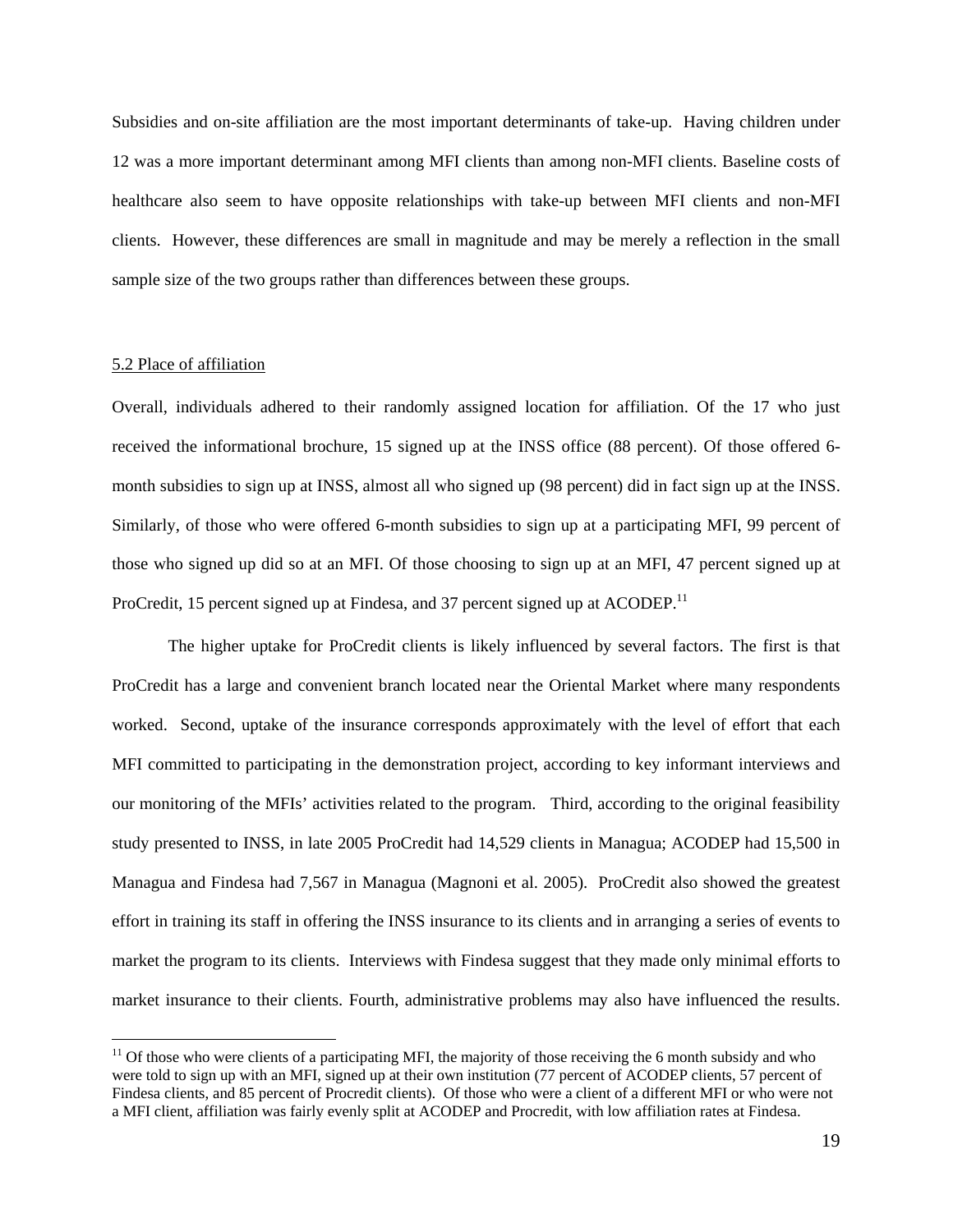While ACODEP had a marketing effort in place, we learned that its branch manager in the Oriental Market was changed shortly after our baseline survey and that the new manager was not informed of either the demonstration project nor of the MFI's commitment to sign up survey respondents. As a result, many people were turned away when they tried to sign up.

#### 5.3 Effect of Insurance: Utilization and Expenditures

 $\overline{a}$ 

We next examine the effects of being insured on health care utilization and expenditures after one year. We analyze the effects of being insured (for 6 months)<sup>12</sup> by instrumenting insurance enrollment with specification (1) above; that is, having been offered a monetary (6-month subsidy) or convenience (onsite enrollment) subsidy, or both. Table 5 presents the results of these instrumental variables regressions.

Overall, enrolling in health insurance did not lead to an increase in the probability of seeking any health care from a provider. There was, however, fairly substantial substitution away from use of public and private facilities into EMP facilities covered by the INSS insurance. Those who were insured were 37.6 percentage points more likely to have attended an EMP in the past year, 11.1 percentage points less likely to have visited a private clinic, and 9.4 percentage points less likely to have visited a public health center than the uninsured. There is no difference between MFI and non-MFI clients in this pattern of substitution. Importantly, although pharmaceuticals were covered under the INSS insurance and could be obtained for free from EMPs, there was no reduction in visits to pharmacies.<sup>13</sup> Having health insurance increased the total number of health care visits by 1.06 visits per respondent per year, but this was not statistically significant [standard error 0.969]. There is a similar amount of substitution away from visits to public and private providers into free EMP visits and the results are similar for questions about the provider consulted for the last illness (not shown). For MFI and non-MFI clients, the patterns are quite similar: visits to the EMP increase, with a decrease in use of private and public health facilities.

 $12$  Note that almost all of the individuals in the analytic sample with insurance were those who had received a 6month subsidy. The winners of the 2-month subsidy were not interviewed during the follow-up survey.

<sup>&</sup>lt;sup>13</sup> The survey did not identify the ownership of pharmacies. Most pharmacies are independent private facilities, but respondents may have included some on-site EMP pharmacies within this category.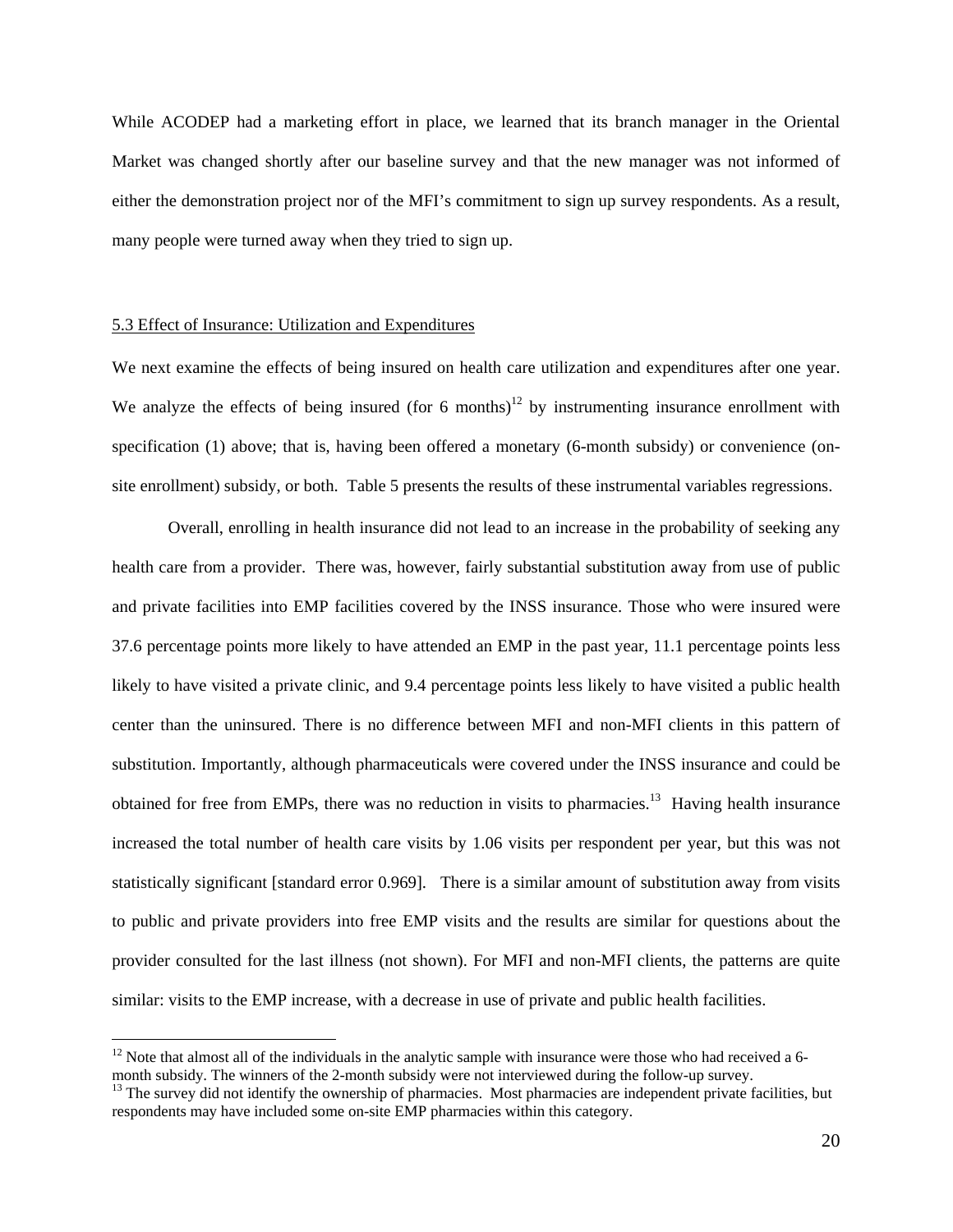In addition to overall utilization of services, an additional outcome of interest for this project was the association between insurance enrollment and utilization of reproductive health and family planning (RH/FP) services, especially at INSS-contracted EMP facilities. At baseline, 74.8 percent of the respondents had been sexually active in the previous 6 months and 74.3 of those (or 66 percent of the total sample) were using some form of family planning. While there was a slight increase in FP use between baseline and follow-up, there was no difference in the increase between those who enrolled in insurance and those who did not, and no significant change in use of EMPs as a source for the most recent family planning method – although less than one percent reported receiving information or contraceptives at an EMP (results not shown). Insurance did not significantly increase the likelihood of using reproductive health services (defined to include antenatal care, delivery in a health facility, or receipt of RH screening tests; IV results not shown). There were 220 individuals in the sample who had been pregnant or had a pregnant partner in the 12 months prior to the follow-up survey. Among these individuals, there were no significant differences according to insurance status on the likelihood of receiving prenatal care, receiving multi-vitamins, or having an ultrasound, although rates of these services were already high. However, more insured individuals received most of their prenatal attention from EMPs (28 percent of the insured individuals versus 7 percent of the uninsured). In addition, deliveries among insured women were more likely to have taken place at an EMP (28 percent of the insured versus 8 percent of the uninsured). These statistics should be viewed with caution given the small sample size of women who were pregnant or who had a birth.

There was no impact of being insured on the utilization of preventive tests such as pap smears, prostate exams, mammograms, HIV tests, colonoscopy, vision, hearing, dental exams, blood pressure, overall checkups, pregnancy tests, or malaria tests. There was also no impact on the likelihood of hospitalization (results not shown).

Health expenditure patterns mirror some of the changes in utilization patterns. Enrolling in health insurance led to a 32% decline in total out-of-pocket expenditures for respondents, although this is not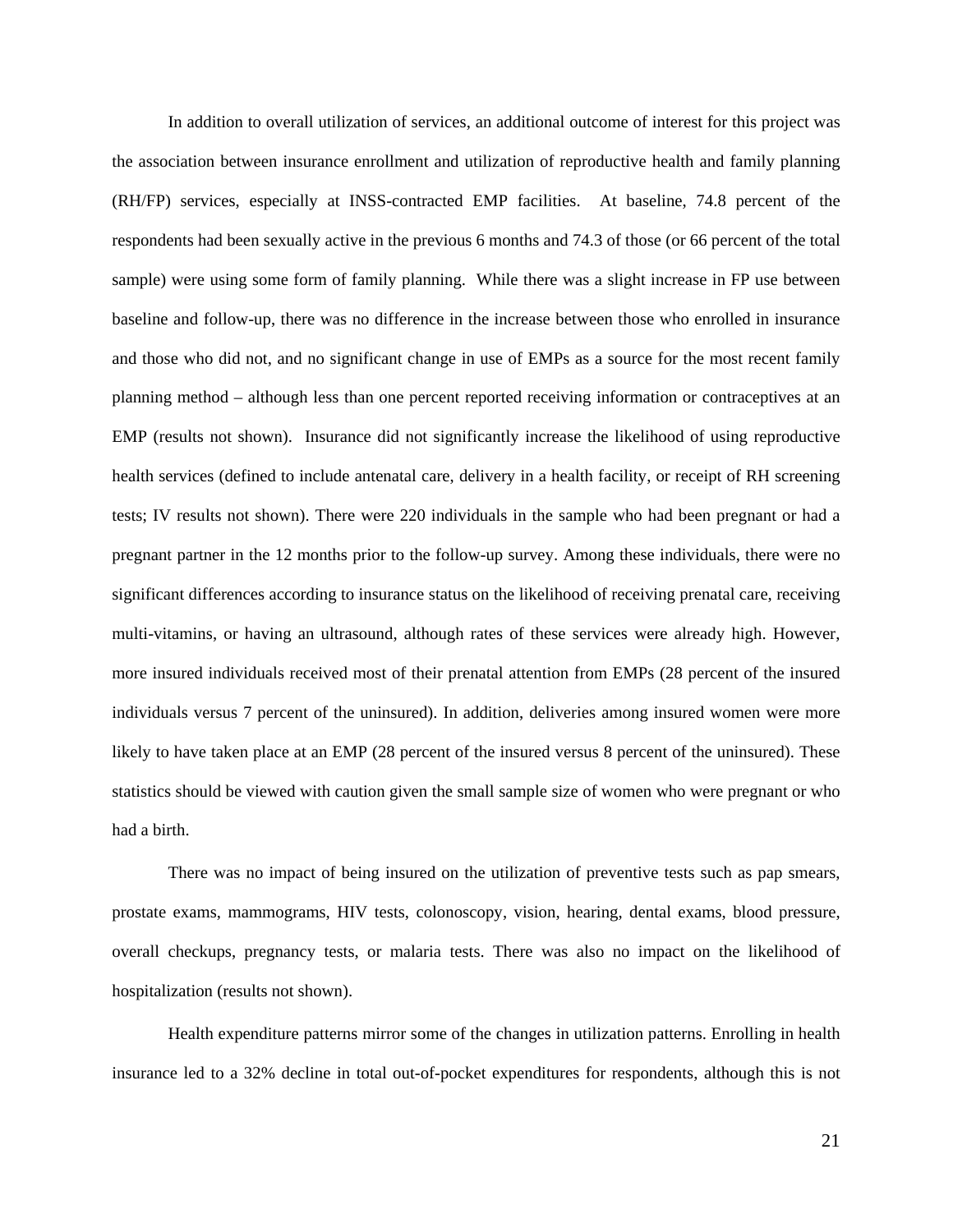statistically significant (standard error of 0.30). There were large reductions in expenditures at private clinics (particularly among non-MFI clients), laboratories, and pharmacies. As there was no corresponding change in the use of pharmacies, it appears that some pharmacy visits were covered by the INSS insurance, which is included in coverage through in-house pharmacies. Services from pharmacies, laboratories, and private clinics are among the most costly and frequent that informal sector workers pay for out of pocket. The INSS coverage of these services represents a clear benefit to these workers. It should be noted, however, that the total health expenditures were far below the equivalent unsubsidized yearly insurance premium.

We find no significant effects on any measures of health status including any type of sickness such as flu, fever, diarrhea, or on measures of length of time sick – for example, the number of days of missed work the last time the respondent was ill. This is consistent with finding no significant effect of being insured on the likelihood of receiving shots or antibiotics at the time of last illness. We also find no significant effect of being insured on perceived health or perceived life expectancy (results not shown).

#### 5.4 Retention

Overall retention rates in the program were very low after the expiration of the subsidy. At the follow-up survey, respondents reported if they were still affiliated with the program and if they were paying for it. Less than 10 percent of those in our sample who enrolled were still paying for insurance at the time of the follow-up survey. Table 6 presents OLS regressions predicting retention rates among those who had signed up for insurance. First, those receiving the largest subsidies to sign up for health insurance were least likely to be retained over time, which makes sense if the subsidy encouraged those with low willingness-to-pay to enroll as expected. Those with no subsidy were significantly more likely to be retained in the insurance program. Other baseline measures of health care costs had no significant impact on the likelihood of still being insured (Column 2). Smokers and those who had any chronic or recurring disease were less likely to be retained.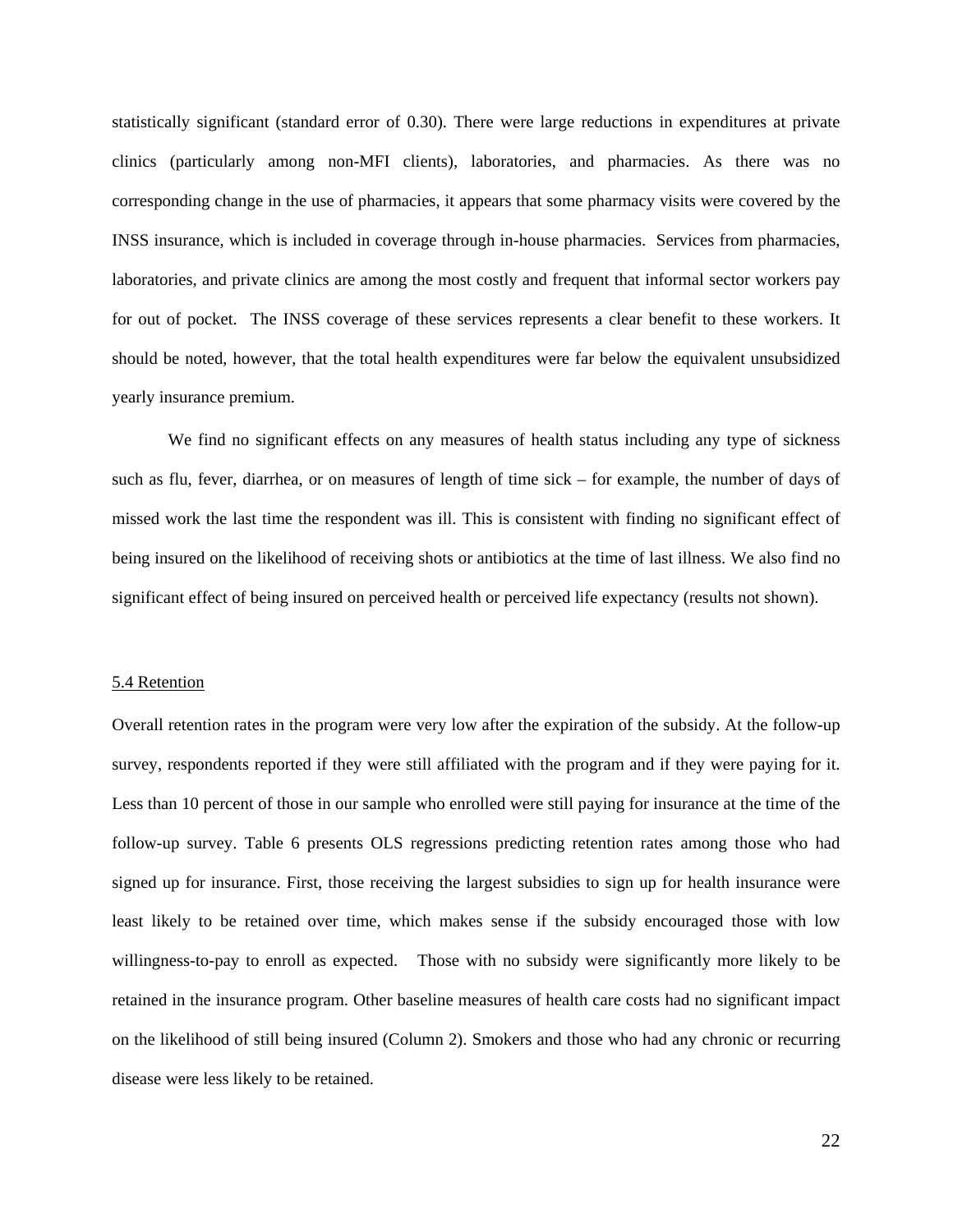We find generally the same pattern of determinants of retention comparing MFI clients and non-MFI clients. Given the small sample size of those who signed up for insurance (especially, for example, among those receiving the informational brochure only), we restrict the sample to only those who were offered 6 month subsidies (Columns 3-5) in order to test whether there were differences in retention by assignment to enroll at MFIs or at the INSS. MFI clients who signed up at an MFI branch were 5.8 percentage points more likely to be retained in the insurance program (Column 4) than those registering at the INSS. This might suggest that the convenience of MFIs as payment channels made MFI clients more likely to retain insurance. However, we should note that while place of affiliation was randomized, these estimates are conditional on having signed up for any insurance at all, which is endogenous. In Section 7 below, we elaborate on the implementation problems that make interpretation of this result difficult. Other notable correlates of retention among MFI clients are that men were less likely to stay in the program while smokers were more likely to be retained.

#### **6. QUALITATIVE RESEARCH AND CONTEXTUAL CONSIDERATIONS**

Individual interviews and focus group discussions provided contextual information that enriched our understanding of the quantitative survey results as well as elucidating problems with program implementation. In July 2007, individual interviews were conducted with 40 randomly selected subsidy winners in the Huembes market who had not signed up for INSS insurance. These interviews functioned as audits to ensure the rigor of local surveyors. They also contributed to a deeper understanding of reasons for non-enrollment. We also used individual interviews to understand whether EMPs participating in the program were meeting the standards necessary to attract and retain subscribers and provide appropriate services to the informal sector. In September 2007, a subsequent sample of 20 survey participants who had registered for insurance was interviewed to understand whether these participants were utilizing health services and investigate their experiences with the program.

In September and October 2008, we conducted nine focus group discussions with market vendors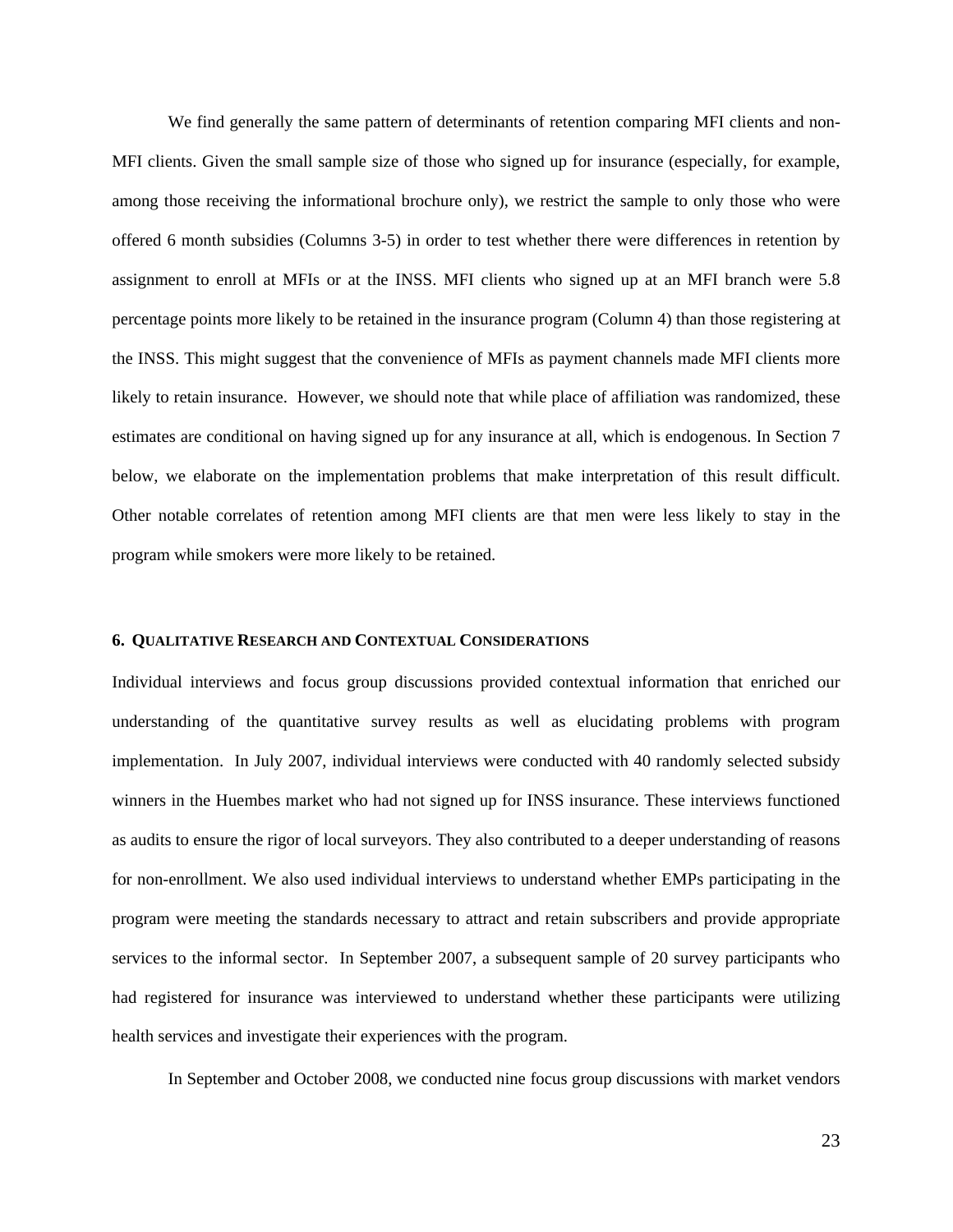that had participated in our baseline and follow-up quantitative surveys. Five strata of participants were defined, according to MFI client status, receipt of a subsidy, and enrollment in the insurance:

|                       | Won subsidy     | No subsidy     |                |
|-----------------------|-----------------|----------------|----------------|
|                       | <b>Enrolled</b> | Did not enroll | Did not enroll |
| <b>MFI</b> client     | Stratum 1       | Stratum 3      |                |
| <b>Non-MFI</b> client | Stratum 2       | Stratum 4      | Stratum 5      |

With the exception of stratum 5, two focus group discussions were organized for each stratum, one each with vendors from the Oriental and Huembes markets.14 In total, 73 market vendors participated in the discussions. Selected qualitative findings, grouped by theme, are discussed below.

*Time and convenience costs*: Interviews with the 40 randomly selected survey winners in the Huembes market who had not signed up for INSS insurance after winning a six-month subsidy showed that 25 of 38 who verified having won the prize intended to sign up. Half of these, however, explained they had not had the time to do so. Other reasons given for not signing up included that they had trouble obtaining all of the required documentation (photos, copy of ID card, children's birth certificates, and subscription forms) and that they did not fully understand the affiliation process.

*Information*: Few participants in our focus group discussions had heard of the INSS insurance program for informal workers prior to the baseline survey. There was confusion about what benefits the insurance covered; specifically, some participants thought that it would provide benefits during old age. INSS formal sector coverage bundles pension, health and worker's compensation into one package, which may explain the confusion. Discussants noted difficulties obtaining clear information about the program, particularly from the MFIs; 12 MFI clients noted that they had never received any information about the program from their MFI. A few were skeptical of the program and its legitimacy, and worried that they

 $\overline{a}$ 

<sup>&</sup>lt;sup>14</sup> Respondents that had provided telephone numbers during the follow-up survey were selected randomly within each stratum. Researchers first contacted potential participants via telephone, and followed up with an in-person visit to the market stall to administer an informed consent protocol to those who agreed to participate. Despite confirming their consent to participate, some did not attend. Only 2 out of 30 recruited Stratum 5 participants in the Oriental market showed up as planned, so that discussion was cancelled. Focus group discussions were held at quiet locations near each market. All participants were paid a transportation stipend of approximately 5 dollars. A professional facilitator recruited the participants and moderated each discussion. All discussions were tape recorded and transcribed.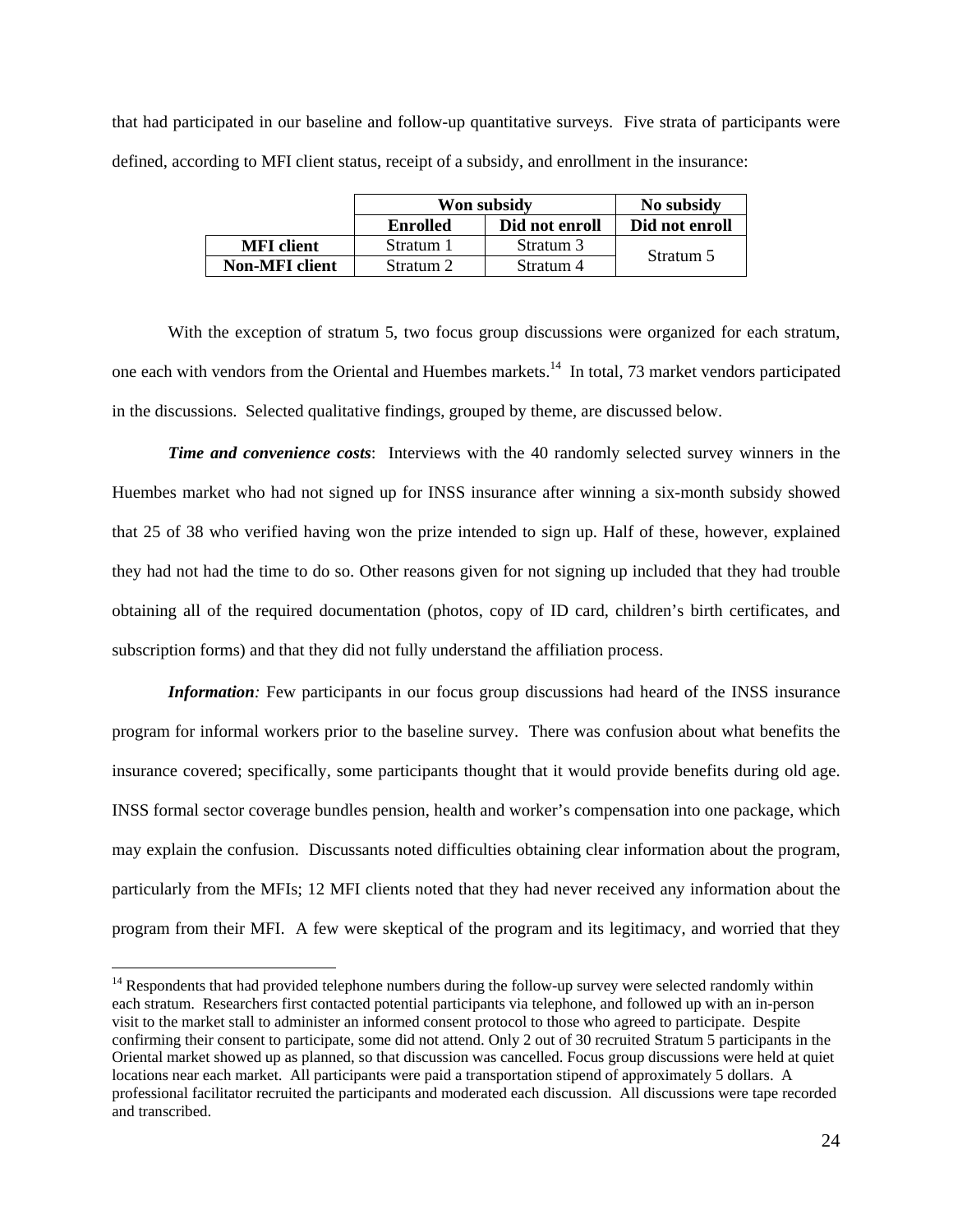might get "trapped" into paying for the insurance after the subsidy expired. Among the key recommendations suggested by participants was better provision of information about what benefits were covered, how to enroll, what fees would be charged, and how to make payments.

*" I think that is the reason that most people don't pay into the insurance, we don't know where to do it or with whom to do it. I think there needs to be more publicity …" –MFI client who won a subsidy but did not enroll [Huembes market]* 

Eight participants reported that they never received any proof of their enrollment in the insurance from INSS. This led to confusion about whether the program was "real," whether they were indeed covered, and when they could start using services.<sup>15</sup>

*"I was told that … they would notify me when I could use the insurance, a thing that never happened. After a week passed, then two weeks, I said that it was a real joke because they never notified me. Then 8 months later, a statement arrived that owed two months of insurance payments."* 

*– Non-MFI client that enrolled [Oriental market]*

*Attitudes toward MFIs as insurance intermediaries:* In contrast to researchers' expectations,

focus group discussants expressed a preference for enrolling in the insurance directly with INSS, rather than through intermediary MFIs. INSS was perceived as a more stable institution, whereas MFIs were potentially vulnerable to bankruptcy and possibly less trustworthy. Respondents noted that health insurance was the regular "business" of INSS, whereas MFIs were not experts in health or health insurance:

*"INSS knows the benefits, what's not covered, while the MFI is a lending institution and doesn't understand [health]. Health is not its specialty; its thing is money." – MFI client that enrolled [Oriental market]*

Several discussants expressed concern that MFIs were liable to charge hidden fees or interest for providing insurance services. However, other participants expressed a preference to make routine payments at banks and MFIs, and noted that there were long waiting lines at the INSS office. Three

 $\overline{a}$ 

<sup>&</sup>lt;sup>15</sup> Another potential source of confusion about enrollment derived from the failure of INSS to delivery of monthly billing statements. Under the traditional INSS (formal sector) insurance scheme, couriers on motorbikes handdeliver monthly statements to each employer's office; this system was administratively burdensome for the dispersed informal sector workers. While some workers received their statements, this was not always reliable and this may have caused more confusion.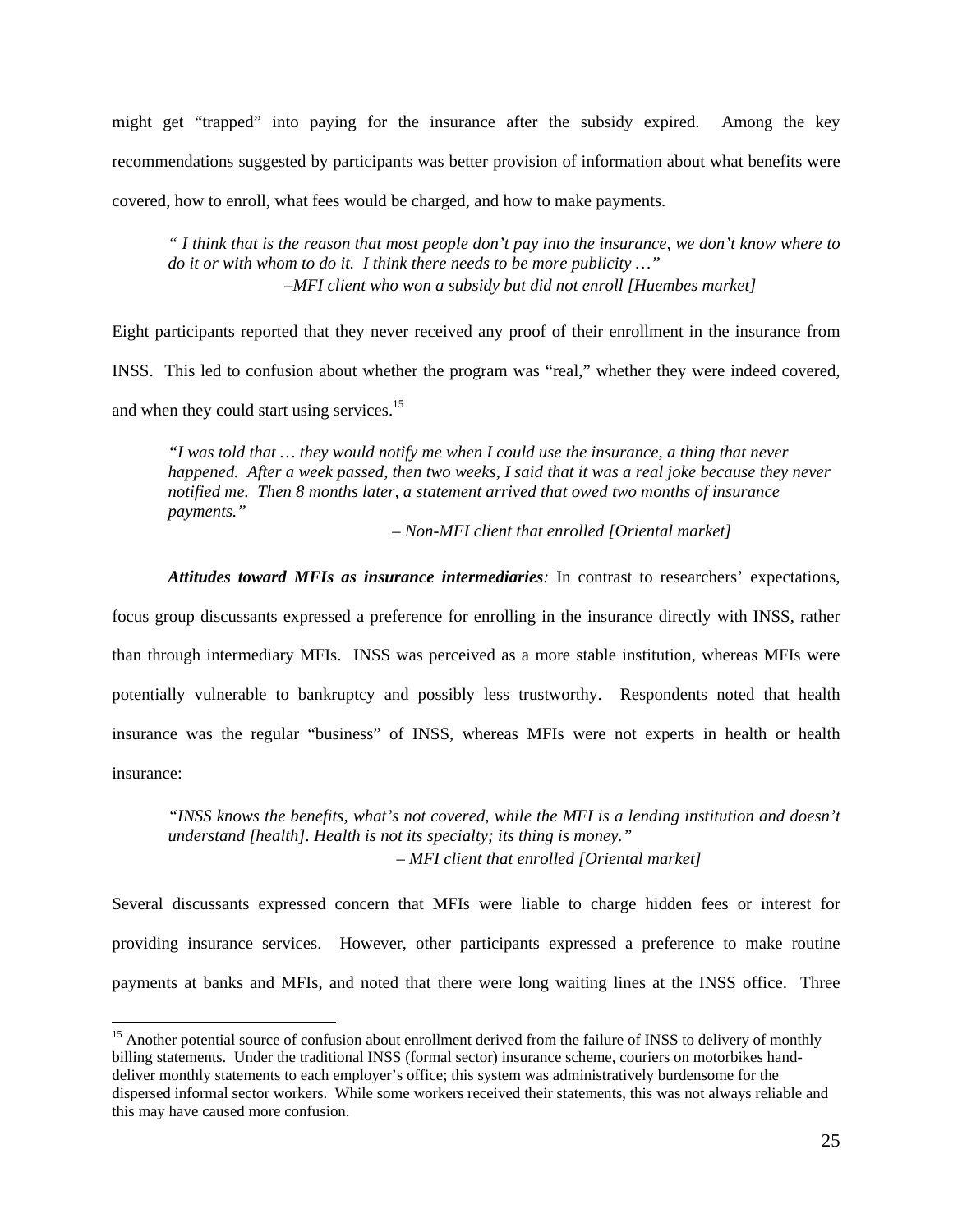participants suggested that INSS should open more branch offices throughout Managua to make it easier to register, since the INSS office is not easily accessible from the markets.

As described above, approximately 10 months into the program, the INSS chose not to renew their contracts with the participating MFIs. While the MFIs were engaged during the first phase of the pilot and evaluation, once it became clear that INSS' contracts with MFIs would not be renewed, MFIs halted their efforts to market the voluntary program and discontinued offering payment services on behalf of INSS. They no longer had a contractual basis for doing so, and no longer received any remuneration from INSS for providing these services. The change in the process, and the accompanying lack of information, was likely to have been a source of confusion among participants who had signed up with an MFI, especially when subsidies expired and there was a need to pay for insurance. In the follow on survey, 62% of participants claimed they did not know where to make insurance payments..

*Role of EMPs*: The individual interviews with 20 selected survey participants who had registered for insurance indicated that a small number of EMP clinics were aggressively encouraging subsidy winners to enroll in the insurance and register with their clinic. Indeed, two small EMPs had over 40 percent of the market share. However, these EMPs had not provided enrollees with sufficient information to understand when they could begin to utilize services, and there was widespread dissatisfaction with the clinics' customer service and willingness to serve demonstration project participants. Although no evidence of explicit fraud was found, testimonials suggested that poor customer service had discouraged future utilization.

*Use of insurance for RH/FP services:* Generic contraceptives and sterilization as well as family planning counseling are covered in the INSS insurance package. However, the majority of focus group discussants who responded mentioned that they had not received family planning counseling at EMPs. Local NGO clinics such as IXCHEN, ProMujer and Profamilia were mentioned as popular providers of family planning services in general, along with Ministry of Health facilities.

*Willingness to pay for insurance*: Speaking generally, most focus group participants felt that it

26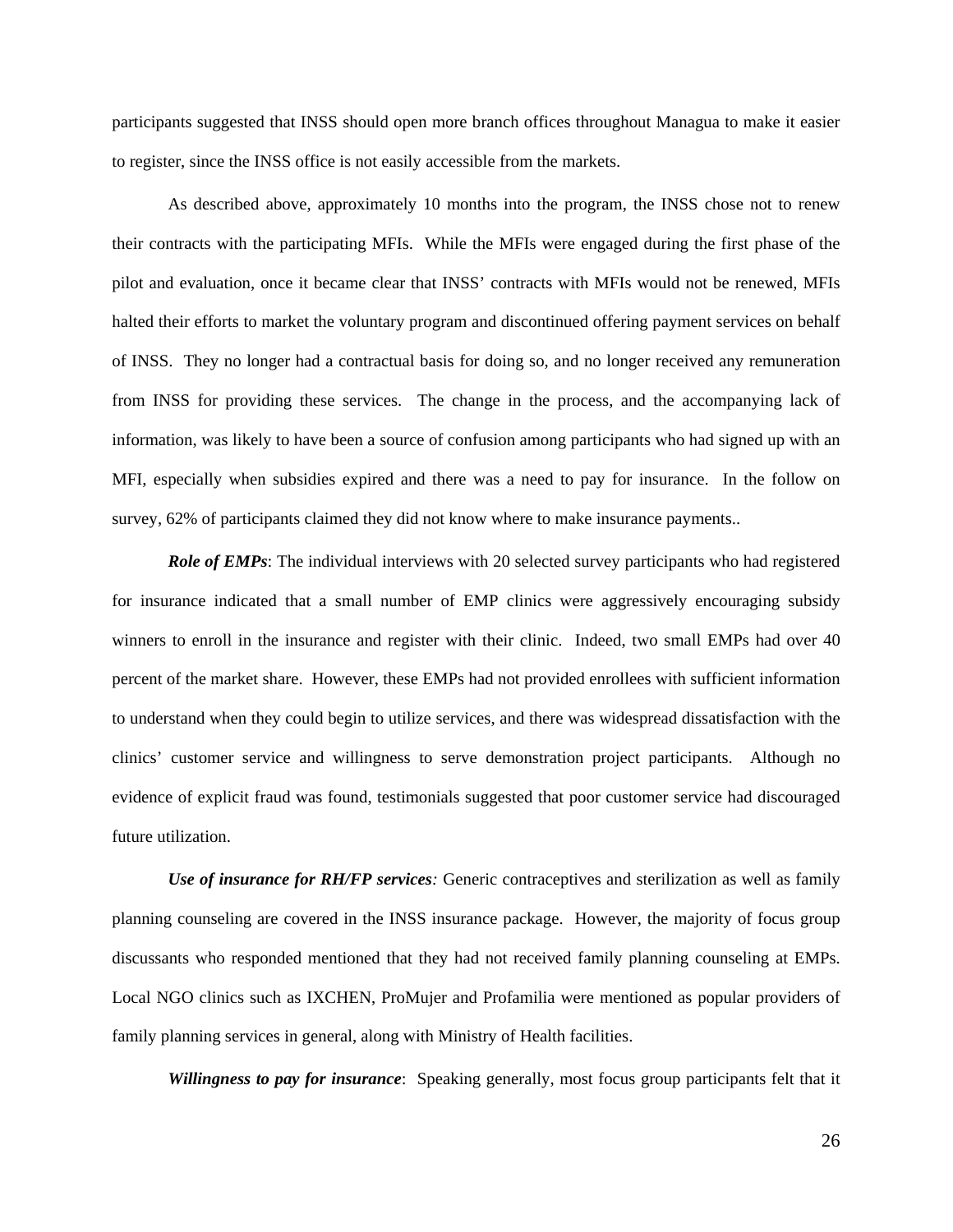was "worth it" to pay for health insurance, but almost all indicated a preference for an insurance product with a lower price tag. Those who enrolled in the demonstration project and had young children indicated that obtaining coverage for their children under 12 was a key motivating factor. Other reasons for enrollment were ensuring access to regular medical checkups and getting protection in case of future emergencies or surgeries. Those who received a subsidy but did not enroll cited reasons such as having children who were too old to be eligible; acknowledging that they were more likely to visit a pharmacy rather than a doctor for most health care because it was faster and more convenient; concern that the premium was too high to afford after the subsidy expired; and the time costs and inconvenience associated with the enrollment process.

The challenges of a program fundamentally based on a public/private partnership cannot be underestimated. Two important constraints can be highlighted. First, it is challenging to coordinate programs between institutions that have substantial differences in culture, management styles and processes. These differences can lead to miscommunication and frustration among personnel on both sides and require significant coordination and transparency and commitment from senior management. Second, a lack of trust between INSS and the MFIs about incentives for participating in the program tainted the partnership. INSS's suspicion that MFIs would unfairly profit from the program appears to have been unfounded, according to our interviews with MFIs. The initial investment by MFIs in operations, training and marketing for the program were significant, and low volumes of sales meant that MFIs recovered few of their costs. INSS argued that MFIs would gain financially by having healthier clients who then repaid their loans more steadily, but given that MFIs already had strong portfolio quality (with 90-day portfolio at risk at about 3%) at the time of the program's launch, there was in reality little room for improvement in repayment rates.<sup>16</sup>

MFIs did have incentives to participate in the program, however. According to our interviews, they saw the INSS insurance as a marketable complement to their existing credit services. Strong

 $\overline{a}$ 

<sup>&</sup>lt;sup>16</sup> In 2007 and 2008, 90-day Portfolio at Risk (PAR) at MFIs began to increase moderately, and became a more significant problem for MFIs by the end of 2008.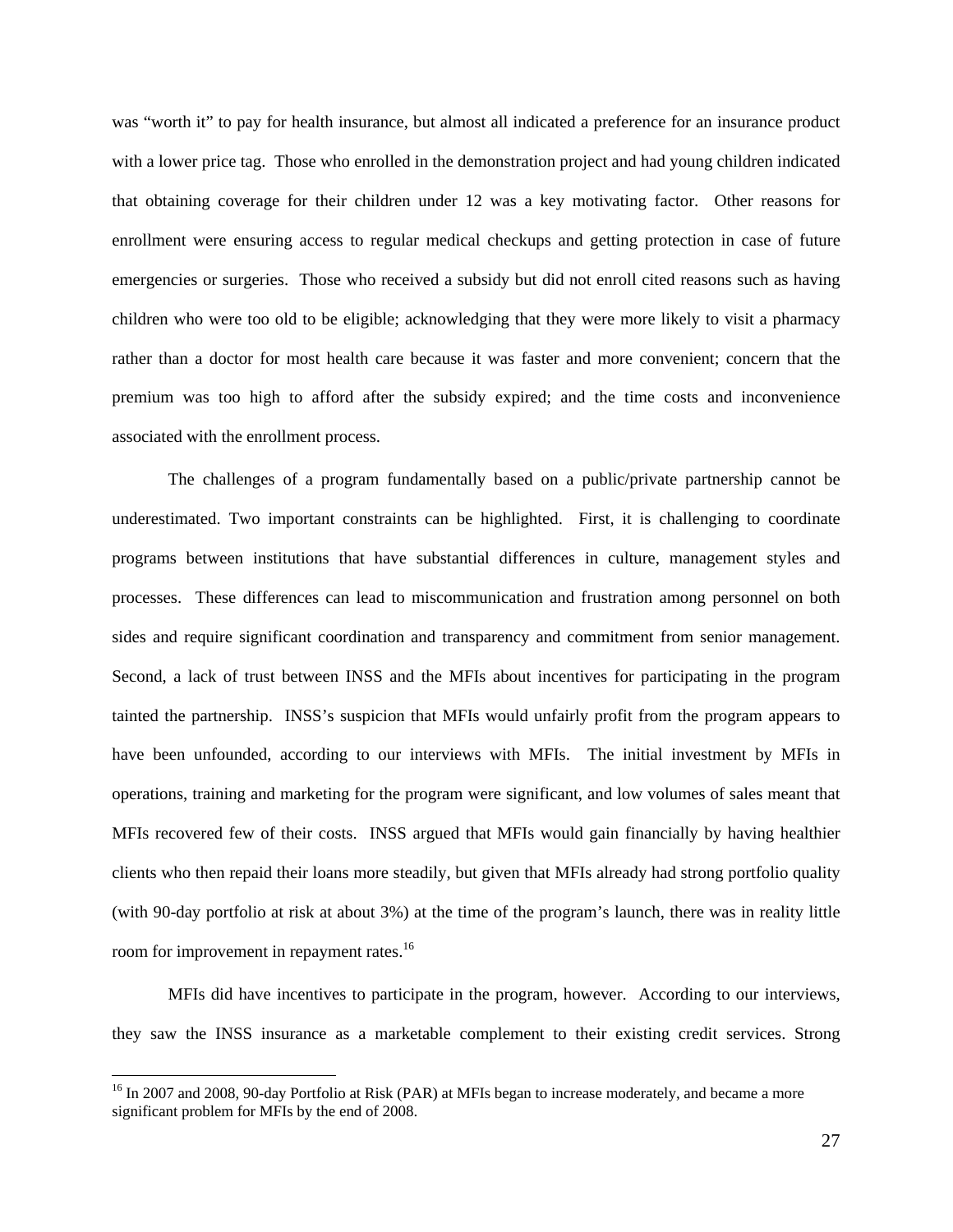competition in the microfinance sector in Nicaragua drives MFIs to seek new products that would give them a competitive advantage. In the case of ProCredit Bank, which also provided savings accounts, the product was even more complementary as it allowed clients to use their existing deposit accounts to make automatic deductions for monthly health insurance premiums. In addition, the MFIs' sense of social mission played an important role in their decision to participate. MFIs were aware that their clients lacked access to quality health care and saw the INSS product as a cost-effective solution to improve this access. The incentives faced by individual MFI staff members to support the demonstration project, however, were less clear. Loan officers who were charged with selling the product found that closing a "sale" of insurance could take two visits and over an hour. In two of the institutions, where loan officers worked on commissions, they had little incentive to sell insurance instead of offering loans, which were quicker to sell and paid higher commissions. On the other hand, the MFI that did not offer loan officers commission, and also put the most effort into marketing the insurance, ProCredit Bank, also had the highest take up. This marketing effort was a direct result of a clear objective that management defined prior to participating in the demonstration project.

#### **7. CONCLUSIONS**

This report presents the results from a randomized evaluation of a program extending social security health insurance to the informal sector via MFIs in Nicaragua. The findings in this study provide insights on the delivery and effects of voluntary health insurance, and the program has a number of implications for policy makers and similar programs in other countries. While flawed in its implementation, the INSS' demonstration project represents an important first step toward broadening access to health insurance in the informal sector.

We find that subsidies (of both price and "convenience") could play an important role in bringing informal sector workers into an insurance scheme. Both monetary and time costs were important for Nicaraguan informal sector workers considering signing up for health insurance, and similar subsidies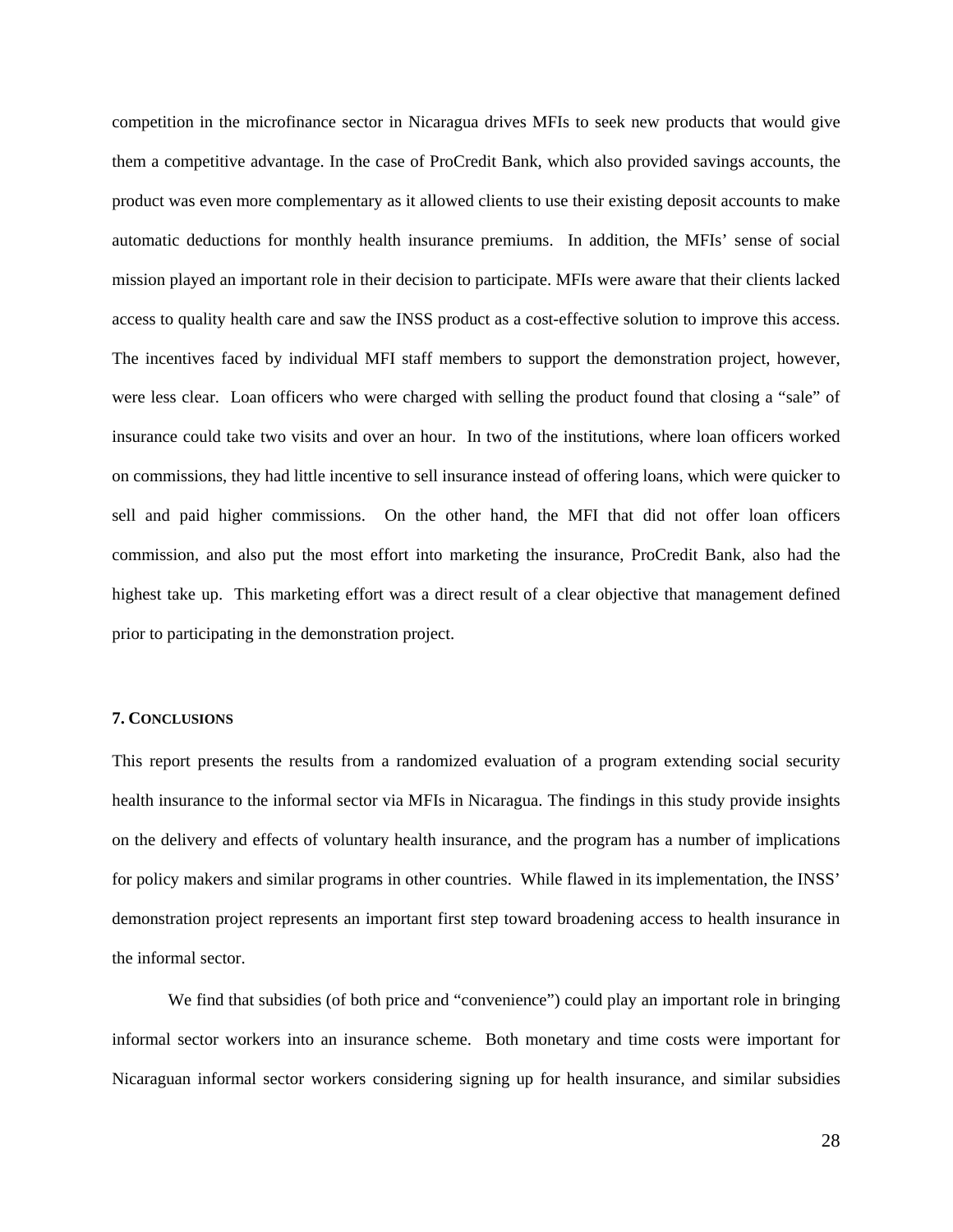may be necessary for launching a new health insurance program, both to bring the program to scale and broaden the risk pool. However, subsidies had no impact on long-term retention, suggesting that once a worker was in the program, factors other than the initial subsidy influenced her/his retention; these considerations would be vital for the success of a program that incorporated subsidies to encourage enrollment.

In general, streamlined, efficient administrative processes are essential for distribution of insurance to informal workers. Our surveys and focus group discussions indicated a strong preference for a transparent and convenient registration process. Time constraints were cited as an important reason for not enrolling in the insurance, even when it was free. Participants also criticized slow, ineffective distribution of billing statements. There appears to be scope to test automated registration procedures through PDAs and other remote devices, as well as paperless billing through mechanisms such as SMS messages on cell phones. Payment systems themselves could potentially bypass the MFI or bank if sufficient technology is integrated into the process. Confusion about the location of payments and billing problems also affected the retention of survey respondents who signed up for insurance.

To ensure retention in an unsubsidized insurance program, benefits packages must be designed to balance informal workers' preference for convenience and quality of care with their limited disposable income. These should prioritize client needs vs. broad coverage in order to keep costs low. Qualitative interviews suggested that respondents were concerned with convenient care that covered young children and provided insurance for costly services such as emergencies and surgery. Quantitative results show a preference for private providers, particularly among MFI clients. While drug coverage was an appealing component of the insurance, it adds significantly to its cost. Visits to pharmacies did not increase as a result of having health insurance. The high OOP expenses for drugs may be better tackled through efforts to promote generic drug usage and pharmacy discounts than through direct coverage. Education about the specific coverage and value of insurance as a risk mitigation tool may also help increase the willingness of informal sector workers to sign up and pay into a program, as they may not fully understand the risk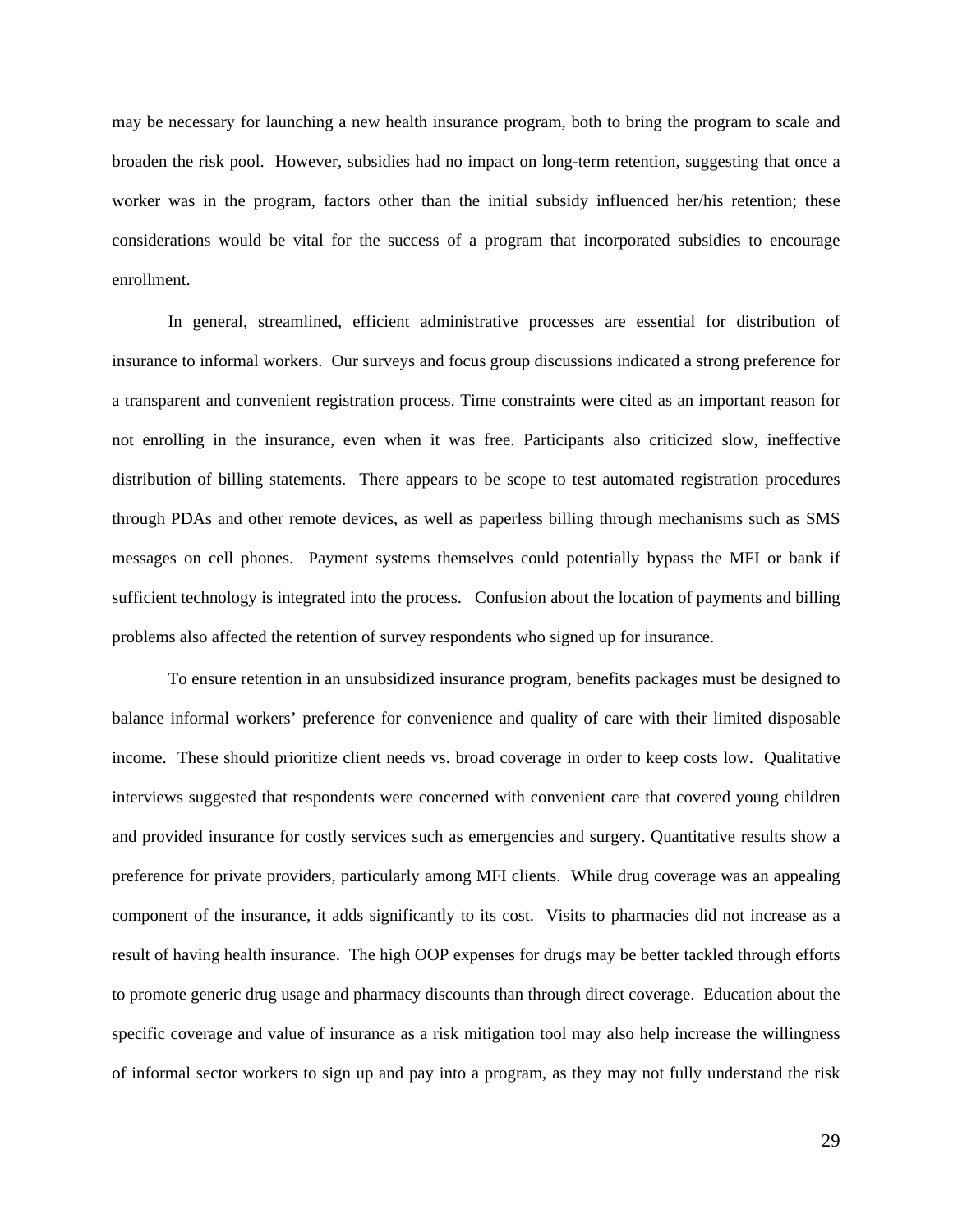management benefits of the protection included in insurance against the high cost of rare accidents or illnesses.

The theory that the INSS health insurance would free up Ministry of Health resources may not have been founded. At baseline, informal sector workers in our sample were already more likely to use private sector providers than public providers. Enrolling in INSS health insurance resulted in significant switching out of use of *both* public and private facilities into EMP services. Programs seeking to reduce the burden on public sector resources of public health facilities should consider that informal sector workers in Nicaragua spend significantly more out-of-pocket on health care than the overall population and may not be among those placing the greatest burden on public resources. Segmentation of the informal sector may identify the lower-income brackets most likely to use public sector resources. These lower income workers may not otherwise be able to pay for comprehensive private services, but may be able to pay smaller premiums for complementary insurance or for basic pre-paid private service packages in convenient locations. For those workers on the higher end of the income spectrum, who are already using private health facilities and pharmacies, insurance programs need to take great care to differentiate themselves in terms of price, convenience, and quality in order to ensure retention. In addition, trust and procedural transparency appear to be important factors for guaranteeing successful implementation of a micro-health insurance scheme.

Using MFIs as delivery channels may be useful when government programs have limited outreach and infrastructure. In Nicaragua, MFIs saw the INSS insurance as a marketable complement to their existing credit services that helped them achieve their social missions. However, it is important not to underestimate the complexity involved in working with MFIs. Suspicion about possible profit-oriented motivations of MFIs in Nicaragua damaged the tone of their working relationship with INSS. Strong strategic leadership and commitment are needed within both sectors to ensure that the operational arrangements are clear and incentives are well aligned. Administrative procedures for both affiliation and payments need to be easy and accessible, regardless of location. Being able to sign up at an MFI is not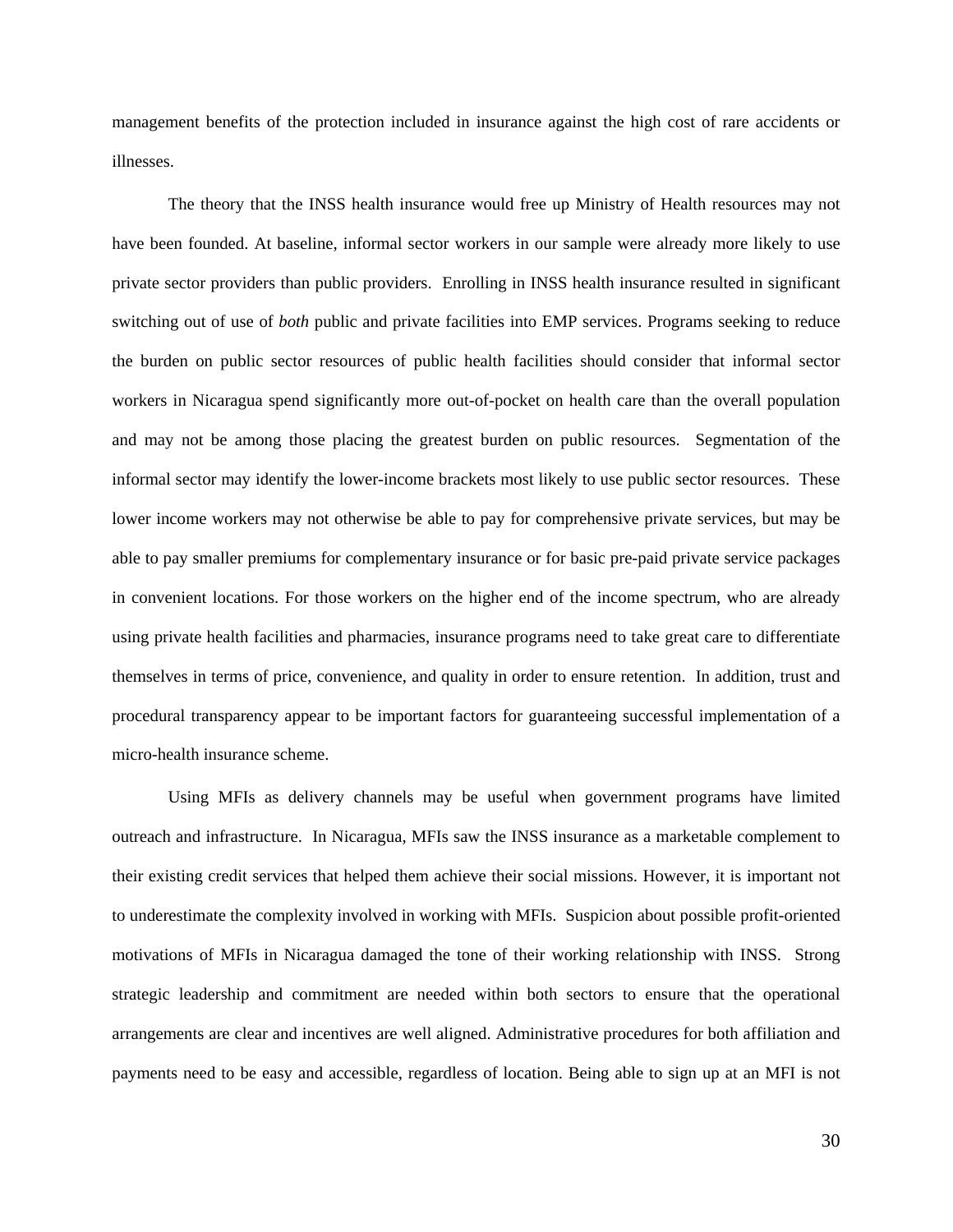sufficient to bring workers in the door. Government-run health insurance programs can have many advantages, including their broad risk pools, ability to generate confidence and trust in the population, and ability to manage provider costs and supervise quality of service. Legal and political constraints, however, often make it difficult for public sector health programs to meet the needs of all citizens, including informal sector workers, thus leaving room for private sector actors to take on the role of agent and/or provider. This project is an important first step in increasing the participation of the private sector to extend health insurance coverage to Nicaragua's informal sector workers.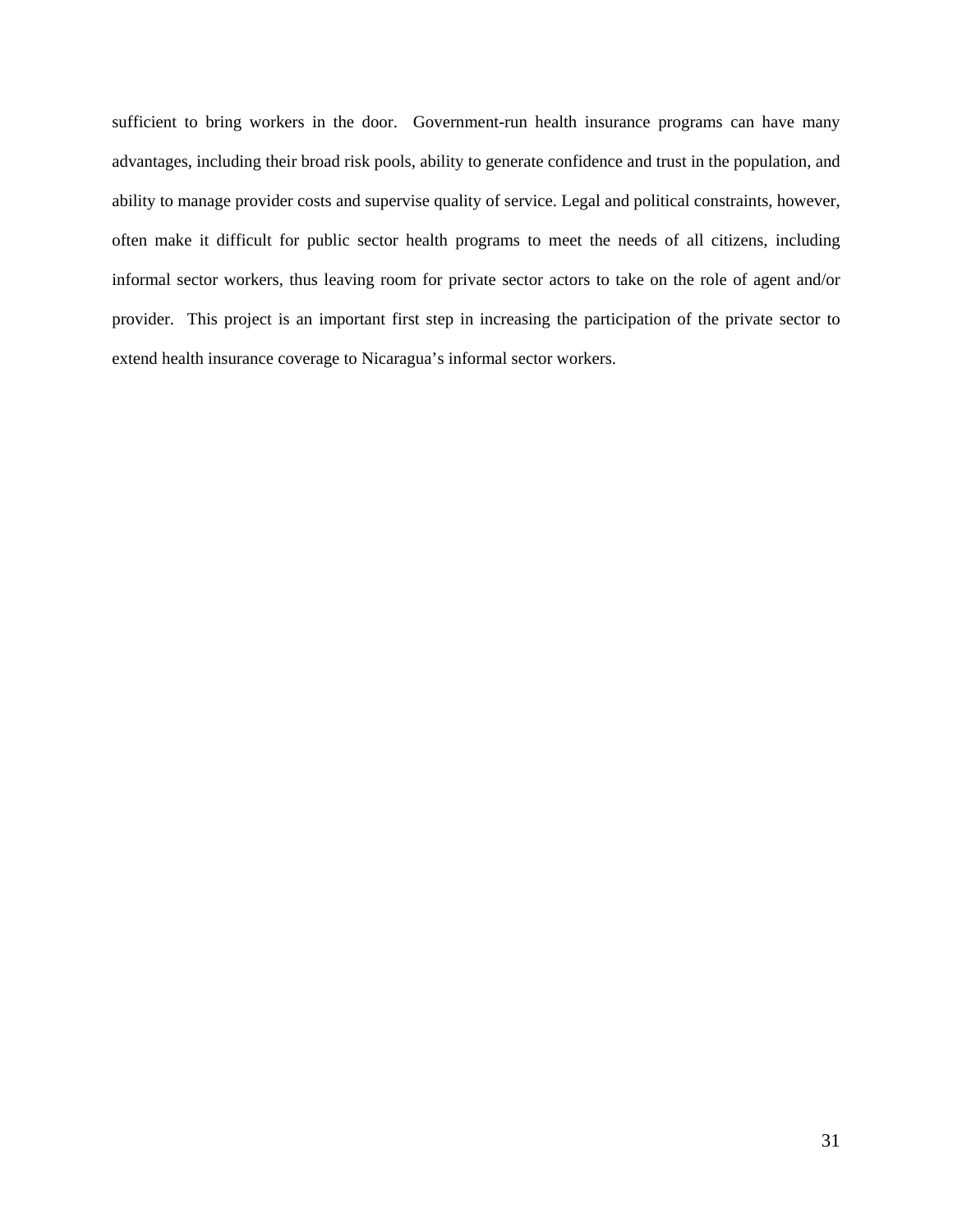#### **References**

Abel-Smith, B. (1992). Health insurance in developing countries: lessons from experience. *Health Policy and Planning* 7(3): 215-226.

Alderman, H. and Paxson, C. (1994). Do the poor insure? A synthesis of the literature on risk sharing institutions in developing countries. In *International Economic Association Moscow Conference* Vol. 4.

Barros, Rodrigo. (2008). "Wealthier But Not Much Healthier: Effects of a Health Insurance Program for the Poor in Mexico". Stanford University Working Paper.

Behrman, J. and Knowles, J. (1999). The demand for health insurance in Vietnam. Mimeo.

Chankova, S., Sulzbach, S. and Diop, F. (2008). Impact of mutual health organizations: evidence from West Africa, *Health Policy and Planning,* 23(4): 264-276

Churchill, C. (2003). Insurance Work for Microfinance Institutions: A Technical Guide to Developing and Delivering Microinsurance. InFocus Programme for Small Enterprise Development, International Labour Organization, Geneva.

Churchill, C., and Cohen, M. (2006). Marketing Microinsurance, in C. Churchill (ed.), *Protecting the Poor, A microinsurance compendium*, International Labor Organization, Geneva.

Dercon, S. (2002). Income risk, coping strategies and safety nets. *The World Bank Research Observer* 17(2), 141-166.

Dercon, S., Kirchberger, M., Gunning, J.W., Platteau, J. (2008). Literature Review on Microinsurance. *European Development Research Network.* 

Duflo, E., Banerjee, A., and A. Deaton.(2004). "Wealth, Health, and Health Services in Rural Rajasthan." *American Economic Review Papers and Proceedings* 94(2): 326-330.

Dow, W. and K. Schmeer. (2003). "Health Insurance and Child Mortality in Costa Rica." *Social Science and Medicine* 57(6): 975-986.

Fafchamps, M. (1995). Risk sharing, quasi-credit, and the enforcement of informal contracts. Stanford University.

Franco, L., Diop, F., Burgert, C., Kelley, A., Makinen, M., Simpara, C. (2008). Effects of mutual health organizations on use of priority health-care services in urban and rural Mali: a case-control study. *Bulletin of the World Health Organization* 86(11):830-8.

Gakidou, E. et. al. (2006). "Assessing the Effect of the 2001-2006 Mexican Health Reform: An Interim Report Card." *The Lancet* 368: 1920-1935.

Gertler, P., and J. Gruber. (2002). "Insuring Consumption Against Illness," *American Economic Review*, 92(1), 5176.

Gertler, P. and Solon, O. (2002). "Who Benefits From Social Health Insurance? Evidence from the Philippines," Unpublished Manuscript, University of California, Berkeley and the University of the Philippines.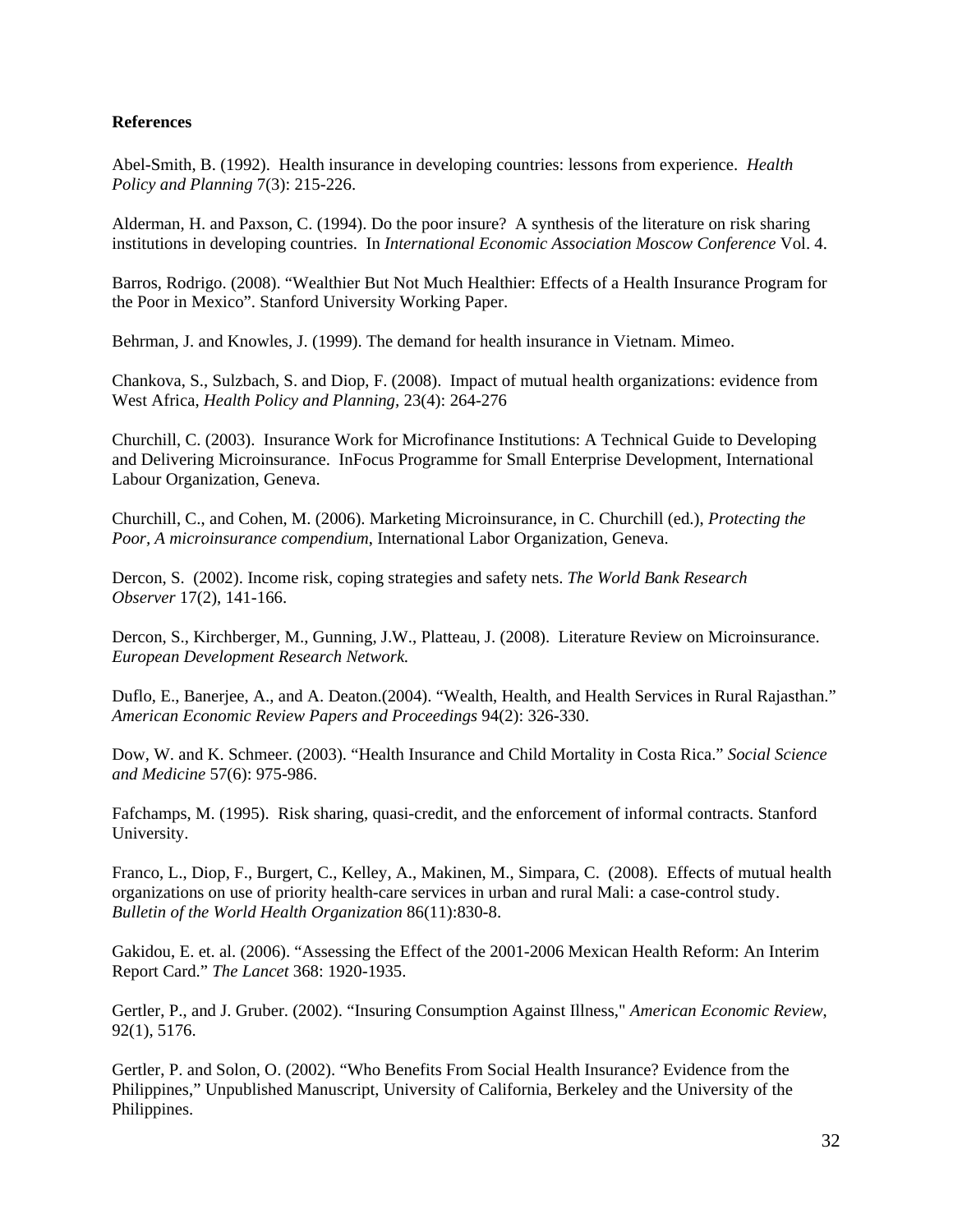Gine, X. Tonsend, R.M., and Vickery, J. (2007). Patterns of Rainfall Insurance Participation in Rural India, Policy Research Working Paper Series 4408, The World Bank.

GTZ, ILO and WHO. (2005). *Recommendations for Action. The International Conference on Social Health Insurance in Developing Countries.* Geneva: GTZ, ILO, and WHO.

Gumber, A. and Kulkarni, V. (2000). Health Insurance for Informal Sector: Case Study of Gujarat. *Economic and Political Weekly,* 30 Sept 2000.

Jowett, M. (2003). Do informal risk sharing networks crowd out public voluntary health insurance? Evidence from Vietnam. *Applied Economics* 35: 1153-1161.

Kremer, M. et. al. (2006). "Contracting for Health: Evidence from Cambodia," Unpublished Manuscript, Harvard University.

Magnoni, B., Natilson, N., Bolaños, G. (2005) *Estudio de Factibilidad de la Incorporación del Sector Laboral Independiente en el Seguro Facultativo de Salud del INSS.* Original Feasibility Study submitted by the Banking on Health Project to the INSS in September 28, 2005

Matin, I. , Hulme, D., and Rutherford S. (2002). Finance for the Poor: From Microcredit to Microfinancial Services. *Journal of Economic Development* 14: 273-294.

McIntyre, D., Thiede, M., Dahlgren, G., & Whitehead, M. (2006). What are the economic consequences for households of illness and of paying for health care in low- and middle-income country contexts? *Soc Sci Med* 62(4), 858-865

Miller, Grant, Diana Pinto, and Marcos Vera-Hernández. (2009). "Supply- vs. Demand-Side Rationing in Developing Country Health Insurance: Evidence from Colombia's '*Régimen Subsidiado*'". Working Paper.

Morduch, J. (1999). Between the State and the Market: Can Informal Insurance Patch the Safety Net? World Bank Res. Obs., August 1999; 14: 187 - 207.

Morduch, J., & Sharma, M. (2002). *Strengthening Public Safety Nets from the Bottom Up*. Washington, DC: The World Bank.

Narayan, D., Chambers, R., Shah, M., & Petesch, P. (2000). *Voices of the poor: crying out for change*. New York: Oxford University Press.

Panopoulus, G. and C. E. Vélez. (2001). "Subsidized Health Insurance, Proxy Means Testing, and the Demand for Health Care among the Poor in Colombia." In *Colombia Poverty Report,* vol. 2. Washington: World Bank.

Pauly, M., Blavin, F., and Meghan, S. (2008). "Is There a Market for Voluntary Health Insurance in Developing Countries?" NBER Working Paper #14095, Cambridge, MA.

Pauly, M., Zweifel, P., Scheffler, R., Preker, A., and M. Bassett. (2006). "Private Health Insurance in Developing Countries," *Health Affairs* 25(2): 369-379.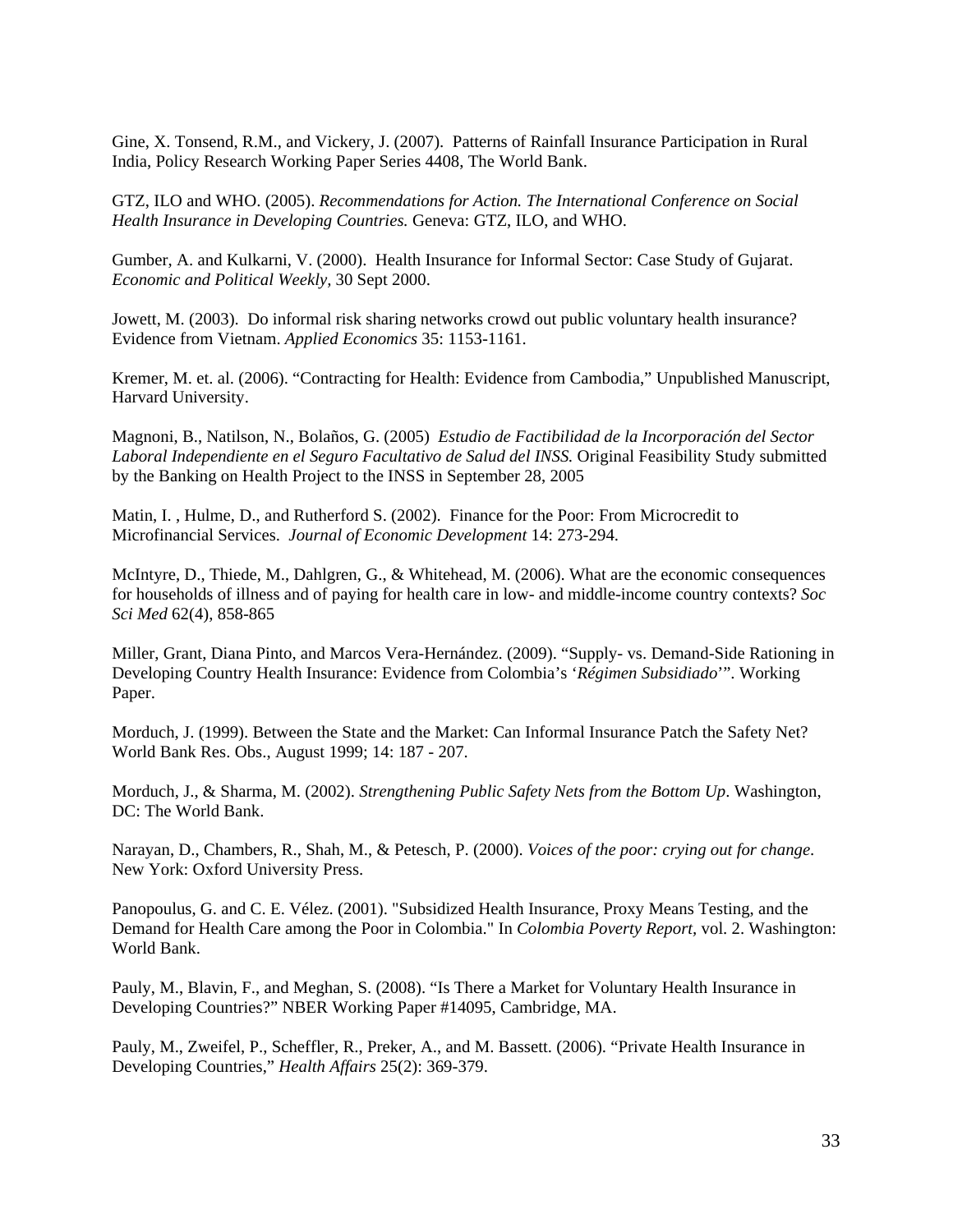Preker, A.S., Carrin, G., Dror, D.M., Jakab, M., Hsaio, W. and Arhin, D. (2002). Effectiveness of Community Health Financing in Meeting the Cost of Illness. *Bulletin of the World Health Organization* 80(2): 143-150.

Russell, S. (2004). The economic burden of illness for households in developing countries: a review of studies focusing on malaria, tuberculosis, and human immunodeficiency virus/acquired immunodeficiency syndrome. *Am J Trop Med Hyg,* 71(Suppl. 2), 147-155.

Smith, K. and Sulzbach, S. (2008). Community-based health insurance and access to maternal health services: evidence from three West African countries. *Soc Sci Med* 66(12):2460-73.

Thornton, R., Gonzales Moncada, M., and Islam, M. (2007). *Randomized Evaluation of a Program Extending Social Security Health Insurance to the Informal Sector via MFIs in Nicaragua, Baseline Report*. Bethesda, MD: Private Sector Partnerships-*One* Project (Abt Associates Inc.) and Global Development Network.

Wagstaff, A. 2007. "Health Insurance for the Poor: Initial Impacts of Vietnam's Health Care Fund for the Poor," Policy Research Paper Series Working Paper # 4134, The World Bank.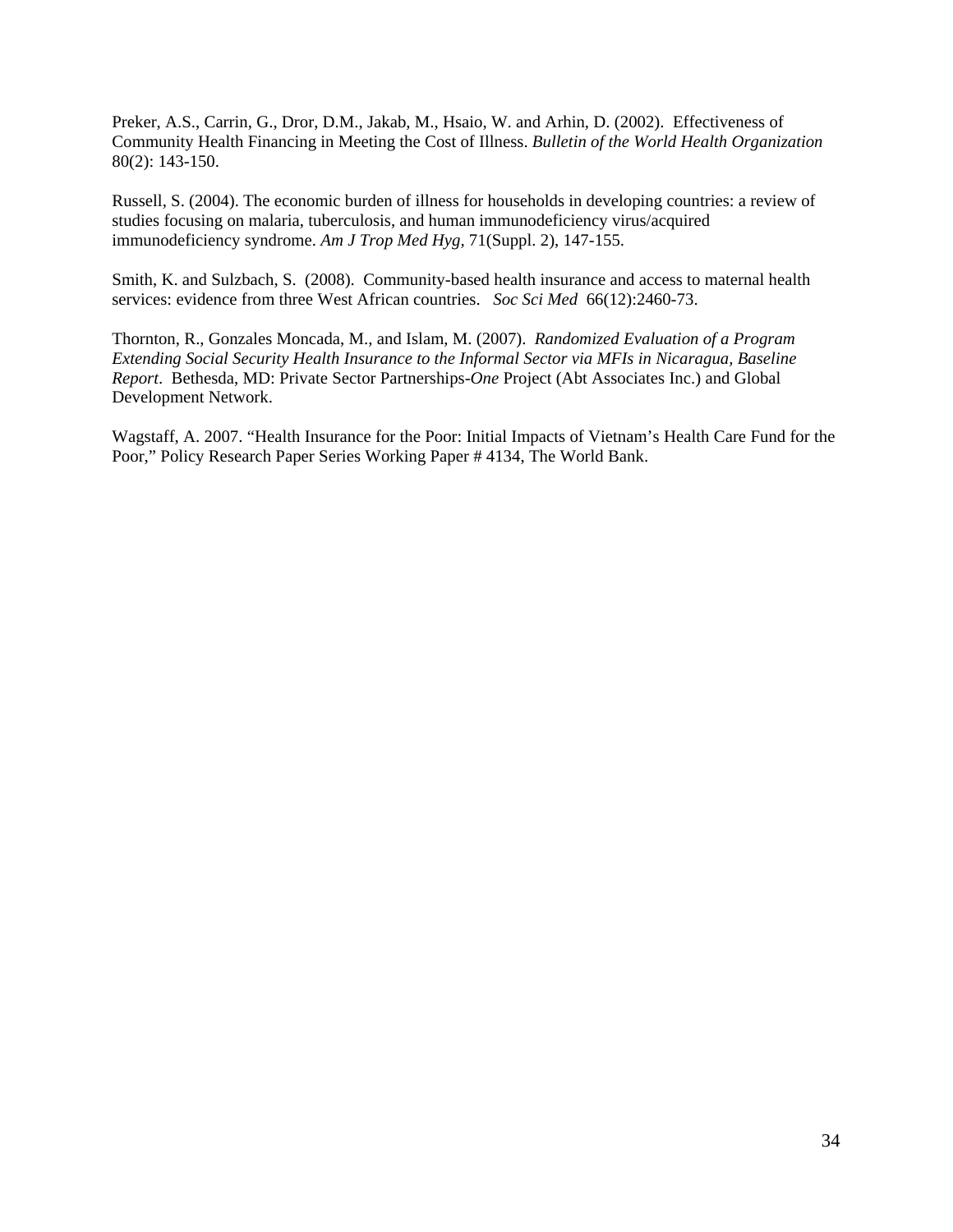| Panel A:                               | All $(N=2,608)$ |           | <b>MFI</b> Client<br>$(N=1,013)$ |                   | Non-MFI Client<br>$(N=1,595)$ |                | <b>Difference</b> |
|----------------------------------------|-----------------|-----------|----------------------------------|-------------------|-------------------------------|----------------|-------------------|
| <b>Demographic Characteristics</b>     | Mean            | <b>SD</b> | Mean                             | <b>SD</b>         | Mean                          | SD.            |                   |
| Age                                    | 37.80           | 9.36      | 39.04                            | 8.65              | 36.95                         | 9.69           | $2.08***$         |
| Male                                   | 0.35            | 0.48      | 0.28                             | 0.45              | 0.39                          | 0.49           | $-0.11***$        |
| <b>Years Education</b>                 | 9.30            | 4.20      | 9.25                             | 4.15              | 9.27                          | 4.27           | $-0.02$           |
| Married                                | 0.70            | 0.46      | 0.70                             | 0.46              | 0.70                          | 0.46           | 0.00              |
| Number of Children                     | 2.04            | 1.52      | 2.22                             | 1.52              | 1.93                          | 1.52           | $0.29***$         |
| With under 12 Children                 | 0.66            | 0.47      | 0.66                             | 0.48              | 0.67                          | 0.47           | $-0.01$           |
| Pregnant                               | 0.03            | 0.18      | 0.03                             | 0.18              | 0.03                          | 0.17           | 0.00              |
|                                        |                 |           |                                  |                   |                               |                |                   |
| Panel B:                               | All             |           |                                  | <b>MFI</b> Client |                               | Non-MFI Client | Difference        |
| <b>Economic Characteristics</b>        | Mean            | SD.       | Mean                             | <b>SD</b>         | Mean                          | <b>SD</b>      |                   |
| Monthly Income                         | 237.59          | 366.11    | 297.20                           | 404.10            | 258.80                        | 363.50         | 38.4***           |
| Proportion with Savings                | 0.29            | 0.46      | 0.28                             | 0.45              | 0.30                          | 0.46           | $-0.02$           |
| <b>Monthly Savings</b>                 | 25.11           | 158.45    | 23.40                            | 157.90            | 26.20                         | 158.90         | $-2.8$            |
| Last Year's Savings Balance            | 145.67          | 574.84    | 141.50                           | 609.70            | 148.50                        | 551.90         | $-7.00$           |
| Owns home                              | 0.76            | 0.42      | 0.80                             | 0.40              | 0.74                          | 0.44           | $0.06***$         |
| Total household health care costs      | 88.27           | 176.80    | 92.29                            | 179.11            | 85.21                         | 174.13         | 7.10              |
| Total health care costs for respondent | 41.61           | 103.57    | 45.86                            | 111.46            | 38.91                         | 98.16          | $6.95*$           |
| Last visit cost for respondent         | 18.24           | 60.39     | 21.25                            | 82.25             | 16.34                         | 40.75          | 4.9               |
| <b>Proportion MFI Clients</b>          | 0.38            | 0.48      |                                  |                   |                               |                |                   |

### **Table 1: Baseline Sample Characteristics**

Notes: This table presents sample statistics from 2,608 respondents baseline survey data. The last column presents differences in means of each variable between MFI Clients and non-MFI clients.

\* significant at 10%; \*\* significant at 5%; \*\*\* significant at 1%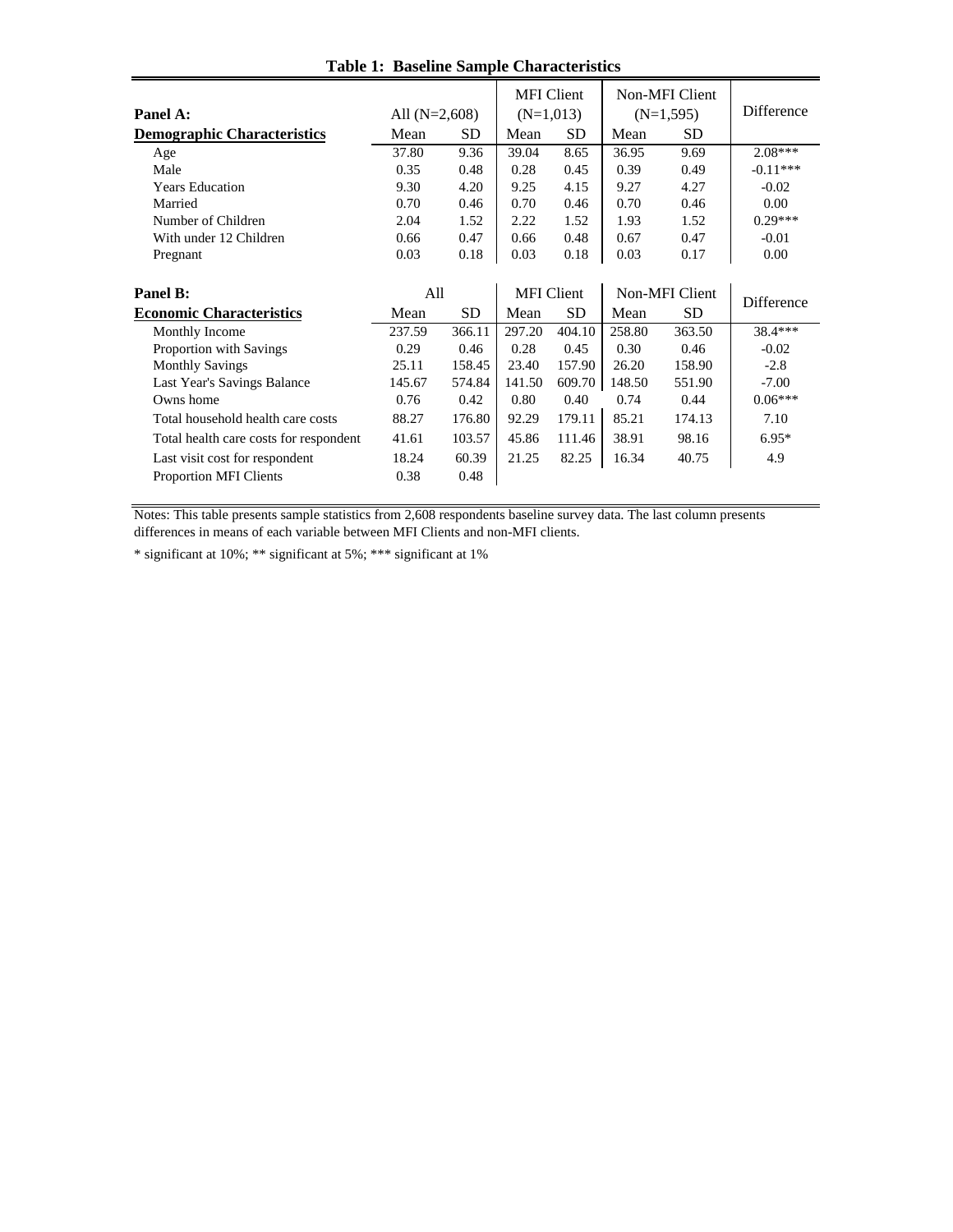|                                        |             |                   | Non-MFI     |            |
|----------------------------------------|-------------|-------------------|-------------|------------|
|                                        | All         | <b>MFI</b> Client | Client      | Difference |
|                                        | $(N=2,608)$ | $(N=1,013)$       | $(N=1,595)$ |            |
| <b>Panel A: Health Characteristics</b> |             | Mean              |             |            |
| Ever sick in 2007                      | 0.80        | 0.80              | 0.80        | 0.01       |
| Times sick in 2007                     | 2.57        | 2.59              | 2.55        | 0.08       |
| Days waited to see doctor              | 4.32        | 4.75              | 4.04        | 0.70       |
| <b>Smokes</b>                          | 0.15        | 0.14              | 0.16        | $-0.03*$   |
| <b>Diabetes</b>                        | 0.06        | 0.07              | 0.05        | $0.02**$   |
| Hypertension                           | 0.19        | 0.21              | 0.17        | $0.03**$   |
| <b>Heart Problems</b>                  | 0.06        | 0.06              | 0.05        | 0.01       |
| <b>Respiratory Problems</b>            | 0.14        | 0.13              | 0.14        | $-0.01$    |
| <b>Physical Limitations</b>            | 0.01        | 0.01              | 0.01        | 0.00       |
| <b>Sight/Hearing Limitations</b>       | 0.25        | 0.27              | 0.24        | 0.03       |
| <b>Stress</b>                          | 0.15        | 0.17              | 0.14        | $0.03**$   |
| <b>Kidney Problems</b>                 | 0.25        | 0.27              | 0.24        | 0.02       |
| Cancer                                 | 0.01        | 0.01              | 0.01        | 0.00       |
| Headaches                              | 0.40        | 0.40              | 0.40        | 0.01       |
| <b>Skin Problems</b>                   | 0.08        | 0.08              | 0.08        | 0.00       |
| Allergies                              | 0.15        | 0.14              | 0.15        | 0.00       |
| Flu                                    | 0.60        | 0.60              | 0.60        | 0.00       |
| Fever                                  | 0.32        | 0.31              | 0.33        | $-0.03$    |
| Vomiting                               | 0.08        | 0.08              | 0.09        | $-0.02$    |
| Diarrhea                               | 0.10        | 0.10              | 0.09        | 0.00       |
| Cough                                  | 0.19        | 0.18              | 0.19        | $-0.02$    |
| Chest pains                            | 0.15        | 0.14              | 0.15        | $-0.01$    |
| Back pains                             | 0.26        | 0.28              | 0.26        | 0.02       |
| <b>Dizziness</b>                       | 0.17        | 0.15              | 0.18        | $-0.03**$  |
| <b>Panel B: Last illness</b>           |             |                   |             |            |
| Allergies or Respiratory Illness       | 0.49        | 0.46              | 0.50        | $-0.04$    |
| Renal infection or diabetes            | 0.14        | 0.16              | 0.13        | 0.03       |
| Circulatory problems                   | 0.07        | $0.08\,$          | 0.07        | 0.01       |
| Diarrhea or Digestive problems         | 0.05        | 0.05              | 0.05        | $0.00\,$   |
| Arthritis                              | 0.04        | 0.05              | 0.04        | 0.01       |
| Gynocology visit                       | 0.03        | 0.03              | 0.03        | 0.00       |
| Dengue or Malaria                      | 0.02        | 0.01              | 0.02        | $-0.01$    |
| Skin infection                         | 0.01        | 0.01              | 0.02        | $0.00\,$   |
| Other                                  | 0.14        | 0.14              | 0.14        | $0.00\,$   |

**Table 2: Baseline Health Characteristics**

Notes: This table presents sample statistics from 2,608 respondents baseline survey data. The last column presents differences in means of each variable between MFI Clients and non-MFI clients.

\* significant at 10%; \*\* significant at 5%; \*\*\* significant at 1%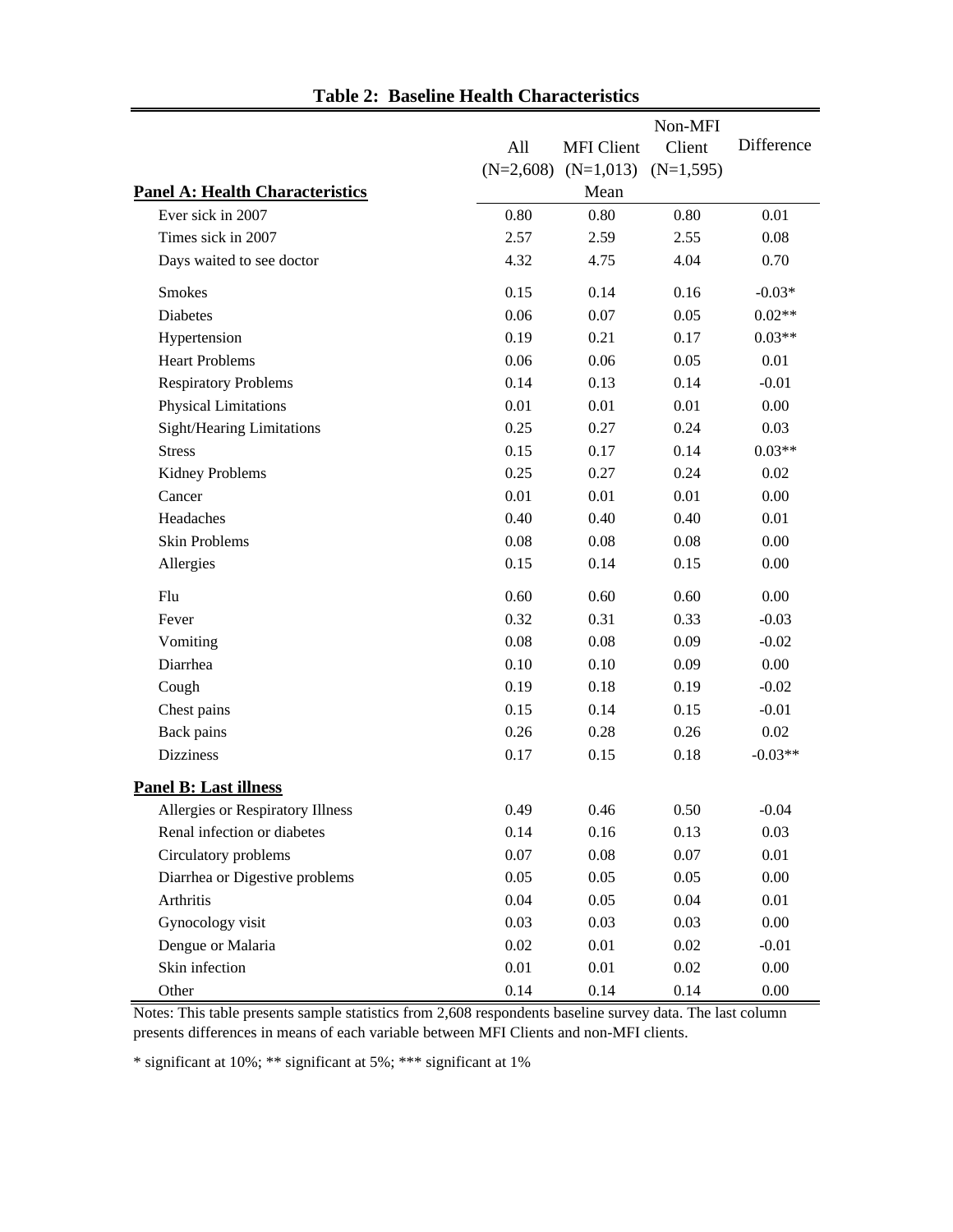|                                     | Visited |           | Number of Visits |           | Expenditure |           |        |
|-------------------------------------|---------|-----------|------------------|-----------|-------------|-----------|--------|
| Panel A: All $(N=2,608)$            | Mean    | Std. Dev. | Mean             | Std. Dev. | Mean        | Std. Dev. | Median |
| Pharmacy                            | 0.72    | 0.45      | 3.21             | 4.15      | 42.66       | 91.22     | 16.04  |
| Private doctor                      | 0.28    | 0.45      | 2.18             | 2.64      | 0.91        | 2.36      | 0.34   |
| Laboratory                          | 0.26    | 0.44      | 2.09             | 2.78      | 25.67       | 61.93     | 13.40  |
| Social Security Health Clinic (EMP) | 0.01    | 0.08      | 3.88             | 5.45      | 14.88       | 47.25     | 28.90  |
| Private clinic/hospital             | 0.14    | 0.35      | 2.31             | 2.17      | 24.04       | 73.63     | 7.50   |
| Public (MINSA) health center        | 0.16    | 0.36      | 2.80             | 3.10      | 0.26        | 2.00      | 2.40   |
| Public (MINSA) hospital             | 0.09    | 0.28      | 2.79             | 5.20      | 2.33        | 16.22     | 12.00  |

**Table 3: Health Facilities Visited in the Past Year at Baseline**

|                                     |      | Visited   |      | Number of Visits |       | Expenditure |        |  |
|-------------------------------------|------|-----------|------|------------------|-------|-------------|--------|--|
| Panel B: MFI Clients (N=1,013)      | Mean | Std. Dev. | Mean | Std. Dev.        | Mean  | Std. Dev.   | Median |  |
| Pharmacy                            | 0.73 | 0.45      | 3.47 | 4.78             | 45.19 | 89.49       | 16.04  |  |
| Private doctor                      | 0.32 | 0.47      | 2.38 | 3.52             | 0.98  | 3.05        | 0.34   |  |
| Laboratory                          | 0.26 | 0.44      | 2.06 | 1.89             | 32.03 | 85.81       | 13.37  |  |
| Social Security Health Clinic (EMP) | 0.01 | 0.10      | 3.80 | 6.11             | 24.33 | 60.98       | 28.88  |  |
| Private clinic/hospital             | 0.15 | 0.36      | 2.57 | 2.52             | 26.11 | 84.59       | 7.49   |  |
| Public (MINSA) health center        | 0.14 | 0.35      | 2.58 | 2.81             | 0.34  | 2.38        | 2.41   |  |
| Public (MINSA) hospital             | 0.09 | 0.28      | 2.45 | 2.45             | 3.32  | 19.24       | 12.03  |  |

|                                     | Visited |           | Number of Visits |           | Expenditure |           |        |
|-------------------------------------|---------|-----------|------------------|-----------|-------------|-----------|--------|
| Panel C: Non-MFI Clients (N=1,595)  | Mean    | Std. Dev. | Mean             | Std. Dev. | Mean        | Std. Dev. | Median |
| Pharmacy                            | 0.72    | 0.45      | 3.03             | 3.69      | 41.05       | 92.31     | 16.04  |
| Private doctor                      | 0.26    | 0.44      | 2.03             | 1.68      | 0.85        | 1.65      | 0.34   |
| Laboratory                          | 0.27    | 0.44      | 2.10             | 3.19      | 21.84       | 41.02     | 13.37  |
| Social Security Health Clinic (EMP) | 0.00    | 0.07      | 4.00             | 4.83      | 1.38        | 3.64      | 28.89  |
| Private clinic/hospital             | 0.14    | 0.35      | 2.13             | 1.88      | 22.61       | 65.14     | 7.49   |
| Public (MINSA) health center        | 0.17    | 0.37      | 2.92             | 3.24      | 0.21        | 1.76      | 2.41   |
| Public (MINSA) hospital             | 0.09    | 0.28      | 3.00             | 6.35      | 1.70        | 14.01     | 12.03  |

Note: This table presents sample statistics from 2,608 respondents baseline survey data. Proportion of the respondents who visited each provider in the past year. Number of respondent total visits and amount the respondent spent includes only those who actually went to that facility. Amount spent is presented in dollars.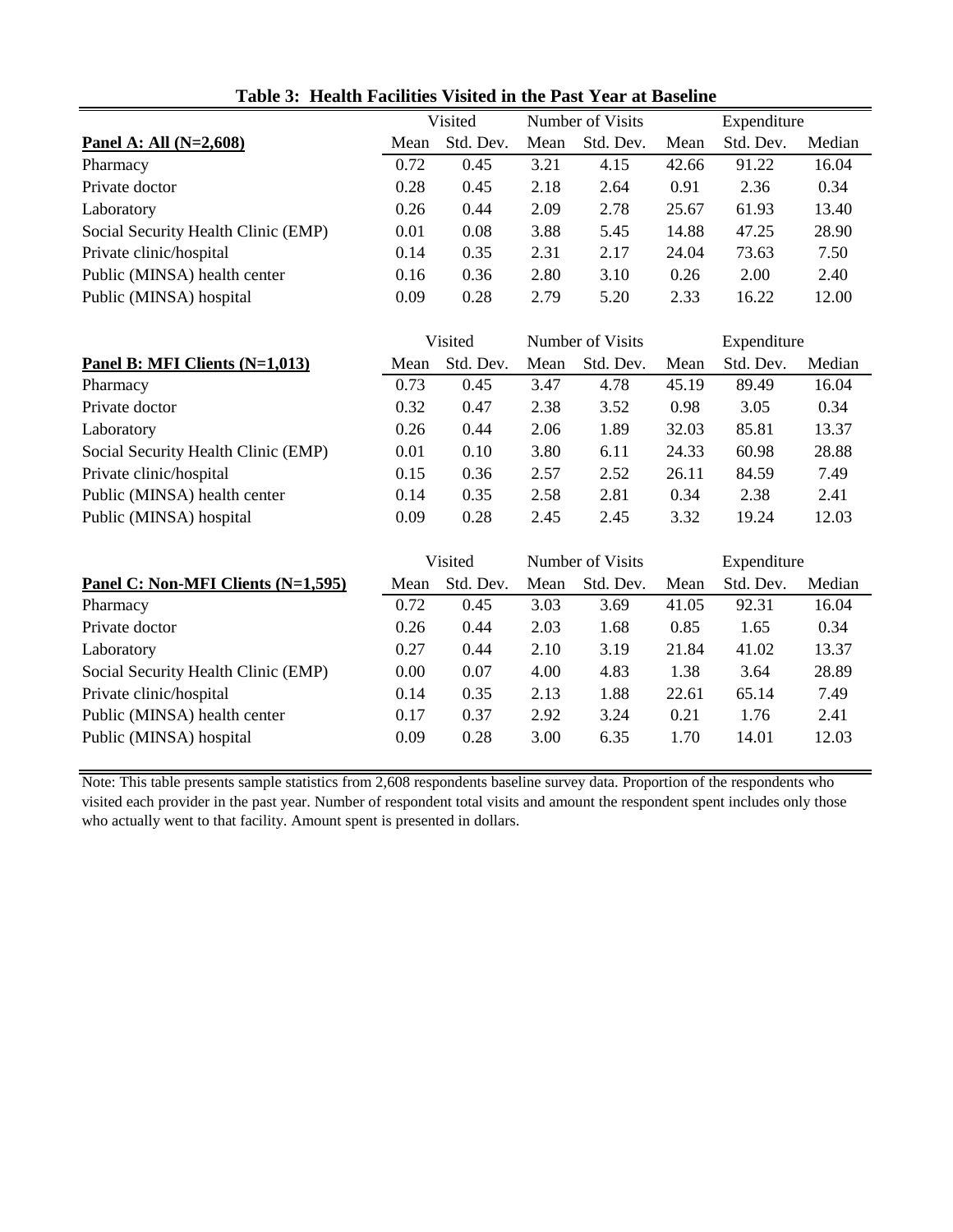| Dependent variable: Signed up for |             | All        |                          | Non-MFI Client |
|-----------------------------------|-------------|------------|--------------------------|----------------|
| Insurance $(0/1)$                 | (1)         | (2)        | <b>MFI</b> Client<br>(3) | (4)            |
| Information only                  | $-0.041*$   | $-0.048*$  | $-0.041$                 | $-0.086**$     |
|                                   | [0.023]     | [0.028]    | [0.041]                  | [0.041]        |
| 6 month subsidy-INSS              | $0.328***$  | $0.330***$ | $0.379***$               | $0.268***$     |
|                                   | [0.028]     | [0.033]    | [0.050]                  | [0.046]        |
| 6 months subsidy-MFI              | $0.277***$  | $0.274***$ | $0.307***$               | $0.222***$     |
|                                   | [0.028]     | [0.033]    | [0.048]                  | [0.047]        |
| On site                           | $0.172***$  | $0.191***$ | $0.170*$                 | $0.210***$     |
|                                   | [0.056]     | [0.060]    | [0.094]                  | [0.077]        |
| 6 months subsidy * On Site        | $0.139*$    | $0.154**$  | 0.179                    | 0.126          |
|                                   | [0.071]     | [0.076]    | [0.114]                  | [0.100]        |
| Male                              | $-0.025*$   | $-0.025$   | $-0.012$                 | $-0.031$       |
|                                   | [0.015]     | [0.017]    | [0.029]                  | [0.021]        |
| Education                         | 0.001       | 0.002      | 0.000                    | 0.003          |
|                                   | [0.002]     | [0.002]    | [0.003]                  | [0.002]        |
| Married                           | 0.012       | 0.022      | 0.002                    | 0.032          |
|                                   | [0.016]     | [0.018]    | [0.029]                  | [0.023]        |
| MFI client                        | $0.033**$   | $0.029*$   |                          |                |
|                                   | [0.014]     | [0.016]    |                          |                |
| Number of children                | $-0.014***$ | $-0.011*$  | $-0.032***$              | 0.003          |
|                                   | [0.005]     | [0.006]    | [0.010]                  | [0.008]        |
| Has children under 12             | $0.033**$   | $0.037**$  | $0.108***$               | $-0.011$       |
|                                   | [0.017]     | [0.019]    | [0.030]                  | [0.024]        |
| Log income                        |             | 0.009      | 0.006                    | 0.01           |
|                                   |             | [0.008]    | [0.015]                  | [0.009]        |
| Has any savings                   |             | 0.013      | 0.011                    | 0.008          |
|                                   |             | [0.017]    | [0.028]                  | [0.022]        |
| <b>Smokes</b>                     |             | 0.009      | $-0.033$                 | 0.032          |
|                                   |             | [0.021]    | [0.031]                  | [0.027]        |
| Any chronic disease               |             | $0.044**$  | 0.034                    | $0.054**$      |
|                                   |             | [0.017]    | [0.027]                  | [0.023]        |
| Ever sick                         |             | $-0.009$   | $-0.045$                 | $-0.025$       |
|                                   |             | [0.058]    | [0.097]                  | [0.072]        |
| Log costs of healthcare           |             | 0.00       | $-0.012$                 | 0.008          |
|                                   |             | [0.005]    | [0.008]                  | [0.006]        |
| Number of visits to provider      |             | 0.000      | 0.000                    | $-0.001$       |
|                                   |             | [0.001]    | [0.001]                  | [0.001]        |
| Any visit to provider             |             | 0.031      | $0.183*$                 | $-0.029$       |
|                                   |             | [0.067]    | [0.110]                  | [0.083]        |
| Constant                          | $-0.003$    | $-0.109$   | $-0.433*$                | 0.039          |
|                                   | [0.116]     | [0.135]    | [0.240]                  | [0.165]        |
| Observations                      | 2608        | 2215       | 867                      | 1348           |
| R-squared                         | 0.24        | $0.26\,$   | 0.33                     | 0.24           |

**Table 4: Determinants of Insurance Enrollment**

Notes: Standard errors in brackets. This table presents OLS regressions on signing up for health insurance. Each column also includes market fixed effect (location of work for the respondent) and round fixed effects as well as controls for age and age squared. "Any chronic disease includes diabetes, hypertension, cardiac problems, physical disability, psychological problems, kidney problems, and cancer. \* significant at 10%; \*\* significant at 5%; \*\*\* significant at 1%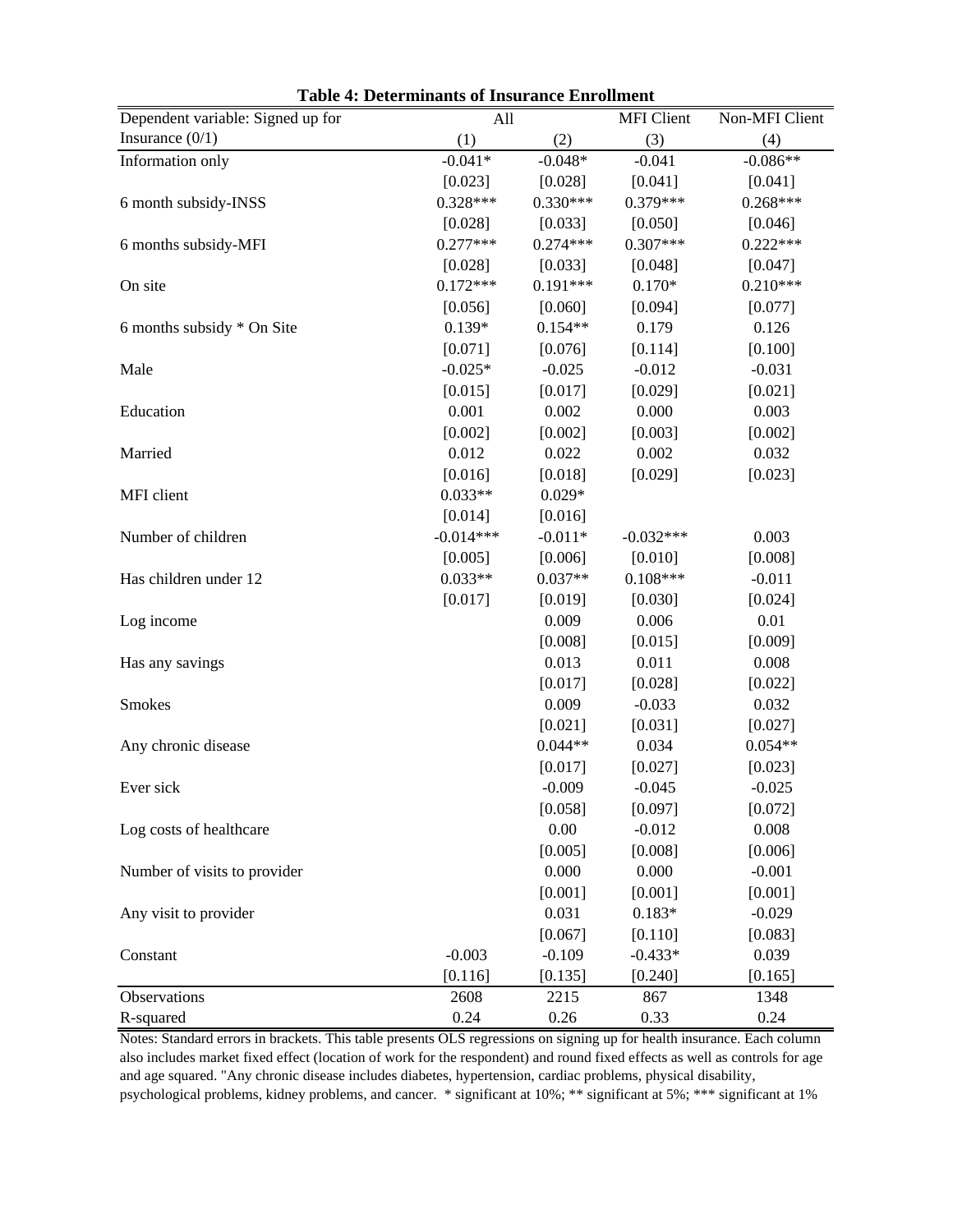|                                    | Visited    |           | <b>Number of Visits</b> |           | Ln(Amount spent) |           |
|------------------------------------|------------|-----------|-------------------------|-----------|------------------|-----------|
| Panel A: All (N=2608)              | Coeff.     | Std. Err. | Coeff.                  | Std. Err. | Coeff.           | Std. Err. |
| Pharmacy                           | $-0.026$   | [0.042]   | 0.30                    | [0.390]   | $-0.705**$       | [0.331]   |
| Private doctor                     | 0.011      | [0.035]   | 0.034                   | [0.117]   | 0.149            | [0.244]   |
| Laboratory                         | $-0.068$   | [0.051]   | $-0.047$                | [0.241]   | $-1.011***$      | [0.347]   |
| <b>EMP</b>                         | $0.376***$ | [0.028]   | 1.334***                | [0.138]   |                  |           |
| Private clinic/hospital            | $-0.111**$ | [0.046]   | $-0.498***$             | [0.165]   | $-0.762**$       | [0.323]   |
| Public (MINSA) health center       | $-0.05$    | [0.046]   | $-0.442*$               | [0.247]   | 0.012            | [0.034]   |
| Public (MINSA) hospital            | $-0.094**$ | [0.039]   | $-0.05$                 | [0.177]   | $-0.007$         | [0.030]   |
| All/Any                            | $-0.015$   | [0.034]   | 1.059                   | [0.969]   | $-0.320$         | [0.303]   |
|                                    |            |           |                         |           |                  |           |
|                                    | Visited    |           | <b>Number of Visits</b> |           | Ln(Amount spent) |           |
| Panel B: MFI Clients (N=1,013)     | Coeff.     | Std. Err. | Coeff.                  | Std. Err. | Coeff.           | Std. Err. |
| Pharmacy                           | $-0.029$   | [0.062]   | 0.384                   | [0.643]   | $-0.808$         | [0.497]   |
| Private doctor                     | $-0.008$   | [0.053]   | $-0.080$                | [0.153]   | $-0.130$         | [0.361]   |
| Laboratory                         | $-0.097$   | [0.077]   | 0.195                   | [0.504]   | $-0.911*$        | [0.526]   |
| <b>EMP</b>                         | $0.387***$ | [0.040]   | 1.502***                | [0.211]   |                  |           |
| Private clinic/hospital            | $-0.076$   | [0.071]   | $-0.612**$              | [0.264]   | $-0.646$         | [0.484]   |
| Public (MINSA) health center       | $-0.026$   | [0.067]   | $-0.268$                | [0.299]   | 0.020            | [0.020]   |
| Public (MINSA) hospital            | $-0.134**$ | [0.058]   | $-0.160$                | [0.261]   | $-0.046$         | [0.032]   |
| All/Any                            | $-0.009$   | [0.046]   | 1.010                   | [1.649]   | $-0.490$         | [0.433]   |
|                                    |            |           |                         |           |                  |           |
|                                    | Visited    |           | Number of Visits        |           | Ln(Amount spent) |           |
| Panel C: Non-MFI Clients (N=1,595) | Coeff.     | Std. Err. | Coeff.                  | Std. Err. | Coeff.           | Std. Err. |
| Pharmacy                           | $-0.029$   | [0.062]   | 0.288                   | [0.499]   | $-0.585$         | [0.443]   |
| Private doctor                     | 0.018      | [0.047]   | 0.101                   | [0.165]   | 0.307            | [0.332]   |
| Laboratory                         | $-0.04$    | [0.068]   | $-0.212$                | [0.211]   | $-0.941**$       | [0.466]   |
| <b>EMP</b>                         | $0.370***$ | [0.038]   | $1.202***$              | [0.180]   |                  |           |
| Private clinic/hospital            | $-0.139**$ | [0.061]   | $-0.428**$              | [0.215]   | $-0.850*$        | [0.434]   |
| Public (MINSA) health center       | $-0.074$   | [0.062]   | $-0.645$                | [0.398]   | 0.007            | [0.056]   |
| Public (MINSA) hospital            | $-0.053$   | [0.052]   | 0.034                   | [0.249]   | 0.022            | [0.048]   |
| All/Any                            | $-0.017$   | [0.047]   | 1.021                   | [1.226]   | $-0.186$         | [0.416]   |
|                                    |            |           |                         |           |                  |           |

#### **Table 5: Effect of Having Insurance on Health Care Utilization and Expenditures**

Note: This table presented the impact of having health insurance on having visted each health provider, the number of visits to that health provider (unconditional on any visit) and the log expenditures at that provider (unconditional on any visit) at the follow-up survey. Having insurance is instrumented with the randomization arm and is equivalent to the specifications in table 5; controls for the baseline visits or expenditures are also included. Each coefficient is from a separate regression and standard errors are in brackets.

\* significant at 10%; \*\* significant at 5%; \*\*\* significant at 1%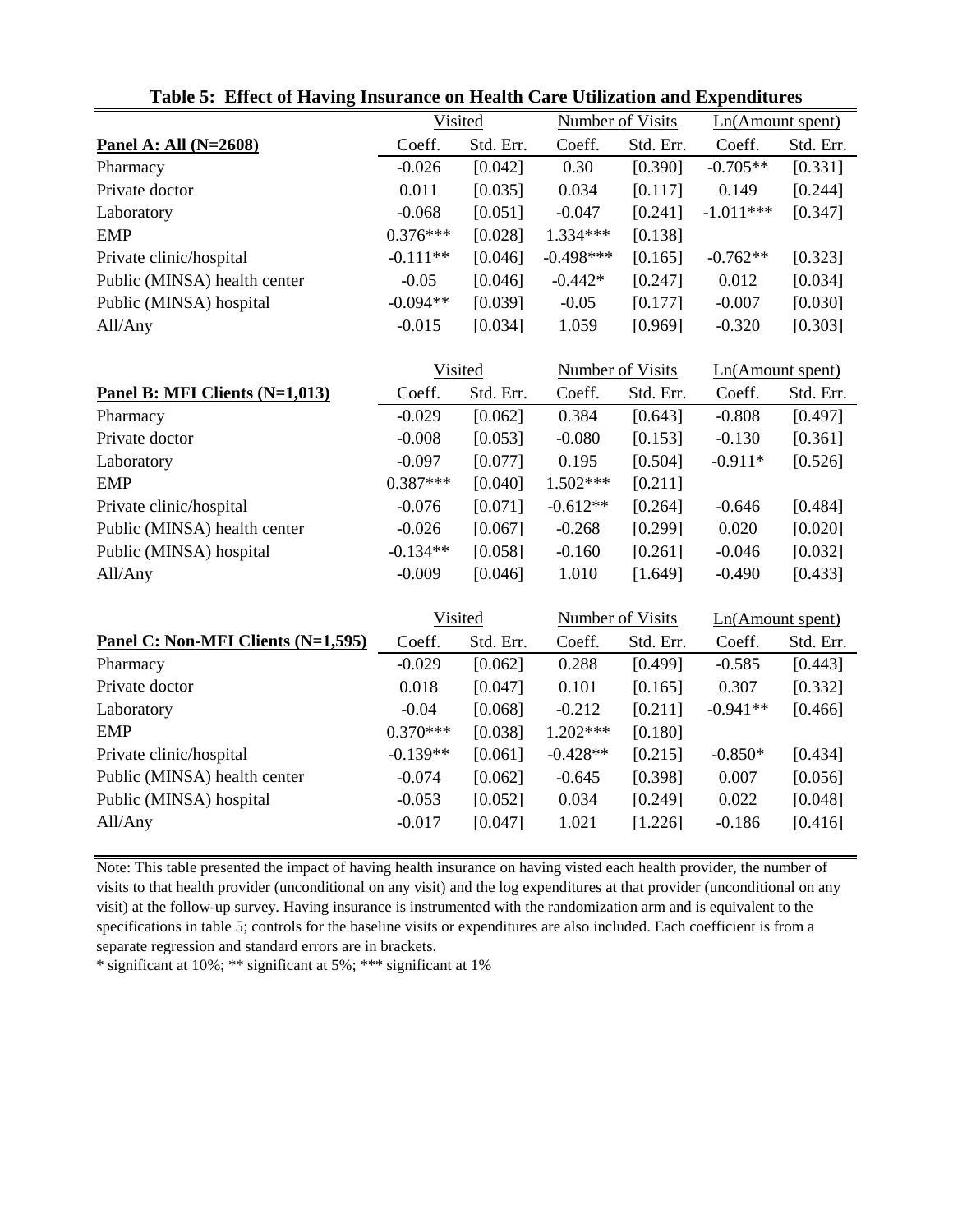| <b>Table 6: Determinants of Insurance Retention</b> |             |                  |                      |            |          |  |  |  |  |  |
|-----------------------------------------------------|-------------|------------------|----------------------|------------|----------|--|--|--|--|--|
| Dependent variable: Still enrolled in               |             |                  | 6 Month Subsidy Only |            |          |  |  |  |  |  |
| Insurance program at follow-up $(0/1)$              |             |                  |                      | <b>MFI</b> | Non-MFI  |  |  |  |  |  |
|                                                     | All         |                  | All                  | Client     | Client   |  |  |  |  |  |
|                                                     | (1)         | (2)              | (3)                  | (4)        | (5)      |  |  |  |  |  |
| Information                                         | $-0.632**$  | $-0.637**$       |                      |            |          |  |  |  |  |  |
|                                                     | [0.263]     | [0.276]          |                      |            |          |  |  |  |  |  |
| 6 month subsidy-INSS                                | $-0.910***$ | $-0.927***$      |                      |            |          |  |  |  |  |  |
|                                                     | [0.044]     | [0.069]          |                      |            |          |  |  |  |  |  |
| 6 months subsidy-MFI                                | $-0.895***$ | $-0.924***$      | 0.006                | 0.058      | $-0.03$  |  |  |  |  |  |
|                                                     | [0.049]     | [0.071]          | [0.031]              | [0.050]    | [0.038]  |  |  |  |  |  |
| On site                                             | $-0.267$    | $-0.282$         |                      |            |          |  |  |  |  |  |
|                                                     | [0.269]     | [0.276]          |                      |            |          |  |  |  |  |  |
| 6 months subsidy * On Site                          | 0.193       | 0.218            |                      |            |          |  |  |  |  |  |
|                                                     | [0.270]     | [0.278]          |                      |            |          |  |  |  |  |  |
| Male                                                | 0.001       | 0.016            | 0.012                | $-0.099$   | 0.055    |  |  |  |  |  |
|                                                     | [0.027]     | [0.029]          | [0.034]              | [0.061]    | [0.041]  |  |  |  |  |  |
| Years of Education                                  | $0.010***$  | $0.009**$        | $0.007*$             | $0.015**$  | 0.001    |  |  |  |  |  |
|                                                     | [0.003]     | [0.004]          | [0.004]              | [0.006]    | [0.006]  |  |  |  |  |  |
| Married                                             | 0.026       | 0.027            | 0.031                | 0.008      | 0.033    |  |  |  |  |  |
|                                                     | [0.025]     | [0.027]          | [0.032]              | [0.051]    | [0.040]  |  |  |  |  |  |
| MFI client                                          | 0.016       | $-0.003$         | $-0.007$             |            |          |  |  |  |  |  |
|                                                     | [0.026]     | [0.028]          | [0.033]              |            |          |  |  |  |  |  |
| Number of children                                  | $-0.007$    | $-0.006$         | $-0.006$             | $-0.002$   | $-0.005$ |  |  |  |  |  |
|                                                     | [0.012]     | [0.013]          | [0.014]              | [0.023]    | [0.018]  |  |  |  |  |  |
| Has children under 12                               | $-0.018$    | 0.004            | $-0.018$             | 0.019      | $-0.038$ |  |  |  |  |  |
|                                                     | [0.030]     | [0.034]          | [0.038]              | [0.060]    | [0.052]  |  |  |  |  |  |
| Log income                                          |             | $-0.003$         | 0.007                | 0.036      | 0.004    |  |  |  |  |  |
|                                                     |             | [0.016]          | [0.020]              | [0.028]    | [0.030]  |  |  |  |  |  |
| Has any savings                                     |             | 0.019            | 0.014                | $-0.045$   | 0.047    |  |  |  |  |  |
|                                                     |             | [0.029]          | [0.036]              | [0.049]    | [0.048]  |  |  |  |  |  |
| <b>Smokes</b>                                       |             | $-0.035$         | $-0.03$              | 0.101      | $-0.056$ |  |  |  |  |  |
|                                                     |             | [0.036]          | [0.045]              | [0.098]    | [0.046]  |  |  |  |  |  |
| Any chronic disease                                 |             | $-0.032$         |                      |            |          |  |  |  |  |  |
|                                                     |             | [0.029]          |                      |            |          |  |  |  |  |  |
| Ever sick                                           |             | 0.002            |                      |            |          |  |  |  |  |  |
|                                                     |             | [0.041]          |                      |            |          |  |  |  |  |  |
| Log costs of healthcare                             |             | $\boldsymbol{0}$ |                      |            |          |  |  |  |  |  |
|                                                     |             | [0.000]          |                      |            |          |  |  |  |  |  |
| Number of visits to provider                        |             | 0.002            |                      |            |          |  |  |  |  |  |
|                                                     |             | [0.002]          |                      |            |          |  |  |  |  |  |
| Any visit to provider                               |             | 0.038            |                      |            |          |  |  |  |  |  |
|                                                     |             | [0.041]          |                      |            |          |  |  |  |  |  |
| Observations                                        | 530         | 470              | 387                  | 157        | 230      |  |  |  |  |  |
| R-squared                                           | 0.07        | 0.11             | 0.04                 | 0.14       | 0.05     |  |  |  |  |  |

Notes: Standard errors in brackets. This table presents OLS regressions on still paying for health insurance at the follow-up survey. Each column also includes market fixed effect (location of work for the respondent) and round fixed effects as well as controls for age and age squared. "Any chronic disease includes diabetes, hypertension, cardiac problems, physical disability, psychological problems, kidney problems, and cancer. The sample includes only those respondents who had enrolled in insurance. \* significant at 10%; \*\* significant at 5%; \*\*\* significant at 1%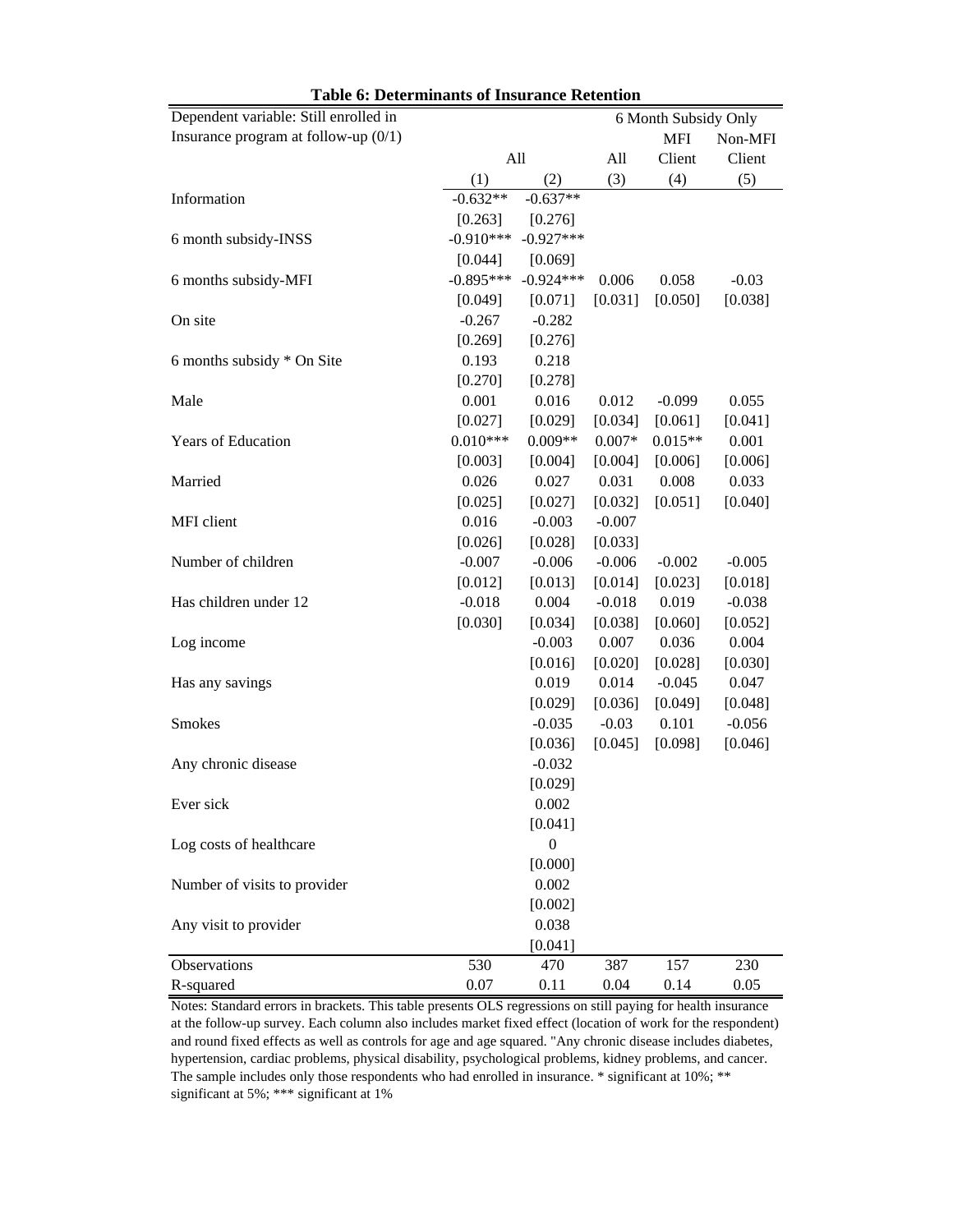|                     | Panel A: Completion rates of baseline survey      | Number | Percent |
|---------------------|---------------------------------------------------|--------|---------|
| <b>Round 1</b> Away |                                                   | 225    | 19%     |
|                     | Refused                                           | 114    | 10%     |
|                     | Not Eligible                                      | 124    | 10%     |
|                     | Other                                             | 2      | 0.2%    |
|                     | Completed                                         | 728    | 61%     |
| <b>Round 2</b> Away |                                                   | 1732   | 28%     |
|                     | Refused                                           | 21     | 0.3%    |
|                     | Not Eligible                                      | 1065   | 17%     |
|                     | Other                                             | 38     | 1%      |
|                     | Completed                                         | 3274   | 53%     |
|                     | Panel B: Random Assignement (Round 1 and Round 2) | Number | Percent |
|                     | Pure Control                                      | 125    | 3%      |
|                     | Informational brochure only                       | 1211   | 30%     |
|                     | 2 month subsidy, enroll at INSS                   | 123    | 3%      |
|                     | 2 month subsidy, enroll at MFI                    | 123    | 3%      |
|                     | 6 month subsidy, enroll at INSS                   | 1137   | 28%     |
|                     | 6 month subsidy, enroll at MFI                    | 1107   | 28%     |
|                     | 6 month subsidy, on site enrollment               | 112    | 3%      |
|                     | Informational brochure only, on site enrollment   | 63     | 2%      |
|                     | Total                                             | 4001   |         |
|                     |                                                   |        |         |

|  |  |  |  |  | <b>Appendix A: Sample and Random Assignment</b> |
|--|--|--|--|--|-------------------------------------------------|
|--|--|--|--|--|-------------------------------------------------|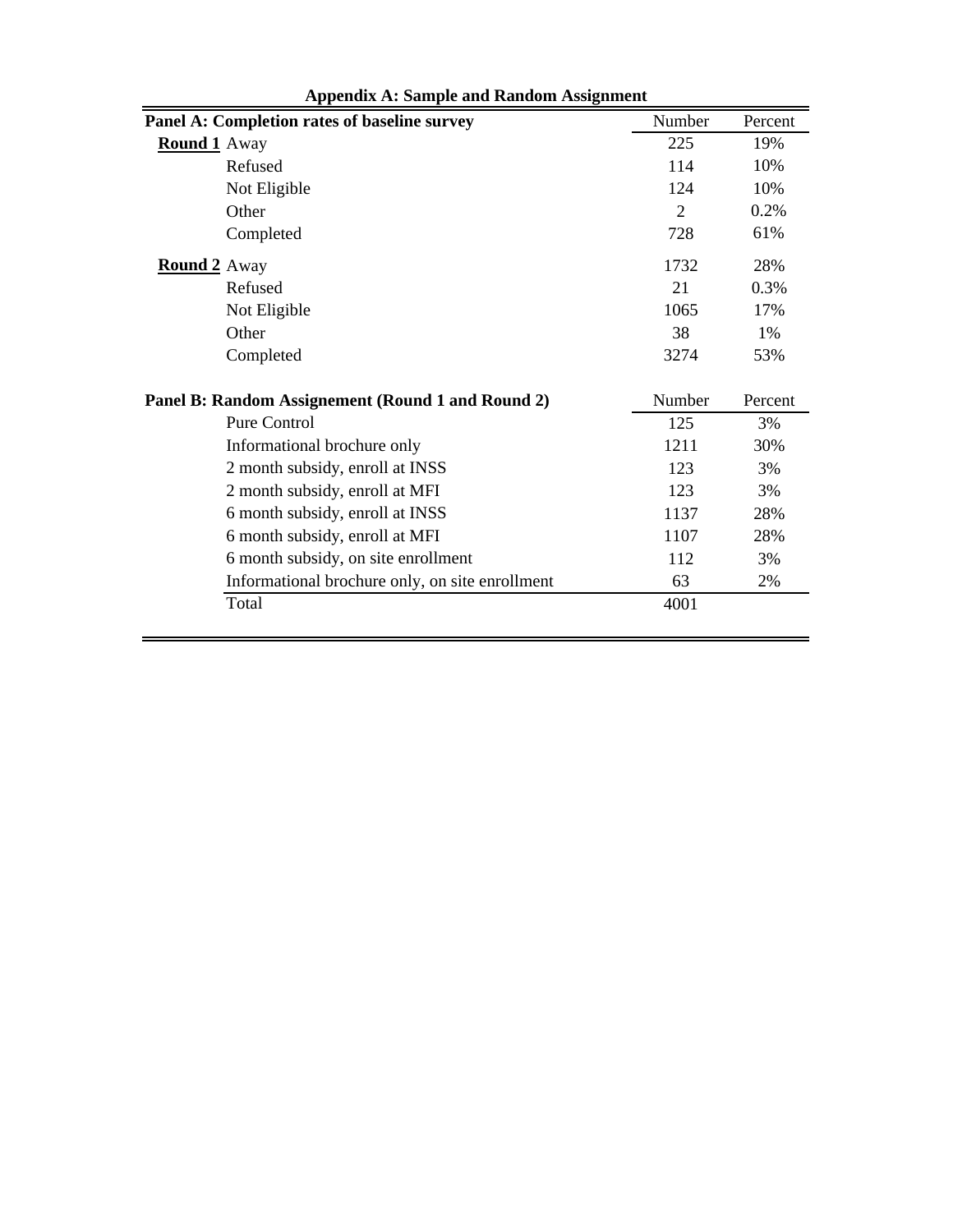|                                                  | All           |         |
|--------------------------------------------------|---------------|---------|
| <b>Panel A: Follow-up status</b>                 | Number        | Percent |
| Moved/Temporarily away                           | 26            | $1\%$   |
| Hospitalized                                     | 8             | 0.3%    |
| Deceased, Refused, Other                         | 163           | 6%      |
| Completed                                        | 2609          | 93%     |
| Total                                            | 2806          |         |
| <b>Panel B: Follow-up Survey Completion Rate</b> | A11<br>Number | Percent |
| Nothing                                          | 119           | 93%     |
| Information                                      | 1138          | 93%     |
| 6 month subsidy, enroll at INSS                  | 702           | 94%     |
| 6 month subsidy, enroll at MFI                   | 673           | 93%     |
| 6 month subsidy, on site enrollment              | 112           | 92%     |
| Informational brochure only, on site enrollment  | 62            | 98%     |
| Total                                            | 2806          | 93%     |
|                                                  |               |         |

### **Appendix B: Attrition and Completion of Follow-up Survey**